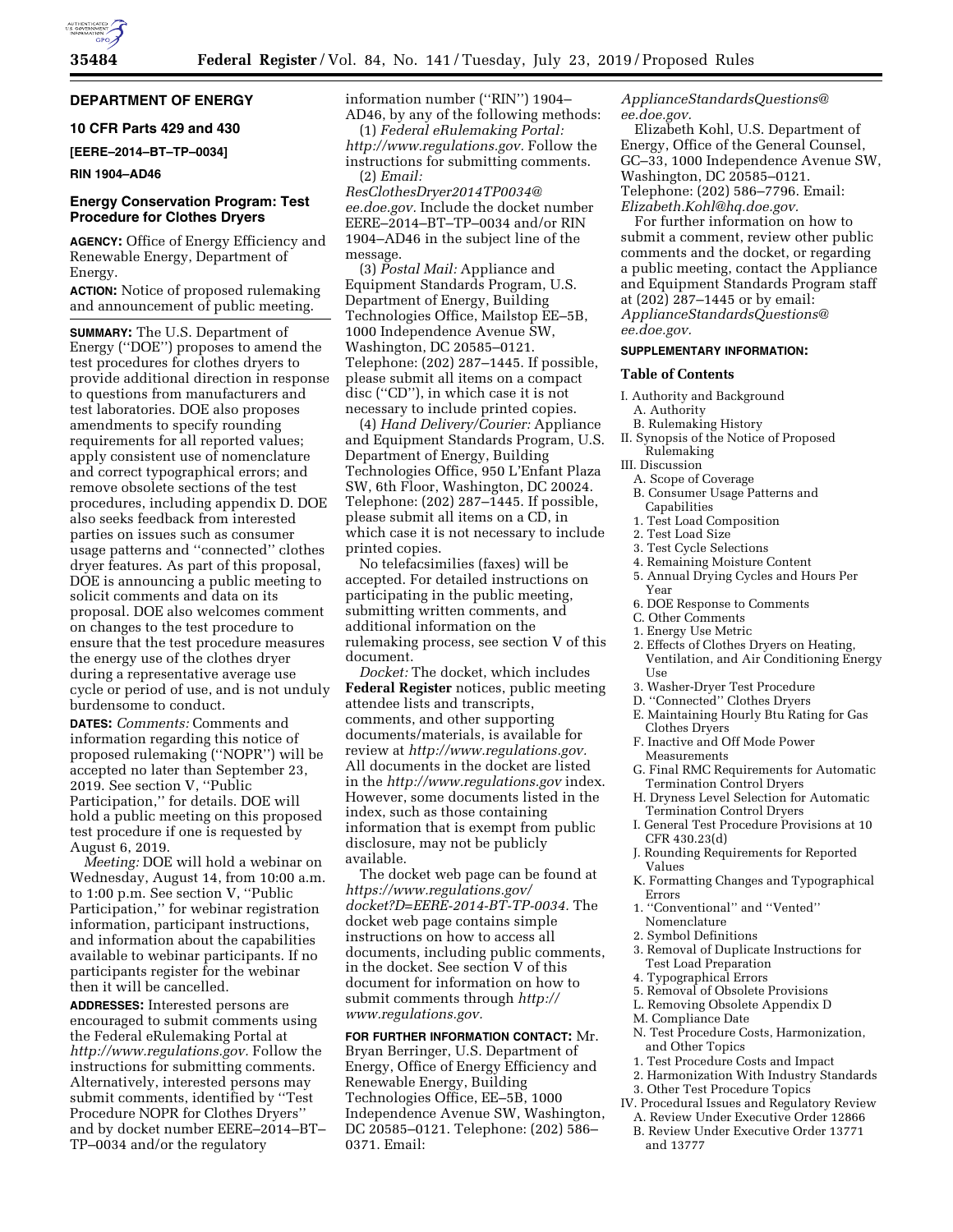- C. Review Under the Regulatory Flexibility Act
- D. Review Under the Paperwork Reduction Act of 1995
- E. Review Under the National
- Environmental Policy Act of 1969
- F. Review Under Executive Order 13132
- G. Review Under Executive Order 12988 H. Review Under the Unfunded Mandates
- Reform Act of 1995 I. Review Under the Treasury and General
- Government Appropriations Act, 1999 Review Under Executive Order 12630
- K. Review Under Treasury and General
- Government Appropriations Act, 2001
- L. Review Under Executive Order 13211 M. Review Under Section 32 of the Federal
- Energy Administration Act of 1974 V. Public Participation
	- A. Participation in the Webinar
	- B. Submission of Comments

C. Issues on Which DOE Seeks Comment VI. Approval of the Office of the Secretary

### **I. Authority and Background**

Clothes dryers are included in the list of ''covered products'' for which DOE is authorized to establish and amend energy conservation standards and test procedures. (42 U.S.C. 6292(a)(8)) The current DOE test procedures for clothes dryers appear at title 10 of the Code of Federal Regulations (''CFR'') part 430, subpart B, appendix D1 and appendix D2 ("appendix D1" and "appendix D2''). The following sections discuss DOE's authority to establish and amend test procedures for clothes dryers, as well as relevant background information regarding DOE's proposed amendments to the test procedures for this product.

#### *A. Authority*

The Energy Policy and Conservation Act of 1975, as amended ("EPCA"),<sup>1</sup> among other things, authorizes DOE to regulate the energy efficiency of a number of consumer products and certain industrial equipment. (42 U.S.C. 6291–6317) Title III, Part B 2 of EPCA established the Energy Conservation Program for Consumer Products Other Than Automobiles, which sets forth a variety of provisions designed to improve energy efficiency. These products include clothes dryers, the subject of this NOPR. (42 U.S.C. 6292(a)(8))

Under EPCA, DOE's energy conservation program consists essentially of four parts: (1) Testing, (2) labeling, (3) Federal energy conservation standards, and (4) certification and enforcement procedures. Relevant provisions of EPCA specifically include

definitions (42 U.S.C. 6291), energy conservation standards (42 U.S.C. 6295), test procedures (42 U.S.C. 6293), labeling provisions (42 U.S.C. 6294), and the authority to require information and reports from manufacturers (42 U.S.C. 6296).

Federal energy efficiency requirements for covered products established under EPCA generally supersede State laws and regulations concerning energy conservation testing, labeling, and standards. (42 U.S.C. 6297) DOE may, however, grant waivers of Federal preemption for particular State laws or regulations, in accordance with the procedures and other provisions of EPCA. (42 U.S.C. 6297(d))

The Federal testing requirements consist of test procedures that manufacturers of covered products must use as the basis for: (1) Certifying to DOE that their products comply with the applicable energy conservation standards adopted pursuant to EPCA (42 U.S.C. 6295(s)), and (2) making representations about the efficiency of those consumer products (42 U.S.C. 6293(c)). Similarly, DOE must use these test procedures to determine whether the products comply with relevant standards promulgated under EPCA. (42 U.S.C. 6295(s))

Under 42 U.S.C. 6293, EPCA sets forth the criteria and procedures DOE must follow when prescribing or amending test procedures for covered products. EPCA requires that any test procedures prescribed or amended under this section be reasonably designed to produce test results which measure energy efficiency, energy use or estimated annual operating cost of a covered product during a representative average use cycle or period of use and not be unduly burdensome to conduct. (42 U.S.C. 6293(b)(3))

In addition, EPCA requires that DOE amend its test procedures for all covered products to integrate measures of standby mode and off mode energy consumption. (42 U.S.C. 6295(gg)(2)(A)) Standby mode and off mode energy consumption must be incorporated into the overall energy efficiency, energy consumption, or other energy descriptor for each covered product unless the current test procedures already account for and incorporate standby and off mode energy consumption or such integration is technically infeasible. If an integrated test procedure is technically infeasible, DOE must prescribe a separate standby mode and off mode energy use test procedure for the covered product, if technically feasible. (U.S.C. 6295(gg)(2)(A)(ii)) Any such amendment must consider the most current versions of the

International Electrotechnical Commission (''IEC'') Standard 62301 3 and IEC Standard 62087 4 as applicable.  $(42 \text{ U.S.C. } 6295\text{(gg)}(2)(A))$ 

If DOE determines that a test procedure amendment is warranted, it must publish proposed test procedures and offer the public an opportunity to present oral and written comments on them. (42 U.S.C. 6293(b)(2)) EPCA also requires that, at least once every 7 years, DOE evaluate test procedures for each type of covered product, including clothes dryers, to determine whether amended test procedures would more accurately or fully comply with the requirements for the test procedures to not be unduly burdensome to conduct and be reasonably designed to produce test results that reflect energy efficiency, energy use, and estimated operating costs during a representative average use cycle or period of use. (42 U.S.C. 6293(b)(1)(A)) If the Secretary determines, on his own behalf or in response to a petition by any interested person, that a test procedure should be prescribed or amended, the Secretary shall promptly publish in the **Federal Register** proposed test procedures and afford interested persons an opportunity to present oral and written data, views, and arguments with respect to such procedures. The comment period on a proposed rule to amend a test procedure shall be at least 60 days and may not exceed 270 days. In prescribing or amending a test procedure, the Secretary shall take into account such information as the Secretary determines relevant to such procedure, including technological developments relating to energy use or energy efficiency of the type (or class) of covered products involved. (42 U.S.C. 6293(b)(2)). If DOE determines that test procedure revisions are not appropriate, DOE must publish its determination not to amend the test procedures. DOE is publishing this NOPR in satisfaction of the 7-year review requirement specified in EPCA.  $(42 \text{ U.S.C. } 6293(b)(1)(A))$ 

#### *B. Rulemaking History*

DOE's existing test procedures for clothes dryers appear at appendix D1 and appendix D2. Manufacturers may use either appendix D1 or appendix D2 to show compliance with the applicable energy conservation standards, and must use a single appendix for all representations, including certifications of compliance.

 $^{\rm 1}\!$  All references to EPCA in this document refer to the statute as amended through America's Water Infrastructure Act of 2018, Public Law 115–270 (October 23, 2018).

<sup>2</sup>For editorial reasons, upon codification in the U.S. Code, Part B was redesignated Part A.

<sup>3</sup> IEC 62301, *Household electrical appliances— Measurement of standby power* (Edition 2.0, 2011– 01).

<sup>4</sup> IEC 62087, *Methods of measurement for the power consumption of audio, video, and related equipment* (Edition 3.0, 2011–04).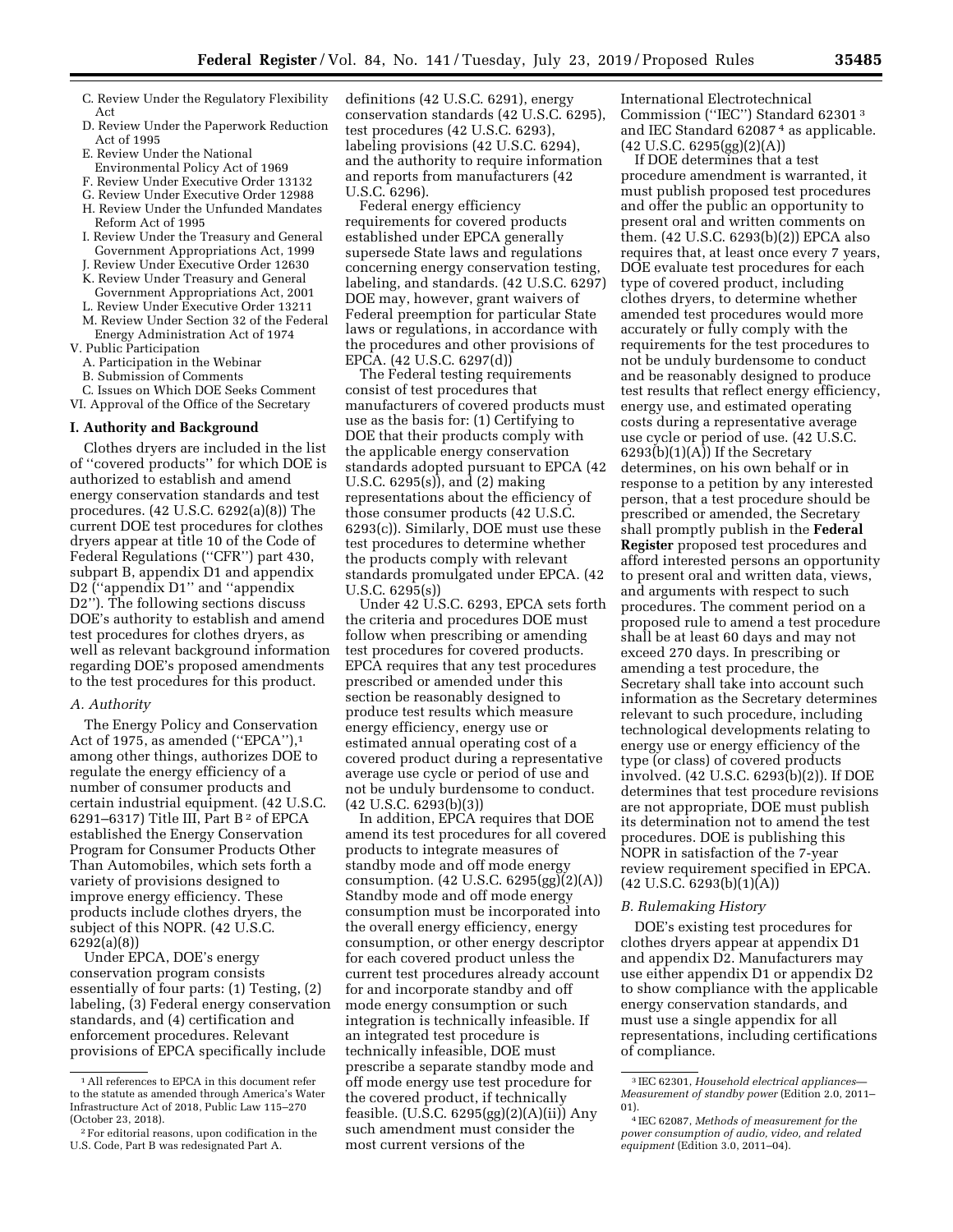DOE originally established the test procedure for clothes dryers at appendix D in a final rule published in the **Federal Register** on September 14, 1977. 42 FR 46145. On May 19, 1981, DOE published a final rule to amend the test procedure by establishing a field use factor 5 for clothes dryers with automatic termination controls, clarifying the test cloth specifications and clothes dryer preconditioning, and making editorial and minor technical changes. 46 FR 27324. The test procedure included provisions for determining the energy factor (''EF'') for clothes dryers, which is a measure of the total energy required to dry a standard test load of laundry to a ''bone dry'' 6 state.

On January 6, 2011, DOE published in the **Federal Register** a final rule for the clothes dryer and room air conditioner test procedure rulemaking (the ''January  $2011$  final rule"), in which it  $(1)$ adopted provisions for the measurement of standby mode and off mode energy use for those products along with a new energy efficiency metric for clothes dryers, combined energy factor (''CEF''), which incorporates energy use in active mode, standby mode, and off mode; and (2) adopted several amendments to the clothes dryer and room air conditioner test procedures concerning the active mode for these products. DOE created a new appendix D1 in 10 CFR part 430 subpart B that contained the amended test procedure for clothes dryers. 76 FR 972.

DOE published a final rule on August 14, 2013 (the ''August 2013 Final Rule''), amending the clothes dryer test

procedure, in which it (1) amended appendix D1 to update the reference to the latest edition of IEC Standard 62301, ''Household electrical appliances– Measurement of standby power,'' Edition 2.0 2011–01 7 (''IEC Standard 62301''); (2) amended appendix D and appendix D1 to clarify the cycle settings used for the test cycle, the requirements for the gas supply for gas clothes dryers, the installation conditions for console lights, the method for measuring the drum capacity, the maximum allowable weighing scale range, and the allowable use of a relative humidity meter; and (3) established a new appendix D2 that includes procedures reflecting the amendments discussed above as well as testing methods for measuring the effects of automatic cycle termination. 78 FR 49608. Manufacturers must use the test procedures in either appendix D1 or appendix D2 to demonstrate compliance with the current energy conservation standards for clothes dryers. Manufacturers must use a single appendix for all representations for a given model, including certifications of compliance, and may not use appendix D1 for certain representations and appendix D2 for other representations for that model.

DOE published a notice of public meeting (''NOPM'') on October 23, 2014 (the ''October 2014 NOPM'') and held the public meeting on November 13, 2014 to facilitate a discussion among interested parties about potential changes to the DOE clothes dryer test procedures to produce test results that measure energy use during a representative average use cycle without being unduly burdensome to conduct.<sup>8</sup> 79 FR 63336.

### **II. Synopsis of the Notice of Proposed Rulemaking**

In this NOPR, DOE proposes to amend appendix D1 and appendix D2, both entitled ''Uniform Test Method for Measuring the Energy Consumption of Clothes Dryers,'' to provide additional detail in response to questions from manufacturers and test laboratories, including additional detail regarding the procedures for maintaining the required heat input rate for gas clothes dryers; additional detail for the test procedures for performing inactive and off mode power measurements; and specifications for the final remaining moisture content (''RMC'') required for testing automatic termination control dryers. In addition, DOE proposes amendments to provide further direction for additional provisions within the test procedures; specify rounding requirements for all reported values; apply consistent use of nomenclature and correct typographical errors; and remove obsolete sections of the test procedures, including appendix D. DOE also seeks feedback from interested parties on issues such as consumer usage patterns and ''connected'' clothes dryer features.

DOE has initially determined that the proposed amendments for appendix D1 and appendix D2 described in section III of this document would not alter the measured efficiency of clothes dryers.

DOE's proposed actions are summarized in Table II.1 and addressed in detail in section III of this notice of proposed rulemaking.

## TABLE II.1—SUMMARY OF CHANGES IN PROPOSED TEST PROCEDURE RELATIVE TO CURRENT TEST PROCEDURE

| Current DOE test procedure                                                                                                                                  | Proposed test procedure                                                                                                                                                                   | Attribution                              |
|-------------------------------------------------------------------------------------------------------------------------------------------------------------|-------------------------------------------------------------------------------------------------------------------------------------------------------------------------------------------|------------------------------------------|
| Provides adjustments that can be made to maintain the<br>required heat input rate for gas clothes dryers.                                                   | Specifies the order of adjustment, from least burden-<br>some to most burdensome, for adjustments that can<br>be made to maintain the required heat input rate for<br>gas clothes dryers. | Response to test laboratory<br>question. |
| Requires distinction between standby mode and off<br>mode based on control panel functionality that may<br>not be readily apparent to a third-party tester. | Provides simpler, clearer procedures for measuring the<br>low-power modes of a clothes dryer based on ob-<br>servable characteristics of the controls.                                    | Response to test laboratory<br>comment.  |
| Does not explicitly provide the RMC requirement for<br>subsequent test runs if the prior run was deemed in-<br>valid.                                       | Specifies that the requirement to achieve a final dry-<br>ness level of 2 percent or less also applies to any<br>subsequent run, if required.                                             | Response to industry com-<br>ment.       |
| Silent on selection of the middle dryness level setting for<br>clothes dryers with an even number of settings.                                              | Seeks comment on whether to specify use of next-high-<br>est setting above or next-lowest setting below the<br>midpoint if an even number of discrete settings are<br>provided.           | Response to test laboratory<br>comment.  |

<sup>5</sup>Per-cycle energy consumption is multiplied by the field use factor to account for consumers overdrying loads beyond the final remaining moisture content required in the test procedure.

<sup>6</sup> ''Bone dry'' refers to a condition of a load of test cloths in which the change in weight of the load

is 1 percent or less after two successive 10-minute drying periods. See section 1.5 of appendix D1 and section 1.6 of appendix D2.

<sup>7</sup> IEC Standard 62301 is available online at *[https://webstore.iec.ch/publication/6789.](https://webstore.iec.ch/publication/6789)* 

<sup>8</sup>A transcript of the public meeting and submitted comments are available in the docket for this rulemaking and can be accessed at *[https://](https://www.regulations.gov/docket?D=EERE-2014-BT-TP-0034) [www.regulations.gov/docket?D=EERE-2014-BT-TP-](https://www.regulations.gov/docket?D=EERE-2014-BT-TP-0034)[0034.](https://www.regulations.gov/docket?D=EERE-2014-BT-TP-0034)*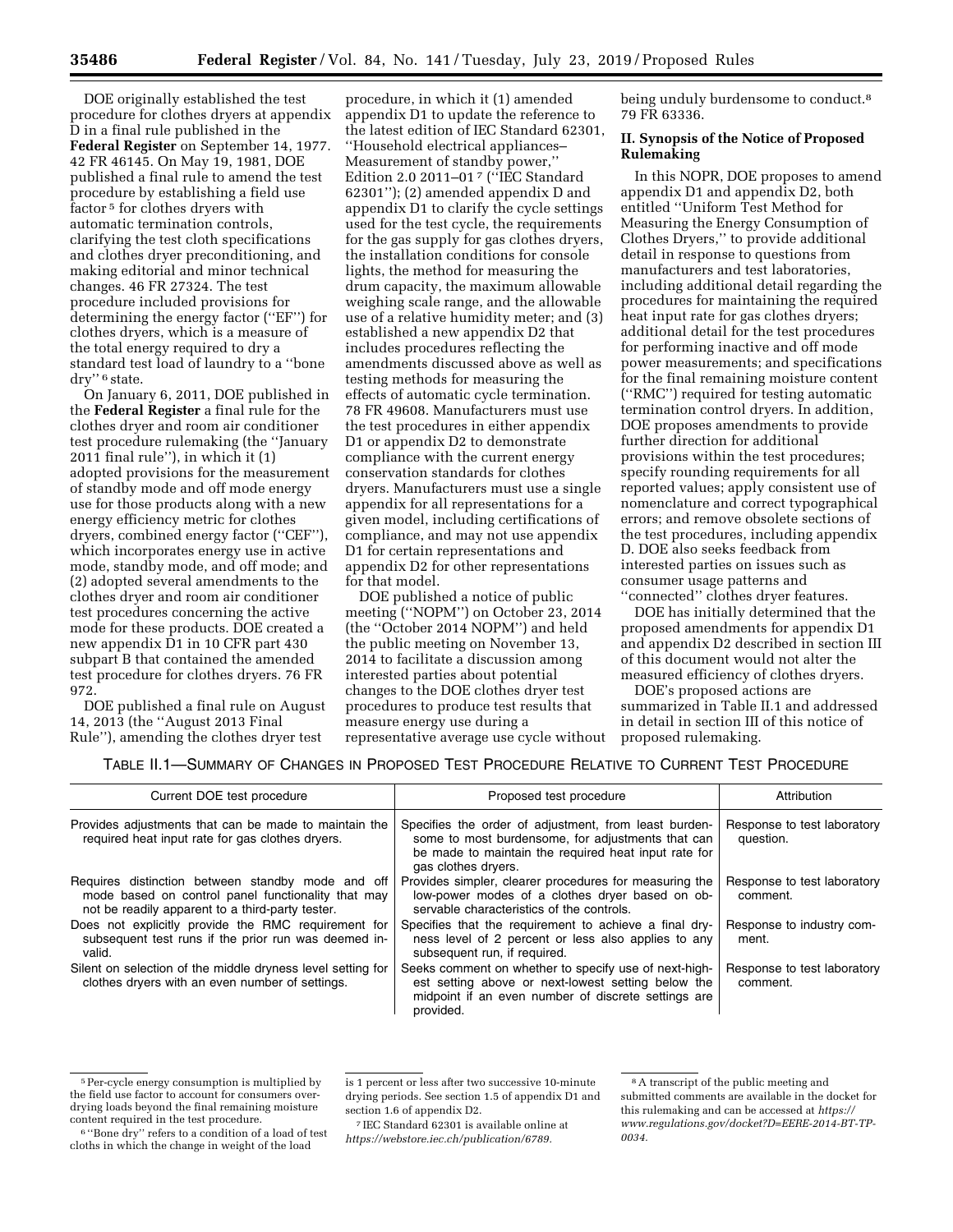TABLE II.1—SUMMARY OF CHANGES IN PROPOSED TEST PROCEDURE RELATIVE TO CURRENT TEST PROCEDURE— **Continued** 

| Current DOE test procedure                                                                                                                                                                                                        | Proposed test procedure                                                                                                                                                | Attribution                                                               |
|-----------------------------------------------------------------------------------------------------------------------------------------------------------------------------------------------------------------------------------|------------------------------------------------------------------------------------------------------------------------------------------------------------------------|---------------------------------------------------------------------------|
| Does not include instructions for calculating annual oper-<br>ating cost, CEF, and other measures for clothes dry-<br>ers optionally tested using appendix D2; does not in-<br>clude a calculation for annual energy consumption. | Adds instructions for calculating annual operating cost<br>and CEF using appendix D2; adds annual energy<br>consumption calculation using either appendix D1 or<br>D2. | To provide consistency be-<br>tween appendices D1<br>and D <sub>2</sub> . |
| Does not specify rounding requirements for reported val-<br>ues.                                                                                                                                                                  | Specifies rounding requirements for all reported values                                                                                                                | To further specify reporting<br>requirements.                             |
| Contains nomenclature and formatting inconsistencies<br>and typographical errors.                                                                                                                                                 | Applies consistent use of nomenclature, improves for-<br>matting, and fixes typographical errors.                                                                      | To improve accuracy and<br>readability.                                   |

The Director of the Federal Register previously approved the following standards from the Association of Home Appliance Manufacturers (''AHAM'') and IEC for incorporation by reference into appendix D1 and appendix D2: AHAM HLD–1–2009, ''Household Tumble Type Clothes Dryers'', and IEC 62301, ''Household electrical appliances—Measurement of standby power'', (Edition 2.0, 2011–01).

#### **III. Discussion**

### *A. Scope of Coverage*

The proposed amendments to DOE's clothes dryer test procedures discussed in this NOPR cover both electric and gas clothes dryers. DOE regulations define ''electric clothes dryer'' and ''gas clothes dryer'' similarly as a cabinet-like appliance designed to dry fabrics in a tumble-type drum with forced air circulation, with blower(s) driven by an electric motor(s) and either electricity or gas, respectively, as the heat source. 10 CFR 430.2. This NOPR does not propose any changes to the scope of applicability of DOE's clothes dryer test procedures.

### *B. Consumer Usage Patterns and Capabilities*

As discussed in section I.B of this document, DOE requested comment as part of the October 2014 NOPM on potential changes to the DOE clothes dryer test procedures to produce test results that would better measure energy use during a representative average use cycle without being unduly burdensome to conduct. In response to the October 2014 NOPM, DOE received a number of comments regarding potential test procedure changes to reflect current consumer usage patterns and capabilities.

Efficiency advocates and utilities stated that DOE should investigate changes to the clothes dryer test procedure to better represent consumer use. (Ecova,9 Public Meeting Transcript,

No. 9 at p. 18; 10 Joint Efficiency Advocates,11 No. 5 at pp. 1–2; 12 Northwest Energy Efficiency Alliance (''NEEA'') and Northwest Power and Conservation Council (''NPCC''), No. 10 at pp. 2, 8; Pacific Gas and Electric Company (''PG&E'') No. 7 at pp. 1–2; Southern California Edison (''SCE''), No. 11 at pp. 1–2; Super Efficient Dryer Initiative (''SEDI''), No. 6 at p. 2)

NEEA, NPCC, PG&E, and SCE commented that, based on their testing, clothes dryer performance under simulated ''real-world'' conditions is significantly different compared to tests conducted according to appendix D2. NEEA, NPCC, PG&E, and SCE also claimed that the relative ranking of efficiency for models in a given product category is different when tested using what they identified as real-world test conditions as compared to the current appendix D2. (NEEA & NPCC, No. 10 at p. 2; PG&E, No. 7 at pp. 3, 11; SCE, No. 11 at pp. 3, 11) Efficiency advocates and utilities stated that DOE should conduct a sufficient amount of testing to support the development of a test procedure that they believe would minimize testing burden, produce certified performance ratings that reasonably align with

11The Joint Efficiency Advocates are the Appliance Standards Awareness Project, Alliance to Save Energy, American Council for an Energy-Efficient Economy, Consumer Federation of America, Natural Resources Defense Council, and Northeast Energy Efficiency Partnerships.

12A notation in the form ''Joint Efficiency Advocates, No. 5 at pp. 1–2'' identifies a written comment: (1) made by the Joint Efficiency Advocates; (2) recorded in document number 5 that is filed in the docket of this test procedure rulemaking (Docket No. EERE–2014–BT–TP–0034) and available for review at *[http://](http://www.regulations.gov) [www.regulations.gov;](http://www.regulations.gov)* and (3) which appears on pages 1 through 2 of document number 5.

expected field performance, and produce appropriate relative performance rankings. (SEDI, No. 6 at pp. 2–3; NEEA & NPCC, No. 10 at p. 6; PG&E, No. 7 at p. 2; SCE, No. 11 at p. 2) The Joint Efficiency Advocates, NEEA and NPCC also commented that a more representative test procedure would result in more energy savings in the field by more accurately capturing the benefits of new technologies that could improve clothes dryer efficiency. (Joint Efficiency Advocates, No. 5 at pp. 1–2; NEEA & NPCC, No. 10 at p. 8) As discussed in the following sections, efficiency advocates and utilities identified factors related to consumer usage, such as test load composition, test load size, and test cycle settings, that they stated account for differences between measured field performance and test results obtained using appendix D2.

Conversely, manufacturers commented that DOE should maintain the current test procedure because they stated it ensures the repeatability and reproducibility of test results. (General Electric Appliances (''GE''), No. 3 at p. 1; AHAM, No. 4 at p. 2; Samsung Electronics America, Inc. (''Samsung''), No. 8 at p. 2) AHAM expressed concern that attempts to adopt test load conditions intending to more accurately reflect consumer loads would impact the repeatability and reproducibility of the test procedure. (AHAM, No. 4 at p. 2) Samsung stated that it has found it impossible to obtain repeatable and reproducible test results with a ''realworld'' test load. (Samsung, No. 8 at p. 2)

The following sections discuss these issues related to specific testing conditions in the DOE clothes dryer test procedure. Note that DOE also recently issued an RFI to seek more information on whether its test procedures are reasonably designed, as required by EPCA, to produce results that measure the energy use or efficiency of a product during a representative average use cycle or period of use. 84 FR 9721 (Mar. 18, 2019). DOE seeks comment on this

<sup>9</sup>Representing the California Investor Owned Utilities.

<sup>10</sup>A notation in the form ''Ecova, Public Meeting Transcript, No. 9 at p. 18'' identifies an oral comment that DOE received on November 13, 2014 during the public meeting, and was recorded in the public meeting transcript in the docket for this test procedure rulemaking (Docket No. EERE–2014–BT– TP–0034). This particular notation refers to a comment (1) made by Ecova during the public meeting; (2) recorded in document number 9, which is the public meeting transcript that is filed in the docket of this test procedure rulemaking; and (3) which appears on page 18 of document number 9.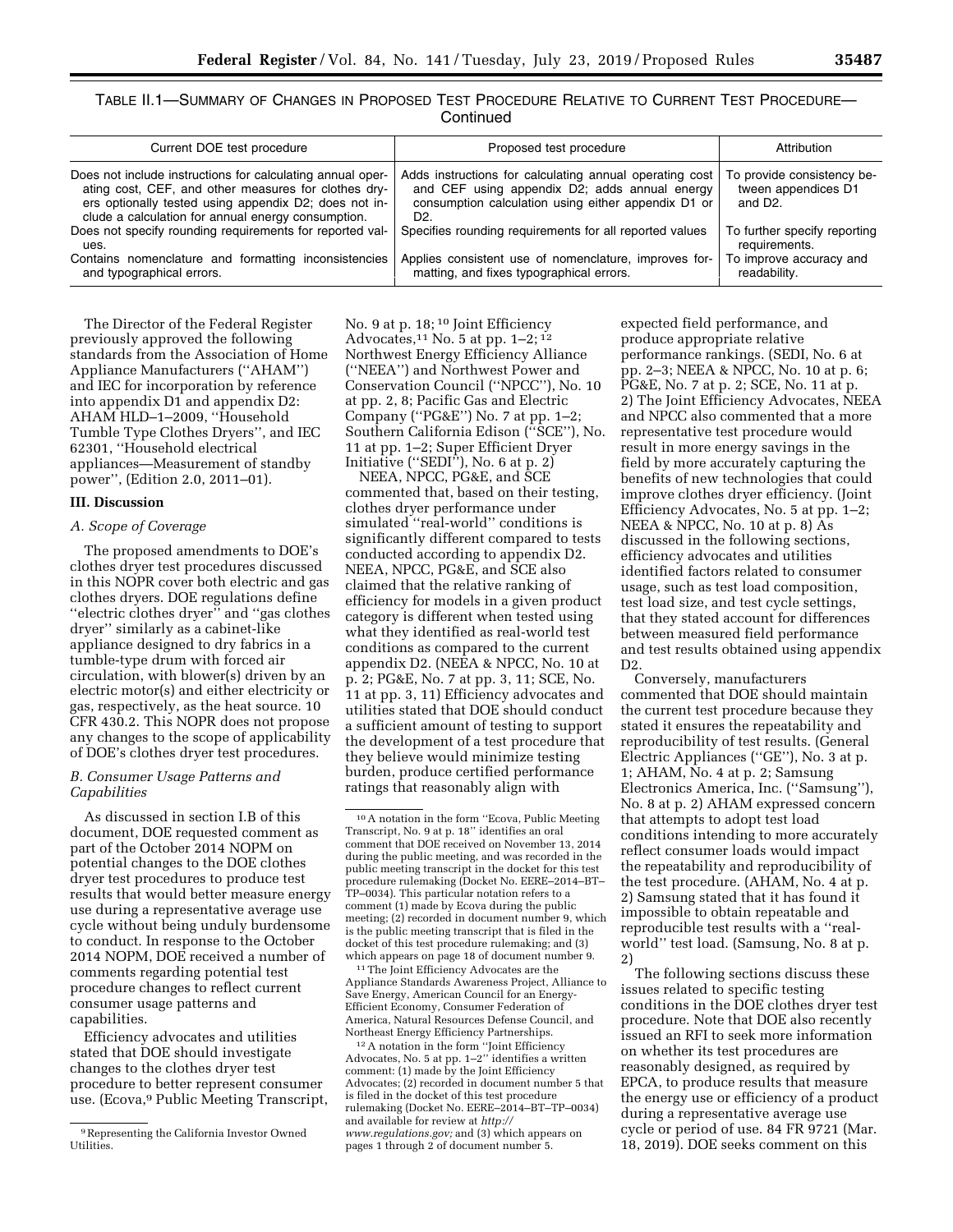issue as it pertains to the test procedure for clothes dryers.

### 1. Test Load Composition

Section 2.6 of appendix D1 and appendix D2 specify a test load composed of a pure finished bleached cloth, made with a momie or granite weave, which is a blended fabric of 50 percent cotton and 50-percent polyester. The ''energy test cloth'' is made from material that is 24 inches by 36 inches, hemmed to 22 inches by 34 inches, and weighs within 10 percent of 5.75 ounces per square yard. Smaller ''energy stuffer cloths'' are made of material that is 12 inches by 12 inches, hemmed to 10 inches by 10 inches.13

In addition to the DOE test procedure clothing load, several industry test procedures specify clothing loads for measuring the drying performance of clothes dryers. American National Standards Institute (''ANSI'')/AHAM's test procedure, HLD–1–2010, ''Household Tumble Type Clothes Dryers'' (''ANSI/AHAM HLD–1–2010'') specifies the use of 100-percent cotton bed sheets, towels, and pillowcases. The bedsheets and pillowcases are plain weave linen, while the towels are huckaback weave. IEC Standard 61121, Edition 4.0 2012–02, ''Tumble dryers for household use—Methods for measuring the performance'' (''IEC Standard 61121'') incorporates by reference from IEC's consumer clothes washer test procedure two different test loads: (1) The ''Cotton test load,'' which comprises 100-percent cotton bed sheets, towels, and pillowcases consistent with ANSI/AHAM HLD–1– 2010; and (2) the ''Synthetics/blends test load,'' which comprises pillowcases and buttoned men's shirts fabricated from plain weave 35-percent cotton and 65-percent polyester fabric.

Efficiency advocates and utilities urged DOE to investigate the use of a test load or test loads that more closely resemble real-world clothing, including the test load and test methods specified in the ''Utility Test Protocol'' developed by NEEA and the California Investor-Owned Utilities (''IOUs''). (Joint Efficiency Advocates, No. 5 at p. 2; NEEA, Public Meeting Transcript, No. 9 at pp. 31, 32–33; NEEA & NPCC, No. 10 at pp. 2, 4; PG&E, No. 7 at p. 13; SEDI, No. 6 at p. 2; SCE, No. 11 at p. 13) PG&E and SCE stated that the Utility Test Protocol is an investigative test method that was developed based on data collected as part of the field study

conducted by NEEA in 2012 14 and is aimed at producing energy use measurements that are more representative of real-world use. PG&E and SCE noted that the Utility Test Protocol consists of one test using the current appendix D2 test procedure and four supplemental tests that use a range of test load compositions, test load sizes, and cycle settings.15 PG&E and SCE stated that the aim of the Utility Test Protocol is to develop a test procedure that better represents realworld conditions while also minimizing test burden to the extent possible and providing repeatable results. (PG&E, No. 7 at pp. 2–3, 12; SCE, No. 11 at pp. 2– 3, 12)

Efficiency advocates commented that DOE should also consider the clothing load defined in AHAM HLD–1–1992, ''Household Tumble Type Clothes Dryers," as a more realistic test load.<sup>16</sup> (Ecova, Public Meeting Transcript, No. 9 at p. 18; Jonathan Gatzke, Public Meeting Transcript, No. 9 at p. 48; Joint Efficiency Advocates, No. 5 at p. 2; SEDI, No. 6 at p. 2; NEEA & NPCC, No. 10 at p. 4)

NEEA and NPCC commented that, based on their testing, there is a 12 to 15-percent gap between tested energy consumption using appendix D2 and energy consumption observed in the NEEA field study. According to NEEA and NPCC, this discrepancy is due to the composition of the DOE test load, which they stated is representative of an unspecified fraction of the loads dried in typical households. (NEEA & NPCC, No. 10 at p. 2) NEEA and NPCC added that loads of heavier fabric for any given load size took longer to dry and, as a result, used more energy in their testing than loads consisting of the DOE test cloth. (NEEA & NPCC, No. 10 at p. 3) NEEA, NPCC, PG&E and SCE also commented that hybrid heat pump clothes dryers (*i.e.,* clothes dryers that use a heat pump along with a supplemental electric resistance heater)

16The AHAM 1992 test load consists of 100% cotton items intended to represent clothes items regularly laundered, and includes sheets, tablecloths, shirts, bath towels, t-shirts, pillowcases, shorts, wash cloths, and handkerchiefs.

are more impacted based on their testing by the use of ''real-world'' test loads and have only marginally better efficiency than conventional clothes dryers when measured using the Utility Test Protocol. (NEEA & NPCC, No. 10 at p. 3; PG&E, No. 7 at p. 3; SCE, No. 11 at p. 3) PG&E and SCE noted that, based on their testing with the small, medium, and large ''real-world'' test loads, the hybrid heat pumps had lower measured efficiencies in some cases than several conventional electric clothes dryers. PG&E and SCE expressed concerned that these results may indicate that hybrid heat pump clothes dryers achieve no energy savings for consumers in practice. (PG&E, No. 7 at pp. 7–10; SCE, No. 11 at pp. 7–10)

Efficiency advocates and utilities commented that testing conducted by NEEA and the California IOUs showed that the test-to-test variation was often lower for the supplemental tests under their Utility Test Protocol using clothing test loads they claimed to be more representative of consumer use than when using the current DOE test load, ranging from 2.3 percent to 5.4 percent for their clothing test loads, compared to 5.1 percent for the current DOE test load. Efficiency advocates and utilities concluded that, based on this testing, a test load that they believe is more representative of consumer use would not introduce an unacceptable level of test-to-test variability in the certification process. (NEEA & NPCC, No. 10 at p. 4) Efficiency advocates and utilities also noted that using a weighted average of multiple tests, as with the Utility Test Protocol, reduces variability in test results compared to the single test specified in appendix D2. (Joint Efficiency Advocates, No. 5 at p. 3; NEEA, Public Meeting Transcript, No. 9 at pp. 62, 68; NEEA & NPCC, No. 10 at p. 4; PG&E, No. 7 at pp. 11–12; SCE, No. 11 at pp. 11–12) PG&E and SCE added that they did not yet have data on the reproducibility of results obtained using the test load specified in their Utility Test Protocol, and that DOE should conduct additional testing using this test method to assess reproducibility. (PG&E, No. 7 at p. 12; SCE, No. 11 at p. 12) The Joint Efficiency Advocates also encouraged DOE to consider how the certification and enforcement provisions could be amended to avoid repeatability and reproducibility concerns in an improved test procedure. (Joint Efficiency Advocates, No. 10 at p. 4)

AHAM and GE stated that it is critical to have a test procedure that produces repeatable and reproducible results. AHAM and GE expressed support for the continued use of the current DOE test load and noted that more than a

<sup>&</sup>lt;sup>13</sup> The test procedure specifies that the energy stuffer cloths are to be used to adjust the test load to achieve the proper weight, but that no more than five stuffer cloths may be added per test load.

<sup>14</sup>The NEEA field study report can be found in the docket for this rulemaking at: *[https://](https://www.regulations.gov/document?D=EERE-2014-BT-TP-0034-0010) [www.regulations.gov/document?D=EERE-2014-BT-](https://www.regulations.gov/document?D=EERE-2014-BT-TP-0034-0010)[TP-0034-0010.](https://www.regulations.gov/document?D=EERE-2014-BT-TP-0034-0010)* 

<sup>15</sup>The ''Utility Test Protocol'' consists of a series of five tests: (1) Using the current appendix D2 test method; (2) using a 4.22-pound real-world load with the medium temperature setting and eco mode deactivated; (3) using a 16.9-pound real-world load with the medium temperature setting and eco mode deactivated; (4) using an 8.45-pound real-world load using the most efficient setting configuration possible; and (5) using an 8.45-pound real-world load using settings that achieves the fastest rate of drying possible.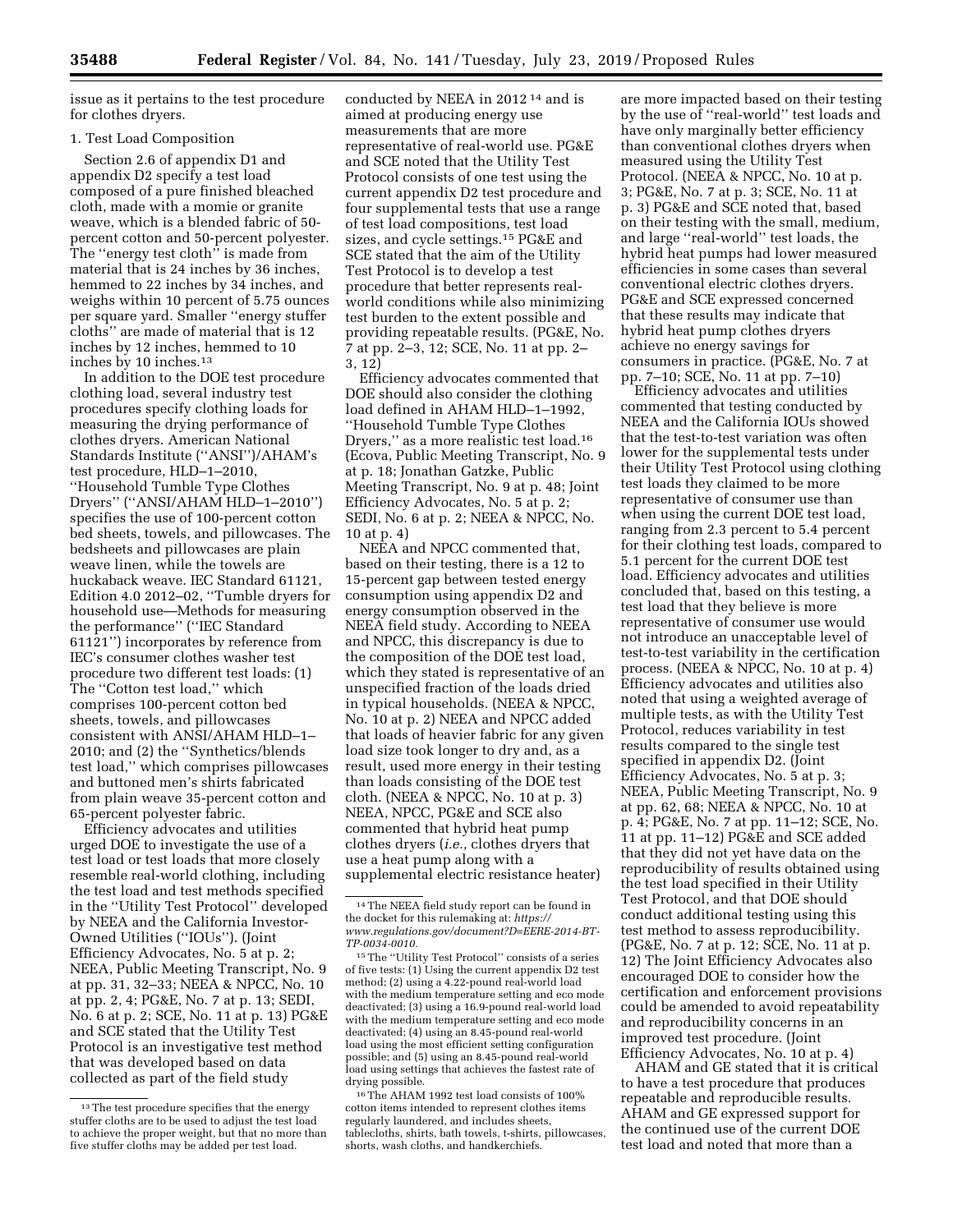decade has been spent developing the DOE test load, which has been demonstrated to yield results that are repeatable and reproducible. AHAM and GE commented that developing a ''real-world'' test load that produces repeatable and reproducible results is not feasible. (AHAM, No. 4 at p. 2; GE, No. 3 at p. 1) AHAM and GE stated that the studies conducted by Oak Ridge National Laboratory (''ORNL'') 17 and Pacific Northwest National Laboratory (''PNNL'') 18 19 showed that use of the current DOE test load produces repeatable results and is a good predictor of relative performance with other clothing loads, while the repeatability of test results decreases when the load composition is less uniform (*i.e.,* contains different fabrics and varying thicknesses). (AHAM, No. 4 at p. 2; GE, No. 3 at p. 1)

Samsung similarly supported the continued use of the DOE test load to minimize measurement uncertainty and stated that it is not possible to obtain repeatable and reproducible test results with a ''real-world'' test load. Samsung suggested that DOE consider results from the IEC technical subcommittee 59D working group, which is developing an alternate test load that is based on DOE test cloth material but includes differently sized items to better represent ''real-world'' conditions while maintaining reproducibility. (Samsung, No. 8 at p. 2)

#### 2. Test Load Size

Section 2.7 of appendix D1 and appendix D2 specify a test load weight of 8.45 pounds ±.085 pounds for standard-sized clothes dryers (*i.e.,* with a drum capacity of 4.4 cubic feet or greater) and a test load weight of 3 pounds ±.03 pounds for compact-sized clothes dryers (*i.e.,* with a drum capacity of less than 4.4 cubic feet).

ANSI/AHAM HLD–1–2010 and IEC Standard 61121 provide a range of test load sizes, with specifications for the number of test articles within each load

18W. TeGrotenhuis. *Clothes Dryer Automatic Termination Sensor Evaluation. Volume 1: Characterization of Energy Use in Residential Clothes Dryers.* 2014. Pacific Northwest National Laboratory. Report No. PNNL–23621. *[http://](http://www.pnnl.gov/main/publications/external/technical_reports/PNNL-23621.pdf) [www.pnnl.gov/main/publications/external/](http://www.pnnl.gov/main/publications/external/technical_reports/PNNL-23621.pdf)  technical*\_*[reports/PNNL-23621.pdf.](http://www.pnnl.gov/main/publications/external/technical_reports/PNNL-23621.pdf)* 

19W. TeGrotenhuis. *Clothes Dryer Automatic Termination Sensor Evaluation. Volume 2: Improved Sensor and Control Designs.* 2014. Pacific Northwest National Laboratory. Report No. PNNL– 23616. *[http://www.pnnl.gov/main/publications/](http://www.pnnl.gov/main/publications/external/technical_reports/PNNL-23616.pdf)  external/technical*\_*[reports/PNNL-23616.pdf.](http://www.pnnl.gov/main/publications/external/technical_reports/PNNL-23616.pdf)* 

for a given load size (and, for IEC Standard 61121, for the selected load composition). ANSI/AHAM HLD–1– 2010 specifies that a clothes dryer may be tested using loads of any or all sizes. IEC Standard 61121 requires the selection of load size according to the manufacturer's rating of the capacity of the unit.

NEEA and NPCC commented that although the average clothes dryer load size observed in the NEEA field study was reasonably close to the 8.45-pound test load currently specified in appendix D1 and appendix D2, this load size constituted only a small fraction (less than 15 percent) of all loads dried in the NEEA field study and there were a significant number of smaller loads dried by consumers in the NEEA field study data. NEEA and NPCC also stated that the load size has a significant impact on the measured efficiency under the Utility Test Protocol. According to NEEA and NPCC, the measured efficiency under the Utility Test Protocol for conventional clothes dryers using small loads of clothing, as opposed to test cloths, was about half of the measured efficiency for large loads of the same clothing. NEEA and NPCC commented that DOE should require testing with at least one small load in addition to the current load size and weighting the results to calculate CEF. (NEEA & NPCC, No. 10 at pp. 2, 4–5)

The Joint Efficiency Advocates, PG&E, SEDI, and SCE supported the investigation of additional smaller and larger test load sizes to reflect the findings of the NEEA field study and not discourage technologies that could improve the efficiency of drying different loads sizes. (Ecova, Public Meeting Transcript, No. 9 at pp. 122– 123; Joint Efficiency Advocates, No. 5 at p. 2; PG&E, No. 7 at pp. 3, 13; SEDI, No. 6 at p. 2; SCE, No. 11 at pp. 3, 13) PG&E and SCE commented that the Utility Test Protocol, which was developed based on the NEEA field study data, specifies testing of a smaller 4.22-pound load and a larger 16.9-pound load, in addition to the existing 8.45-pound load for standard-size clothes dryers. (PG&E, No. 7 at p. 3; SCE, No. 11 at p. 3) Referencing the NEEA field study, Samsung similarly commented that DOE should consider adding a small load size to the test procedure to better represent consumer behavior. (Samsung, No. 8 at p. 2)

SEDI also commented that testing has shown that heat pump clothes dryers demonstrate improved efficiency when drying larger loads. (SEDI, No. 6 at p. 2) SEDI commented that DOE should include heat pump and hybrid heat pump clothes dryers in its investigative

testing to ensure that the test procedure accurately assesses the performance of these new technologies, in particular when drying larger laundry loads. (SEDI, No. 6 at pp. 2, 3)

### 3. Test Cycle Selections

Section 3.3.2 of appendix D2 specifies that for automatic termination control dryers, the ''normal'' program shall be selected for the test cycle. For clothes dryers that do not have a ''normal'' program, the cycle recommended by the manufacturer for drying cotton or linen shall be selected. *Id.* If the drying temperature setting can be chosen independently of the program, it shall be set to the maximum. *Id.* If the dryness level setting can be chosen independently of the program, it shall be set to the ''normal'' or ''medium'' dryness level setting. *Id.* After the completion of the test cycle, the test load is removed and weighed. If the final moisture content is greater than 2 percent, the test is considered invalid and a new run shall be conducted using the highest dryness level setting. *Id.* 

Industry standards address cycle selection differently from the DOE test procedure. ANSI/AHAM HLD–1–2010 specifies that the test cycle be run using the maximum temperature setting without allowing the clothes dryer to advance into the cool down period. If the required final moisture content (6 percent) cannot be met using this setting, a new test run must be conducted using a different userselected setting that will achieve the target final moisture content. IEC Standard 61121 requires that the test cycle for a given load composition be run using the cycle program and settings specified in the manufacturer's instructions to achieve a target final moisture content, which is based on the test load composition. In the absence of any instructions from the manufacturer, or if the specified cycle program and settings do not achieve the required final moisture content, then the test shall be run using a user-selected combination of cycle program and settings that will achieve the required final moisture content.

NEEA and NPCC stated that because of the increasing use of clothes dryers with electronic controls and the proliferation of cycle options on many models, it will be difficult to define what cycles should be used with each test load composition and size to determine a CEF rating that is representative of consumer use. NEEA and NPCC commented that, based on the NEEA field study data, consumers only use two or three cycle programs for the vast majority of clothes dryer loads.

<sup>17</sup> K. Gluesenkamp. *Residential Clothes Dryer Performance Under Timed and Automatic Cycle Termination Test Procedures.* 2014. Oak Ridge National Laboratory. Report No. ORNL/TM–2014/ 431. *[http://web.ornl.gov/sci/buildings/docs/2014-](http://web.ornl.gov/sci/buildings/docs/2014-10-09-ORNL-DryerFinalReport-TM-2014-431.pdf) [10-09-ORNL-DryerFinalReport-TM-2014-431.pdf.](http://web.ornl.gov/sci/buildings/docs/2014-10-09-ORNL-DryerFinalReport-TM-2014-431.pdf)*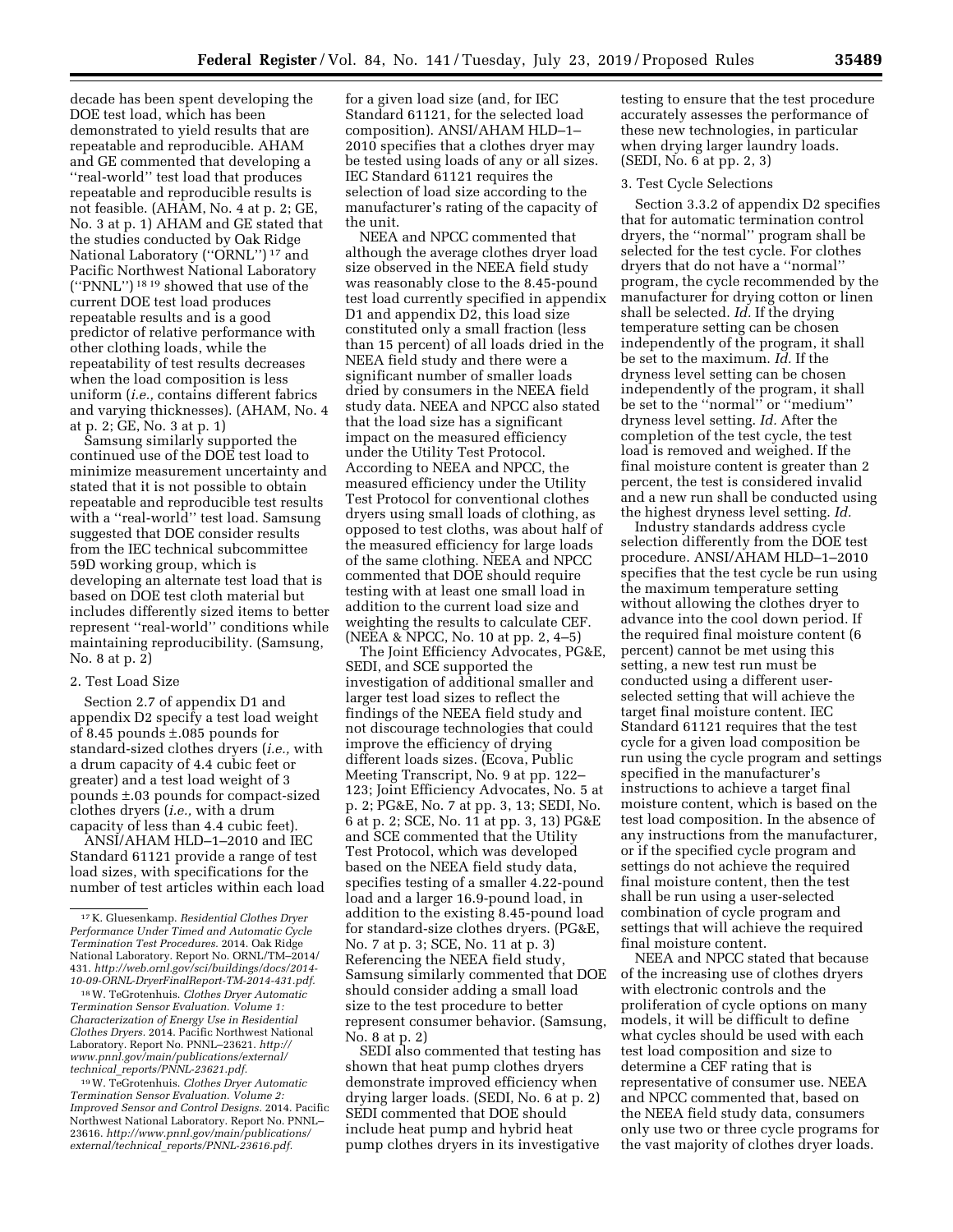According to NEEA and NPCC, consumers choose a cycle program based on the size and composition of the load being dried. (NEEA & NPCC, No. 10 at pp. 2, 5)

Additionally, NEEA and NPCC commented that the NEEA field study data shows that the medium or low temperature settings are used for 57.5 percent of consumer drying cycles, with the medium temperature setting accounting for 46 percent of cycles, regardless of the cycle program. Thus, NEEA and NPCC stated that the test procedure should require at least one additional test cycle using a medium temperature setting. (NEEA & NPCC, No. 10 at p. 7)

NEEA and NPCC stated that clothes dryer energy use is significantly different for a cycle with a ''normal'' dryness level setting than one with a ''more dry'' dryness level setting, with all other settings the same. According to NEEA and NPCC, this suggests that clothes dryers will behave very differently when drying loads of heavy fabrics where the ''more dry'' dryness level setting is necessary compared to drying the DOE test load using the ''normal'' dryness level setting. (NEEA & NPCC, No. 10 at pp. 5–6)

NEEA and NPCC commented that there may be a relatively small combination of cycle selections and load compositions/sizes that would fully represent the entire range of annual consumer use. NEEA and NPCC added that they will continue to conduct testing and field studies and urged DOE to conduct testing as well to determine appropriate cycle selections for the test procedure. (NEEA & NPCC, No. 10 at p. 6) As discussed in section III.B.1 of this document, PG&E and SCE commented that the Utility Test Protocol, which was developed based on the NEEA field study data, includes testing with a variety of cycle selections and corresponding load sizes and compositions. (PG&E, No. 7 at pp. 3, 25– 27; SCE, No. 11 at pp. 3, 25–27)

The Joint Efficiency Advocates and SEDI similarly commented that it will be important for the test procedure to require testing of multiple cycle selections as clothes dryers continue to offer an increasing number of cycle options that can significantly impact energy consumption and performance. (Joint Efficiency Advocates, No. 5 at p. 2; SEDI, No. 6 at p. 3) The Joint Efficiency Advocates added that testing with only a single cycle program could allow for test procedure circumvention, noting that a clothes dryer could be designed with a ''normal'' program that has a very long cycle time that many consumers would never select over a

cycle program with a shorter cycle time. The Joint Efficiency Advocates encouraged DOE to measure and report the cycle time for each clothes dryer it tests in each of the cycles tested, and to use this data to develop an efficiency calculation that properly weights the results from each of the tested cycle selections. (Joint Efficiency Advocates, No. 5 at p. 2)

NEEA and NPCC also commented that there has been a proliferation of models with an ''eco mode'' setting offered by most manufacturers, but that eco mode may operate differently for different manufacturers. (NEEA & NPCC, No. 10 at p. 5) PG&E and SCE stated that cycles using eco mode can be up to three times longer than the "normal" program without eco mode. (PG&E, No. 7 at p. 3; SCE No. 11 at p. 3) PG&E and SCE added that although an eco mode may be activated by default in the as-shipped condition, many consumers may easily disable it. (*Id.*) The Joint Efficiency Advocates encouraged DOE to develop a test procedure that would incentivize clothes dryer designs that make it more likely for consumers to use an eco mode. (Joint Efficiency Advocates, No. 5 at p. 3) The Joint Efficiency Advocates referenced two heat pump clothes dryers that have received the ENERGY STAR Emerging Technology Award, and that have efficiency ratings in their most efficient setting that are 29 percent and 13 percent higher than the efficiency ratings using the ''normal'' cycle program. (*Id.*) The Joint Efficiency Advocates stated that, as a result, energy savings associated with new clothes dryer technologies will be highly dependent on the cycle programs and settings that consumers select. (*Id.*)

Conversely, manufacturers recommended that DOE maintain the existing test cycle selections. Whirlpool Corporation (''Whirlpool'') stated that its own data indicate that consumers primarily use the ''normal'' cycle program. (Whirlpool, Public Meeting Transcript, No. 9 at p. 110) AHAM commented that there are no comprehensive data available to accurately gauge consumer behavior in terms of drying cycle selections. (AHAM, No. 4 at p. 3) GE also commented that it is not aware of any studies that categorically demonstrate that certain cycle selections will more accurately represent consumer usage across all demographics. (GE, No. 3 at p. 2) AHAM and GE both commented that the current DOE test procedure represents the upper limits of energy consumption by requiring use of the maximum temperature setting. (AHAM, No. 4 at pp. 2–3; GE, No. 3 at p. 2) AHAM stated that additional tests

should not be required until there is a better understanding of consumer usage patterns and cycle selections to avoid burdensome testing and costs that would ultimately be passed on to the consumer. (AHAM, No. 4 at p. 3)

#### 4. Remaining Moisture Content

In response to the October 2014 NOPM, DOE received comments on the initial RMC specifications in appendix D2. Sections 2.7.1 and 2.7.2 of appendix D2 specify that the initial RMC of a test load for a compact-size and standardsize clothes dryer, respectively, must be 57.5 percent ±0.33 percent. To achieve the required RMC, the test procedure specifies that the test load be dampened by agitating in water whose temperature is 60 degrees Fahrenheit (''°F'') ±5 °F and consists of 0 to 17 parts per million hardness for approximately 2 minutes to saturate the fabric. *Id.* The water is then extracted from the load by spinning until the RMC is between 52.5 and 57.5 percent of the bone-dry weight of the test load. *Id.* Final mass adjustments to achieve the specified initial RMC must be made by uniformly adding water to each test cloth using a spray bottle. *Id.* 

SEDI encouraged DOE to investigate the initial RMC associated with clothes washers to more closely reflect the RMC found in ''real-world'' washing conditions. (SEDI, No. 6 at p. 3) SEDI stated that this would avoid doublecounting the energy consumption and savings associated with the clothes washer and clothes dryer. (*Id.*) NEEA and NPCC commented that the NEEA field study data showed that different load compositions had different levels of RMC at the end of the washing cycle, which corresponds to the clothes dryer initial RMC. (NEEA & NPCC, No. 10 at p. 6) For example, NEEA and NPCC stated, loads with heavier fabrics had higher initial RMCs going into the clothes dryer than a load of the same size but made of lighter fabrics. (*Id.*) NEEA and NPCC stated that if DOE adopts the use of different test load compositions, the initial RMC should be different (*i.e.,* a higher initial RMC for heavier fabrics) than the initial RMC used for the current DOE test load. (NEEA & NPCC, No. 10 at p. 6) PG&E and SCE commented that the Utility Test Protocol, which was developed based on the NEEA field study data, specifies an initial RMC of 62 percent for the supplemental tests using a ''realworld'' test load. (PG&E, No. 7 at pp. 3, 24; SCE, No. 11 at pp. 3, 24)

DOE also received comments, which are discussed in the following section, regarding the final RMC specifications in appendix D2. Section 3.3.1 of appendix D2 specifies that for timer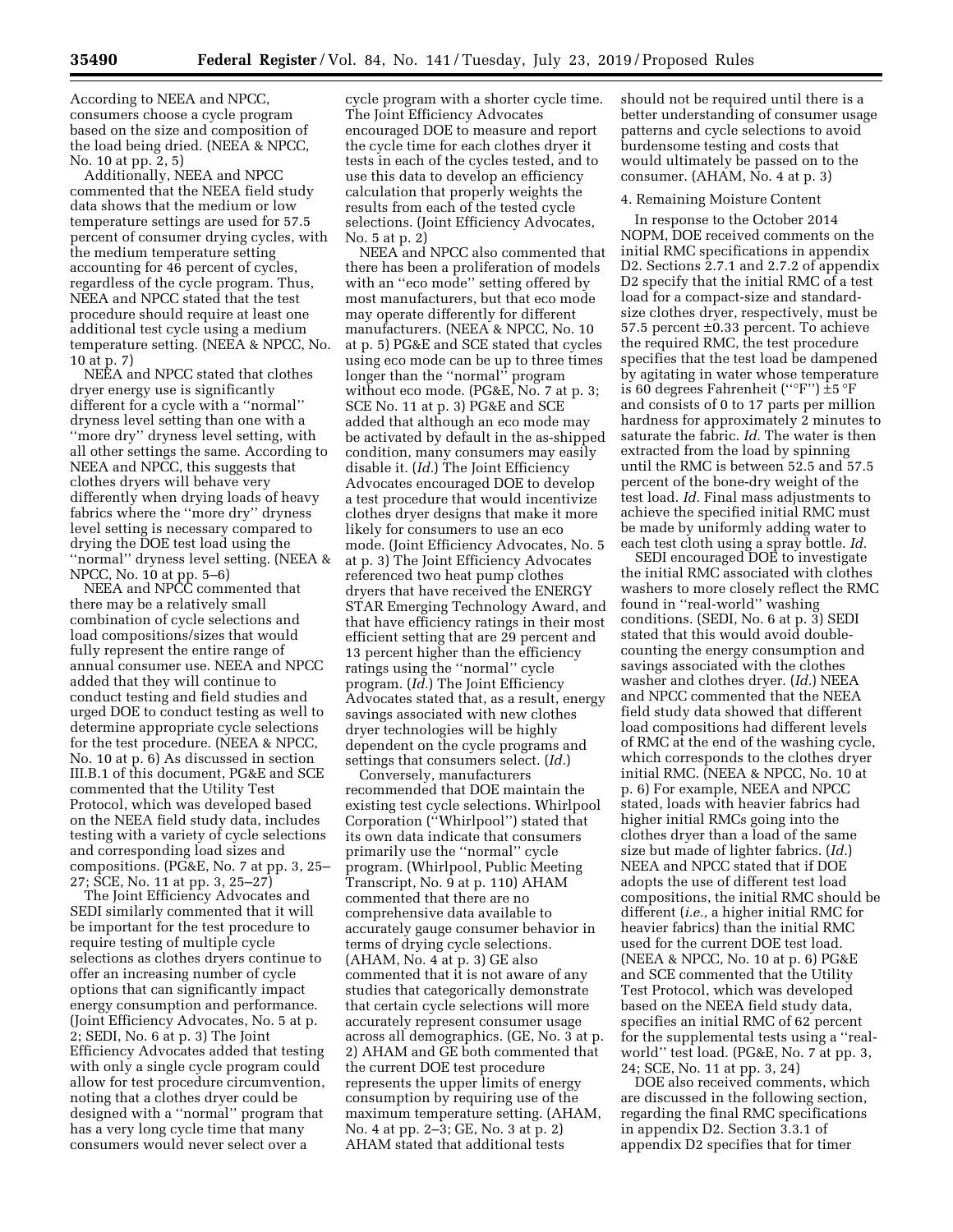dryers, the test load is dried until the final RMC is between 1 and 2.5 percent of the bone-dry weight of the test load. The measured energy consumption is then normalized to determine the energy consumption required to dry the test load to 2-percent RMC, with a field use factor applied to account for the over-drying energy consumption. *Id.* For automatic termination control dryers, section 3.3.2 of appendix D2 specifies that a test is considered valid if the final RMC of the test load is less than 2 percent.

NEEA, NPCC, PG&E and SCE commented that the Utility Test Protocol uses a final RMC of 4 percent for specific supplemental tests using a ''real-world'' test load, which was based on their laboratory investigations, consumer acceptability testing, and consultations with industry. (NEEA & NPCC, No. 10 at p. 6; PG&E, No. 7 at pp. 3, 25–27; SCE, No. 11 at pp. 3, 25–27) NEEA and NPCC added that the 4 percent final RMC value for ''realworld'' loads is consistent with a 2 percent final RMC for the current DOE test load when using the same automatic cycle termination drying mode. (NEEA & NPCC, No. 10 at p. 6)

Samsung commented that requiring a final RMC of 2 percent or less would tend to promote over-drying and unnecessary additional energy use because clothes that are over-dried will typically absorb moisture from ambient air and reach a final state of between 5 percent and 8-percent RMC. (Samsung No. 8 at p. 1) Samsung stated that NEEA data suggest a final RMC of about 5 percent, and the IEC standard estimates about an 8-percent moisture absorption from the ambient humidity. (*Id.*) Accordingly, Samsung commented that DOE should consider changing the target final RMC to 5 percent. (Samsung No. 8 at pp. 1–2)

5. Annual Drying Cycles and Hours per Year

Section 4.5 of appendix D1 and appendix D2 assume the representative average use for clothes dryers is 283 drying cycles per year. NEEA and NPCC commented that the data from the Energy Information Administration (''EIA'') Residential Energy Consumption Survey (''RECS'') used to develop DOE's current estimate for the number of drying cycles per year exhibit a very wide variance. (NEEA & NPCC, No. 10 at p. 7) NEEA and NPCC stated while the data from the NEEA field study may not be strictly representative of the entire United States, in the absence of additional field data, DOE should use the NEEA field study estimate of 311 cycles per year. (*Id.*)

NEEA and NPCC noted that the data from the NEEA field study showed a significant number of clothes dryer loads required multiple cycles, either because the clothes washer load was split, or because the load was not dried to a satisfactory RMC. (*Id.*) NEEA and NPCC also noted that the NEEA field study data showed that nearly 94 percent of loads washed in a clothes washer were dried in a clothes dryer, compared to the 91 percent assumed in the current DOE test procedure. (*Id.*) According to NEEA and NPCC, this difference could be one source for the discrepancy in the number of annual drying cycles. (NEEA & NPCC, No. 10 at p. 8)

Additionally, NEEA and NPCC stated that the large variation in drying cycle times observed between the DOE test load and a ''real-world'' load, in addition to the discrepancy in the number of annual drying cycles discussed above, suggests that DOE's estimate of the annual active mode hours and thus, standby mode and off mode hours, is not consistent with actual field use. (NEEA & NPCC, No. 10 at p. 8) NEEA and NPCC stated that, in the absence of additional field use data, DOE should use the NEEA field study estimate of 8,463 standby and off-mode hours per year in place of the current estimate of 8,620 hours per year. (*Id.*)

# 6. DOE Response to Comments

As previously stated, test procedures promulgated by DOE must be reasonably designed to produce test results which measure the energy efficiency of a clothes dryer during a representative average use cycle or period of use as determined by DOE. (42 U.S.C. 6293(b)(3)) The Federal test procedure must also not be unduly burdensome to conduct. (*Id.*)

DOE appreciates the issues raised by interested parties regarding test procedure repeatability and reproducibility and consumer usage habits, as well as the field data provided by NEEA. While the NEEA field study data provides valuable information regarding the consumer usage habits for clothes dryers, DOE recognizes that these data may not be entirely representative of the consumer usage habits across the entire United States over the course of a year. For example, because the data were collected in the Pacific Northwest in the winter months, the data may reflect heavier fabrics and larger quantities of clothing items, which would also retain more moisture during the washing and drying cycles. Such fabrics and quantities may not be representative of consumer loads

throughout the year, or consumer loads across varying geographical regions.

In addition, it is not clear whether the NEEA field study data presented regarding the cycle selections are an accurate reflection of consumers actively selecting certain settings. For example, NEEA and NPCC noted that the NEEA field study data showed that the medium temperature setting accounted for 46 percent of cycles, while the high temperature setting accounted for 43 percent of cycles. However, DOE observes that a common control scheme is for clothes dryers, when set to the normal cycle program, to automatically default to the medium temperature setting and not allow the consumer to change the temperature setting. It is not clear whether this control scheme occurred in the NEEA field study, and if so, to what extent. Additionally, it is unknown whether, in instances in which the consumer may adjust the temperature setting under the ''normal'' cycle program, the consumer may be selecting the highest temperature setting more frequently. Without knowledge of the controls of each clothes dryer monitored in the field study, it is difficult to draw conclusions regarding the frequency of setting selections. DOE notes that the cycle programs and settings could also be influenced by the potentially heavier clothing and larger laundry load sizes during the winter months during which the NEEA field study was conducted.

DOE also recognizes the difficulty in drawing conclusions regarding load weights along with the initial and final RMC based on the NEEA field study data. DOE notes that in the NEEA field study, a fixed correction was used to calculate the bone-dry weight and measured RMC of the laundry loads based on the load weight in ambient room conditions prior to any washing or drying. In cases where the estimated RMC of the laundry load was higher than 5 percent prior to any washing or drying, the load was assumed to be wet and the weight after the drying cycle was used as the bone-dry weight. DOE notes that different clothing materials and load sizes may retain moisture differently, and may be significantly impacted by ambient temperature and humidity conditions. DOE also notes that the clothes washer and clothes dryer for some sites monitored in the field study were located in unconditioned spaces (*e.g.,* garages or unconditioned basements), which could also have a significant impact on the amount of moisture retained in the clothing at ambient conditions. The NEEA field study data showed a wide range of final RMC values, including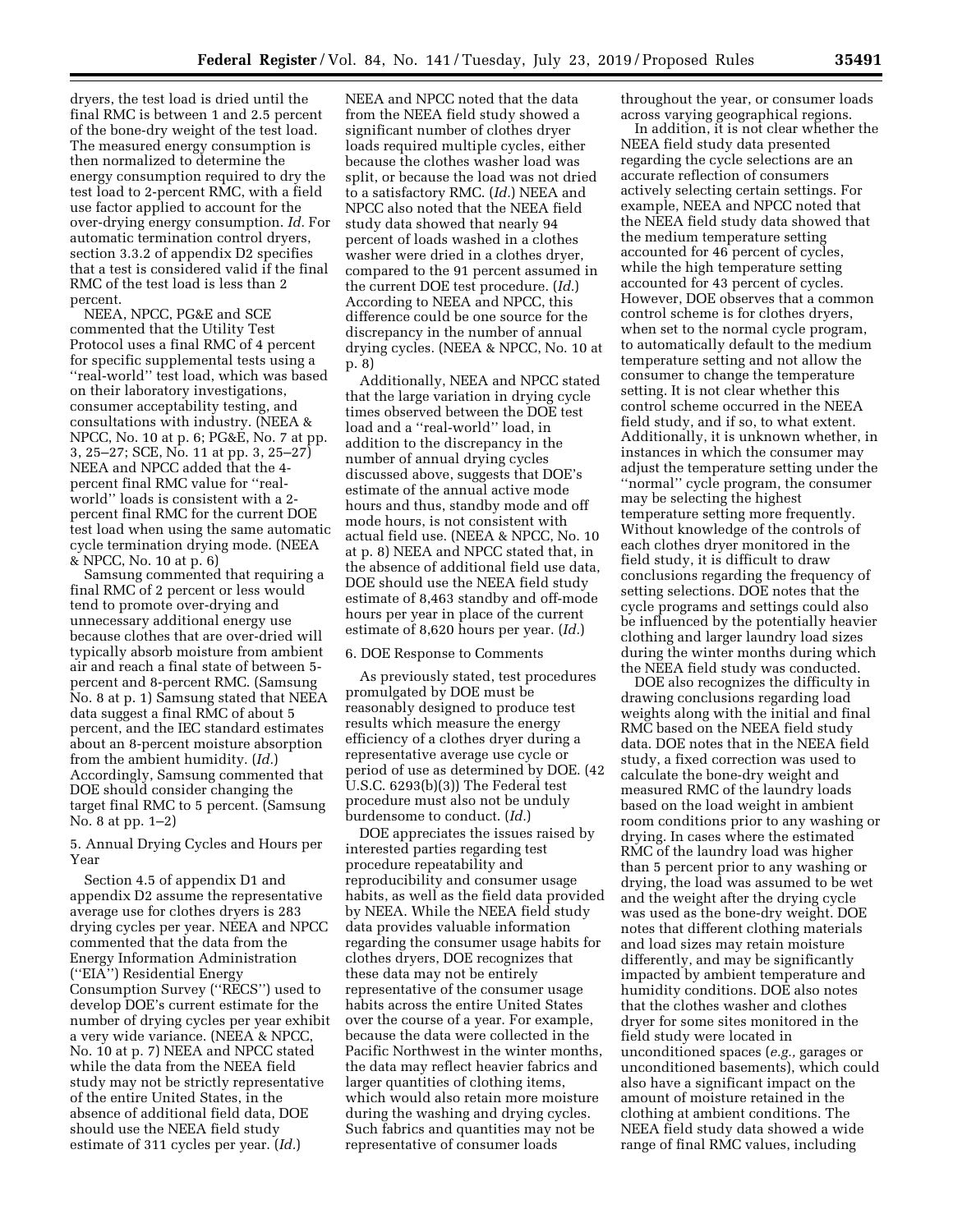negative RMC values, which suggests that a single fixed correction factor may not be an accurate reflection of the weight and RMC of the load.

DOE is also concerned about placing too much emphasis on the field study data as a means of developing representative load sizes or other test parameters because different conclusions may be drawn depending on how the data are aggregated for analysis. For example, as discussed in section III.B.2 of this document, NEEA and NPCC commented that the 8.45 pound load size is fairly representative of the average load size observed in the NEEA field study even though this load size represents less than 15 percent of all loads in the field study. However, in the NEEA field study report, loads in the 6–8 pound range and 9–11 pound range accounted for the majority (over 50 percent) of all laundry loads.20 In addition, a 16.9-pound load was suggested as part of the Utility Test Protocol, but the NEEA field study data showed that loads over 15 pounds accounted for less than 3 percent of all laundry loads in the study.

While the NEEA field study data and comments from efficiency advocates and utilities provide valuable information regarding the consumer usage habits for clothes dryers, DOE does not have sufficient information at this time to determine appropriate changes to the test procedure.

To ensure that the test procedure measures energy use during a representative average use cycle or period of use, DOE continues to seek consumer usage data (*e.g.,* load composition and sizes, cycle selections, RMC, cycles per year) that are representative of the entire United States over the course of a year. DOE requests data on how frequently consumers select different cycle programs, temperature settings, dryness settings, and other settings that could impact energy use (e.g., "eco mode"). DOE seeks data on representative load compositions (materials, fabric, weave, *etc.*) and sizes, as well as the corresponding cycle selections chosen by consumers for each particular load. DOE also seeks consumer usage data on initial RMC and consumer-acceptable final RMC levels for varying load compositions/sizes and cycle selections.

DOE notes that the IEC is currently investigating alternative clothes dryer test methods, including alternative load compositions and sizes. IEC is in the

process of qualifying alternative load compositions and sizes to develop potential revisions to IEC Standard 61121. DOE recognizes that the test method required for certification to and compliance with applicable energy conservation standards must be designed to measure energy use during a representative average use cycle or period of use, and not unduly burdensome to conduct. DOE will consider any available information developed for the revised IEC Standard 61121 as IEC's development program progresses.

For the reasons discussed, DOE is not proposing to amend the test load composition and size, test cycle selections, RMC, and cycles per year in its test procedures at this time.

DOE seeks comment on whether requiring the drying temperature setting to be set to the maximum, if it can be chosen independently of the program, is representative of the energy use of the clothes dryer during a representative use cycle or period of use, or whether a lower temperature setting would meet this statutory criterion. DOE also seeks comment on whether a 2-percent final RMC under DOE test conditions is representative of the energy use during an average use cycle or period of use for clothes dryers with automatic termination controls, or whether a different RMC meets this statutory criterion; and on whether any other test conditions should be revised so that the test procedure meets the applicable EPCA requirements.

DOE will continue to review and consider consumer usage data as it becomes available and engage with stakeholders to collect additional information regarding potential amendments to the DOE clothes dryer test procedure to better represent consumer use. DOE expects that continued work in this area will include collaboration with stakeholders, including industry stakeholders, to determine if there are test load composition and size specifications that may be more representative of actual load composition and size, while providing sufficient repeatability and reproducibility of test results and that are not unduly burdensome. DOE would expect any such updated conditions to be considered in future test procedure rulemakings and potentially to provide the basis for evaluating amended energy conservation standards following the current evaluation initiated through the Request for Information published on March 27, 2015. 80 FR 16309.

# *C. Other Comments*

# 1. Energy Use Metric

PG&E and SCE commented that when the performance of gas and electric clothes dryers are compared on a site energy basis, gas clothes dryers appear less efficient than electric clothes dryers because losses associated with electricity generation are not considered. (PG&E, No. 7 at p. 3; SCE, No. 11 at p. 3) According to PG&E and SCE, based on their testing, using a metric based on carbon dioxide emissions that they state fully accounts for losses of electricity generation would result in gas clothes dryer efficiencies being higher than those for all other clothes dryer types, including heat pump clothes dryers. (PG&E, No. 7 at pp. 4–5, 12; SCE, No. 11 at pp. 4–5, 12)

As DOE has explained in the context of test procedures for other products, *i.e.,* residential furnaces and boilers, the test procedure is not the appropriate vehicle for deriving a full fuel cycle (''FFC'') energy use metric, such as carbon dioxide emissions, for clothes dryers. See, 81 FR 2628, 2638–2639 (Jan. 15, 2016). DOE may estimate the FFC energy savings as part of any concurrent energy conservation standards rulemaking for clothes dryers and take those savings into account in proposing amended standards.

2. Effects of Clothes Dryers on Heating, Ventilation, and Air Conditioning Energy Use

SEDI commented that DOE should investigate the effect of clothes dryers on residential heating, ventilation, and air conditioning (''HVAC'') energy consumption. (SEDI, No. 6 at p. 3) SEDI stated that vented clothes dryers expel air from the house, causing make-up air to be drawn from outside the house that must be conditioned (either by heating or cooling), which consumes energy as a direct consequence of the clothes dryer operation, and that clothes dryers themselves also heat and add moisture directly to the air inside a house. (*Id.*) According to SEDI, these effects are significant in comparison to the energy consumed by the clothes dryer and cause the energy performance of ventless clothes dryers to be rated inaccurately in relation to vented clothes dryers. (SEDI, No. 6 at pp. 3–4)

As described, EPCA requires that any prescribed or amended test procedures be reasonably designed to produce test results that measure energy efficiency, energy use, water use, or estimated annual operating cost of a covered product during a representative average use cycle or period of use. (42 U.S.C. 6293(b)(3)) In prior clothes dryer energy

<sup>20</sup> *Dryer Field Study.* 2014. Northwest Energy Efficiency Alliance. Report No. E14–287. Pg. 29. *[https://www.neea.org/docs/default-source/reports/](https://www.neea.org/docs/default-source/reports/neea-clothes-dryer-field-study.pdf) [neea-clothes-dryer-field-study.pdf.](https://www.neea.org/docs/default-source/reports/neea-clothes-dryer-field-study.pdf)*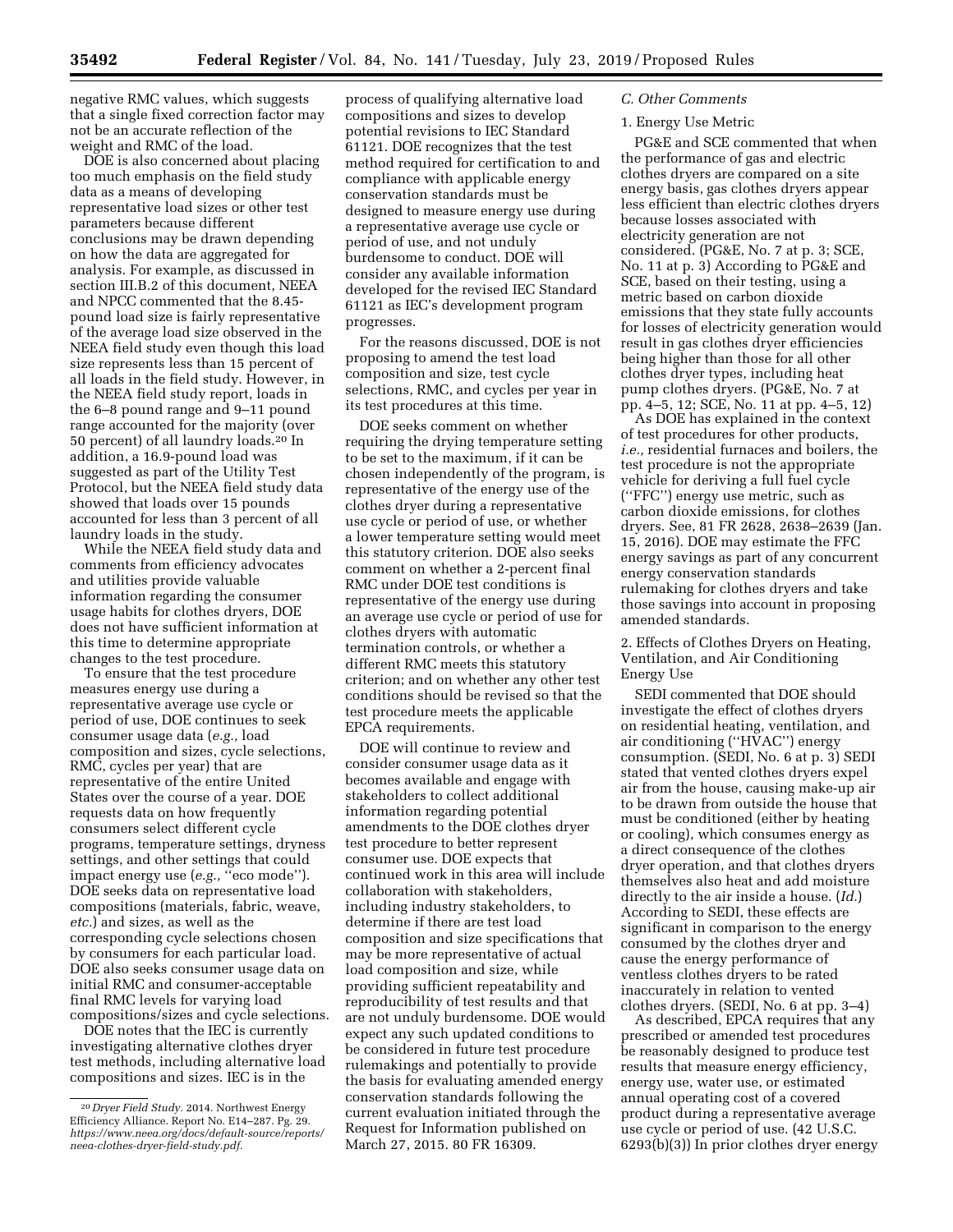conservation standards and test procedure rulemakings, DOE considered the issue SEDI raises here, and concluded that ''accounting for the effects of clothes dryers on HVAC energy use is inconsistent with the EPCA requirement that a test procedure measure the energy efficiency, energy use, or estimated annual operating cost of a covered product. As a result, DOE did not revise the clothes dryer test procedure to account for HVAC energy use in the TP Final Rule and does not account for HVAC energy use in these standards.'' 76 FR 22454, 22474 (Apr. 21, 2011); see also 76 FR 972, 1004– 1005 (Jan. 6, 2011) (test procedure final rule) For the same reasons, DOE is not proposing in this rulemaking to amend its clothes dryer test procedure to account for the clothes dryer impacts on HVAC energy use.

### 3. Washer-Dryer Test Procedure

PG&E and SCE commented that DOE should consider an integrated washerdryer test procedure in which the test load would be transferred directly from the clothes washer at the end of the wash cycle to the clothes dryer. (PG&E, No. 7 at p. 12; SCE, No. 11 at p. 12) PG&E and SCE stated that development of an integrated washer-dryer test procedure would provide additional data on clothes washer performance, allow for a better understanding of ''synergies'' between the clothes washer and clothes dryer in terms of energy efficiency and cycle times, and reduce test burden by eliminating the step of wetting the clothing to tight tolerances prior to running the clothes dryer test cycle, which they deemed to be labor intensive. (*Id.*) NEEA and NPCC similarly commented that DOE should consider an integrated test procedure in which the clothes washer and matching clothes dryer are tested as a pair. (NEEA & NPCC, No. 10 at p. 7) NEEA and NPCC stated that the NEEA field study data show that the initial RMC for the drying cycle depends substantially on the type of clothes washer, with clothes dryer loads having an average initial RMC of 61 percent in homes with a horizontal-axis clothes washer and 74 percent in homes with a vertical-axis clothes washer. (NEEA & NPCC, No. 10 at p. 7) NEEA and NPCC added that this large difference significantly impacts clothes dryer energy use. (*Id.*)

EPCA requires DOE to establish test procedures that measure the energy use or efficiency ''of a covered product'' during a representative average use cycle or period of use. 42 U.S.C.  $6293(b)(3)$ . EPCA does not authorize DOE to establish test procedures that measure the energy use of two covered

products when paired together. In addition, different clothes washer models spin clothing loads to different RMC levels, which in turn would affect the clothes dryer initial RMC and the amount of moisture needed to be removed during the drying cycle. As such, the measured efficiency of a clothes dryer could be significantly impacted by the clothes washer with which it is paired for the purpose of testing. Whether a clothes dryer would comply with the energy conservation standard would be dependent, in part, on the performance of the paired clothes washer.

SEDI commented that DOE should investigate test procedures for combination washer-dryers so that the test procedure measures the total energy consumption of the unit during a complete washing and drying cycle. (SEDI, No. 6 at p. 4) SEDI commented that the total energy consumption could then be allocated between the clothes washer and clothes dryer energy use metrics based on an assumed RMC value between the cycles. (*Id.*) SEDI stated that this would avoid giving combination washer-dryers either an unfair advantage or disadvantage compared to stand-alone clothes washers and clothes dryers. (*Id.*)

For combination washer-dryers, the clothes washer component is required to demonstrate compliance with the current energy conservation standards for consumer clothes washers using the clothes washer test procedure at 10 CFR part 430, subpart B, appendix J2 (''appendix J2''). The clothes dryer component of a combination washerdryer is required to demonstrate compliance with the current energy conservation standards for clothes dryers using the clothes dryer test procedures in either appendix D1 or appendix D2. EPCA similarly does not authorize DOE to establish a single test procedure for combination washerdryers that would measure the total energy consumption of the unit during a complete washing and drying cycle. 42 U.S.C. 6293(b)(3).

### *D.* ''*Connected*'' *Clothes Dryers*

DOE is currently aware of a growing number of ''connected'' clothes dryer models on the market, from at least six major manufacturers. These products offer wireless network connectivity to enable features such as remote monitoring and control via smartphone, as well as demand response features 21

available through partnerships with a small number of local electric utilities. DOE observes a variety of implementations of these connected features across different brands, and that the design and operation of these features is continuously evolving as the market continues to grow for these products.

DOE notes that the ENERGY STAR program has incorporated connected criteria into version 1.1 of the Product Specification for Clothes Dryers.<sup>22</sup> Products that qualify as "connected"<sup>23</sup> are eligible for a bonus of 5 percent applied to the model's CEF rating, which is required to be measured using appendix D2.

If the availability of ''connected'' features on a clothes dryer affects its standby mode power consumption (*e.g.,*  by energizing a wireless communication chip on the circuit board) in the asshipped configuration, such impact would be measured by the current test procedure provisions in section 3.6 of appendices D1 and D2 for measuring standby mode and off mode power. Whereas, if the standby power consumption is not affected unless the consumer actively enables the connected functionality on the unit, any incremental standby power consumption resulting from the connected features would not be measured by the current test procedure because the test procedure does not include instructions for activating any such features before performing the standby mode and off mode measurement. Similarly, any incremental energy consumption in active mode, or any other modes of operation impacted by the product's connected features, would not be measured as part of the DOE test procedure, because the test cycle requirements within section 3.3 of appendices D1 and D2 do not include instructions for activating any such features before performing the active mode drying cycle measurements.

DOE recently published a request for information (RFI) on the emerging smart technology appliance and equipment market. 83 FR 46886 (Sept. 17, 2018). In that RFI, DOE sought information to better understand market trends and issues in the emerging market for

<sup>21</sup> ''Demand response features'' refers to product functionality that can be controlled by the ''smart grid'' to improve the overall operation of the electrical grid, for example by reducing energy

consumption during peak periods and/or shifting

<sup>&</sup>lt;sup>22</sup> ENERGY STAR criteria for clothes dryers are available at *[https://www.energystar.gov/products/](https://www.energystar.gov/products/appliances/clothes_dryers/partners) [appliances/clothes](https://www.energystar.gov/products/appliances/clothes_dryers/partners)*\_*dryers/partners.* 

<sup>&</sup>lt;sup>23</sup>The ENERGY STAR criteria define a ''connected clothes dryer system'' as including a base appliance plus all hardware and software elements required to enable communication in response to consumer-authorized energy related commands.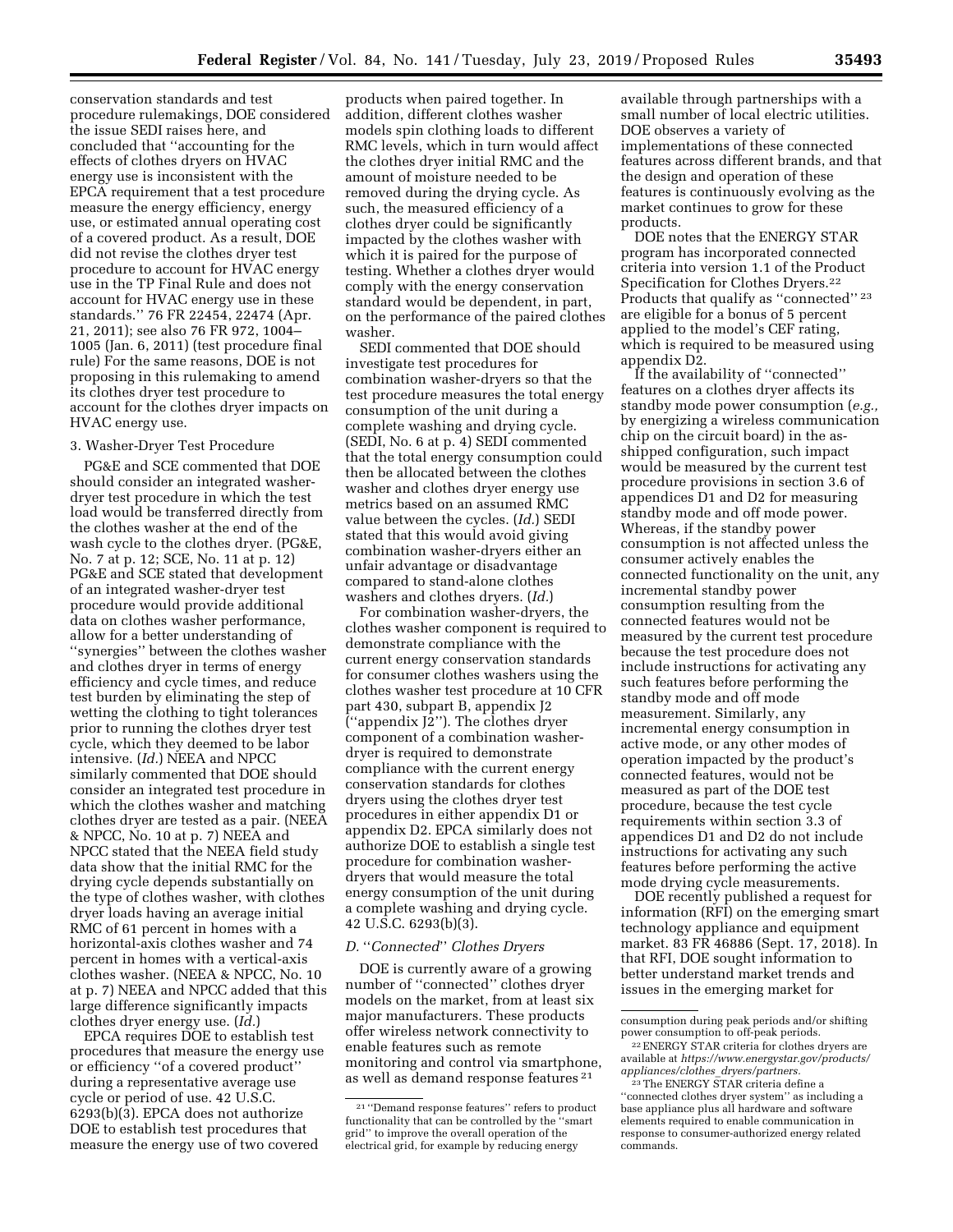appliances and commercial equipment that incorporate smart technology. DOE's intent in issuing the RFI was to ensure that DOE did not inadvertently impede such innovation in fulfilling its statutory obligations in setting efficiency standards for covered products and equipment. In this NOPR, consistent with the September 2018 RFI, DOE proposes to specify in section 3.3 of appendix D1, and sections 3.3.1 and 3.3.2 of appendix D2, that units with network capabilities be tested with the network-connected functions in the "off" position.

DOE seeks comment on the proposal to specify that units with network capabilities be tested with the networkconnected functions in the ''off'' position and on the issues presented in the September 2018 RFI as they may be applicable to clothes dryers.

DOE also seeks the following information regarding connected clothes dryers that could inform future test procedure considerations:

DOE requests feedback on its characterization of connected clothes dryers currently on the market. Specifically, DOE requests input on the types of features or functionality enabled by connected clothes dryers that exist on the market or that are under development.

DOE requests data on the percentage of users purchasing connected clothes dryers, and, for those users, the percentage of the time when the connected functionality of the clothes dryer is used.

DOE requests feedback on the types of impacts that should be included in any future assessments of features associated with connected clothes dryers.

DOE requests data on the amount of additional or reduced energy use of connected clothes dryers.

DOE requests data on the pattern of additional or reduced energy use of connected clothes dryers; for example, whether it is constant, periodic, or triggered by the user.

DOE requests information on any existing testing protocols that account for connected features of clothes dryers, as well as any testing protocols that may be under development within the industry.

### *E. Maintaining Hourly Btu Rating for Gas Clothes Dryers*

Section 2.3.2.1 of appendix D1 and appendix D2 provides requirements for natural gas clothes dryers for maintaining the hourly British thermal unit (''Btu'') rating of the burner during testing to within ±5 percent of the hourly Btu rating specified by the

manufacturer.24 Section 2.3.2.2 provides analogous requirements for propane clothes dryers. The intent of these requirements is to provide repeatable test conditions, recognizing that the rate of heat input into a clothes dryer can significantly affect its performance. Both sections provide instructions regarding tolerances and adjustments that can be made to the inlet gas pressure,25 gas pressure regulator setpoint,26 and/or modifications to the orifice,27 in order to maintain the hourly Btu rating within ±5 percent of the rating specified by the manufacturer.

DOE has received questions regarding the order for considering adjustments to either the regulator setpoint or inlet gas pressure, or modifying the orifice. The test procedures currently provide for modifying the orifice of the gas burner as necessary if the required hourly Btu rating cannot be achieved under the allowable range in gas inlet pressure, indicating that adjustments to the gas inlet pressure should be made before considering modifications to the orifice. However, the large majority of clothes dryers on the market include a gas pressure regulator, which is situated between the gas inlet and the orifice. Since the purpose of a gas pressure regulator is to provide a constant output pressure regardless of fluctuations in upstream supply pressure, adjusting the gas inlet pressure upstream of a pressure regulator will typically have no impact on the pressure of the gas exiting the regulator and entering the orifice, or likewise the hourly Btu rating.

To provide further direction applicable to the large majority of clothes dryers on the market that include a gas pressure regulator, DOE proposes to specify that the order of

26For both natural gas and propane clothes dryers, if the clothes dryer is equipped with a gas appliance pressure regulator for which the manufacturer specifies an outlet pressure, the regulator outlet pressure must be maintained within ±10 percent of the value recommended by the manufacturer in the installation manual, on the nameplate sticker, or wherever the manufacturer makes such a recommendation for the basic model.

<sup>27</sup>The orifice is an attachment that typically screws into the outlet of the gas pressure regulator and has a small-diameter outlet hole, through which the gas flows into the burner. For both natural gas and propane clothes dryers, the test procedures provide for modifying the orifice of the gas burner as necessary if the required hourly Btu rating cannot be achieved under the allowable range in gas inlet pressure.

adjustment for maintaining the hourly Btu rating within specification is as follows: (first) adjust the supply gas pressure, (second) adjust the pressure regulator setpoint, or (third) modify the orifice as necessary. This proposed order specifies using an approach with the least amount of test burden necessary to achieve the specified test conditions. This also corresponds to the least amount of modification to the unit that would be necessary to achieve the specified test conditions. Adjusting the supply gas inlet pressure requires no modifications to the clothes dryer itself. Adjusting the pressure regulator setpoint typically requires removing an access panel on the clothes dryer and tightening or loosening a screw on the regulator. Modifying the orifice typically requires removing an access panel on the clothes dryer, disassembling the burner, removing the orifice, modifying the orifice (*e.g.,* by drilling a larger-diameter outlet hole), reinstalling the orifice, and finally reassembling the burner.

In DOE's testing experience, any deviation of the hourly Btu rating beyond ±5 percent of the rated value can be remedied with a minor adjustment to the gas pressure regulator (within the allowable range of ±10 percent of the recommended pressure level). Based on DOE's experience with third-party test laboratories, preferentially starting with the least burdensome adjustments before trying progressively more burdensome adjustments is generally consistent with industry practice.

DOE proposes to provide this direction in a new section 2.3.2.3 in both appendix D1 and appendix D2, which would apply to both natural gas and propane clothes dryers. In conjunction, DOE proposes simplifying the existing provisions within sections 2.3.2.1 and 2.3.2.2 to reduce duplication with provisions that would be included in the new section 2.3.2.3, and therefore improve the overall readability of the test procedures.

DOE requests comment on its proposal to specify that the order of adjustment for maintaining the hourly Btu rating within specification is as follows: (first) adjust the supply gas pressure, (second) adjust the pressure regulator setpoint, or (third) modify the orifice as necessary.

### *F. Inactive and Off Mode Power Measurements*

Section 3.6 of appendix D1 and appendix D2 28 provides the

<sup>24</sup>The hourly Btu rating of a gas clothes dryer is typically specified on the product's nameplate sticker.

<sup>25</sup>For natural gas clothes dryers, section 2.3.2.1 specifies maintaining the gas supply pressure immediately ahead of all controls within a range of 7 to 10 inches of water column. For propane clothes dryers, section 2.3.2.2 specifies maintaining the gas supply pressure immediately ahead of all controls within a range of 11 to 13 inches of water column.

<sup>28</sup>As proposed in this NOPR, section 3.6 of appendix D2 would be renumbered as section 3.5, as a result of removing obsolete provisions from the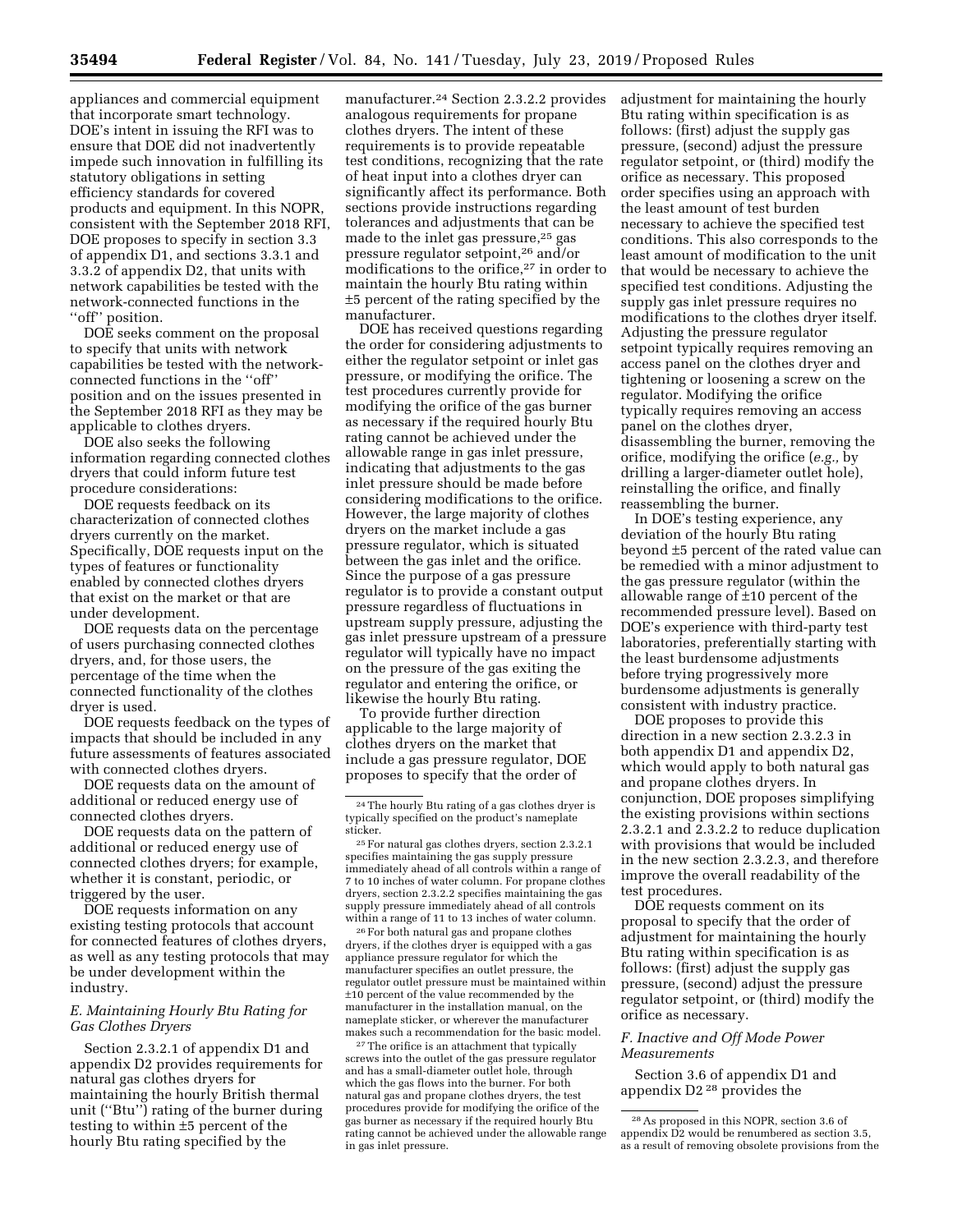instructions for measuring standby 29 (''inactive'' 30) mode and off mode 31 power on the clothes dryer. The percycle combined total energy consumption of a clothes dryer includes the combined representative measures of inactive mode and off mode power. Appendix D1, sections 4.5 and 4.6; appendix D2, sections 4.5 and 4.6. The test procedure distinguishes between inactive mode and off-mode. *Id.*  However, when only one of the lowpower modes is present, regardless of whether the low-power mode is considered inactive mode or off mode, the same measurement and calculation is performed.32 *Id.* 

DOE has received questions from interested parties regarding difficulties in determining whether the low-power mode on certain products, including clothes dryers, is considered inactive mode or off mode when only one of the modes is present. Because the test procedure calculation treats both modes in the same manner, requiring this distinction creates unnecessary test burden. DOE addressed a similar issue in the final rule published August 5, 2015 (the ''August 2015 Final Rule'') amending the clothes washer test procedure. 80 FR 46730, 46747–46749.

As discussed in the August 2015 Final Rule, a third-party laboratory stated that the ''off'' state on some appliances is

30Section 1.12 of appendix D1 and section 1.13 of appendix D2 define ''inactive mode'' as a standby mode that facilitates the activation of active mode by remote switch (including remote control), internal sensor, or timer, or that provides continuous status display.

31Section 1.15 of appendix D1 and section 1.16 of appendix D2 define ''off mode'' as a mode in which the clothes dryer is connected to a mains power source and is not providing any active mode or standby function, and where the mode may persist for an indefinite period of time. The definition further states that an indicator that only shows the user that the product is in the off position is included within the classification of an off mode.

32 Distinguishing inactive mode from off mode is not an issue when both are present. When both modes are present, inactive mode and off mode can be distinguished from each other based on the measured energy use; *i.e.,* inactive mode will result in a higher measured energy use than off mode.

achieved through a software/firmware action (*i.e.,* through a ''soft switch'') rather than a hard on/off switch (*i.e.,* a switch that physically breaks the connection to the mains power supply), and that it is not clear whether the product is providing any active mode or standby function while in the ''off'' state. 80 FR 46730, 46748. Another third-party laboratory described the difficulty for an independent third-party laboratory to determine if the on/off button is a hard switch or a soft switch. *Id.* According to the commenter, if the third-party laboratory is unable to obtain this information from the manufacturer, the next best option is to review the product's electrical schematic; however, the schematic is often located somewhere inside the machine, such as behind the console. *Id.*  The commenter further questioned whether a third-party laboratory could remove the console during testing to determine if the switch is a hard switch or soft switch; or, alternatively, if the machine must not be disassembled, whether DOE could specify another method to determine the type of switch. *Id.* 

The current procedure for measuring inactive and/or off mode power is as follows. Section 3.6.1 of appendix D1 and appendix D2 instructs the testing party to measure the inactive mode power, if the clothes dryer has an inactive mode. Similarly, section 3.6.2 of both appendices instructs the testing party to measure the off mode power, if the clothes dryer has an off mode. In section 4.5 of both appendices, if a clothes dryer has either inactive mode or off mode (but not both), the measured power is multiplied by 8,620, representing the combined annual hours that the clothes dryer is not in active mode (*i.e.,* idle). Alternatively, if a clothes dryer has both inactive mode and off mode (*e.g.,* an electronic control panel that also provides a hard off switch that can completely disconnect all power to the product), the power of each mode is measured and multiplied by one-half of 8,620 (*i.e.,* 4,310), and the results are summed.33 As these sections are currently structured, the test laboratory must first determine whether the low-power mode(s) that exists on the clothes dryer meets the definition of inactive mode or off mode—even though the same calculation applies, yielding the same end result, regardless of the distinction.

As discussed, it may be difficult to determine whether a product is providing any active mode or standby function while in the idle low-power state. To avoid the unnecessary burden associated with potentially needing to remove a product's console to access the electrical schematic and/or determine if the switch is a ''hard'' switch or ''soft'' electronic switch, DOE is proposing to amend the test provisions in appendix D1 and appendix D2 for measuring inactive mode 34 and off mode using nomenclature based on observable and measurable characteristics of the clothes dryer, rather than based on knowledge of the control panel switch type or internal functionality of the clothes dryer.

The proposed approach would not change what energy is measured. This proposed approach would still measure inactive mode and off mode energy use to the extent that a product has one or both modes, but would not require specifying the specific mode being measured when only one is present, as the calculation treats both modes the same. This proposal is similar to the approach DOE adopted for the clothes washer test procedures. 10 CFR part 430 subpart B appendix J2 section 3.9; 80 FR 46730, 46747–46749.

Currently, sections 3.6.1 and sections 3.6.2 of appendix D1 and appendix D2 provide separate symbol designations for the inactive mode and off mode power measurements:  $P_{IA}$  and  $P_{OFF}$ , respectively. If a clothes dryer has either inactive mode or off mode (but not both), the average power consumption of the available mode is measured and labeled as either  $P_{IA}$  or  $P_{OFF}$ , accordingly. *Id.* As described, regardless of whether the average low-power measurement is designated as  $P_{IA}$  or  $P<sub>OFF</sub>$ , section 4.5 of both appendices applies the total 8,620 annual hours to the measurement. If both inactive mode and off mode are available on the clothes dryer, section 4.5 applies 4,310 hours to each of the two average power measurements. *Id.* 

In this NOPR, DOE is proposing to amend the testing methodology in section 3.6 of appendix D1 and newly renumbered section 3.5 of appendix D2 and the calculations in section 4.5 of both appendix D1 and appendix D2 by revising the nomenclature and symbols used for the standby and off mode measurements. DOE proposes to change these symbols, P<sub>IA</sub> and P<sub>OFF</sub>, to P<sub>default</sub> and P<sub>lowest</sub>, and the assignment of each symbol to its respective measurement

test procedures. See section III.K.5 of this notice for additional details.

<sup>29</sup>Section 1.17 of appendix D1 and section 1.18 of appendix D2 define ''standby mode'' as any mode in which the product is connected to a mains power source and offers one or more of the following user-oriented or protective functions that may persist for an indefinite period of time: (1) A function that facilitates the activation of other modes (including activation or deactivation of active mode) by remote switch (including remote control), internal sensor, or timer; or (2) continuous functions, including information or status displays (including clocks) or sensor-based functions. The definition also specifies that a timer is a continuous clock function (which may or may not be associated with a display) that provides regular, scheduled tasks (*e.g.,* switching) and that operates on a continuous basis.

<sup>33</sup>This calculation represents an estimate that such a clothes dryer would spend half of its lowpower mode hours in inactive mode, and the other half of its low-power mode hours in off mode.

<sup>34</sup> Inactive mode is the only type of standby mode required to be measured in appendix D1 and appendix D2.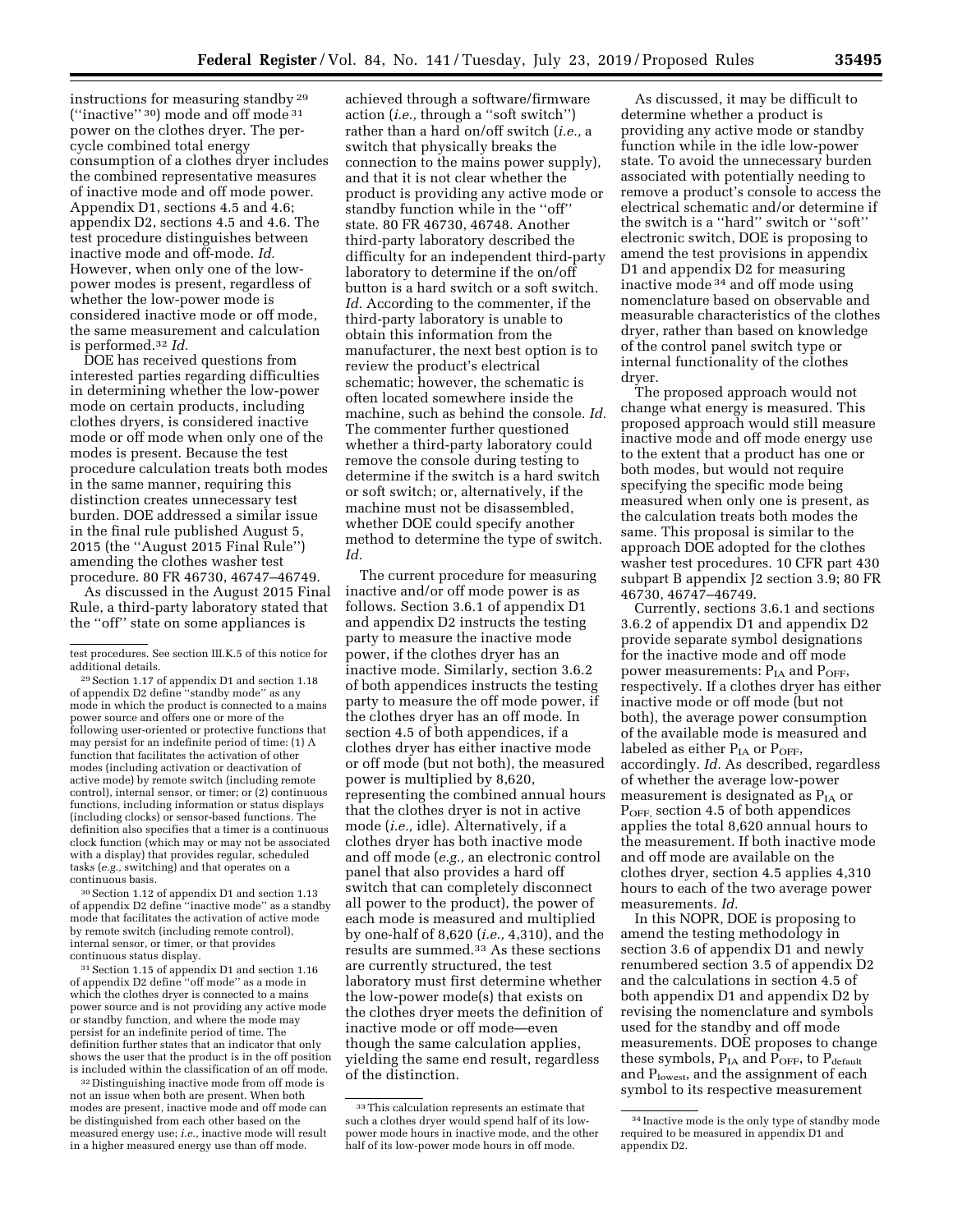would be based on observable and measurable characteristics of the clothes dryer rather than the control panel switch type or internal functionality of the clothes dryer. If only inactive mode or off mode is available, the measured average energy use would be represented by  $P_{default}$ . If both inactive mode and off mode are available, Pdefault would represent the average measured energy use of inactive mode and Plowest would represent the measured energy use of off mode. In addition, DOE is proposing to revise the wording of the testing instructions in section 3.6 of appendix D1 and in newly renumbered section 3.5 of appendix D2 to specify how the procedure corresponds to the sequence of events as they would be performed during testing. This proposed procedure would produce test results that yield the same measured energy as in section 3.6 of the current procedures for all clothes dryer types currently on the market.

The proposed amendments would revise the current structure of section 3.6 in both appendix D1 and appendix D2. Section 3.6 of appendix D1 and newly renumbered section 3.5 of appendix D2 would state that for a clothes dryer that takes some time to automatically enter a stable inactive/off mode state from a higher power state, as discussed in Section 5, Paragraph 5.1, note 1 of IEC Standard 62301, allow sufficient time for the clothes dryer to automatically reach the default inactive/ off mode state before proceeding with the test measurement. The revised wording would replace the currently used term ''lower power state'' with ''default standby/off mode state,'' recognizing that the lower power state that the clothes dryer reaches by default may be either a standby (inactive) mode or an off mode.

The proposed amendment would also include the procedural instructions for performing the power measurement, with the calculation symbols revised, in section 3.6.1 of appendix D1 and 3.5.1 of appendix D2. The proposed instructions would state that once the stable inactive/off mode state has been reached, the default inactive/off mode power, P<sub>default</sub>, in watts, is measured and recorded following the test procedure for the sampling method specified in Section 5, Paragraph 5.3.2 of IEC Standard 62301.

For clothes dryers with both an inactive mode and off mode as contemplated in the current test procedure (*i.e,* clothes dryers with electronic controls that offer an optional switch (or other means) that can be selected by the end user to achieve a lower power state than the default

inactive/off mode state),35 the proposed section 3.6.2 of appendix D1 and 3.5.2 of appendix D2 would require that, after performing the measurement in section 3.6.1 of appendix D1 or 3.5.1 of appendix D2, the switch (or other means) be activated to the position resulting in the lowest power consumption and the measurement procedure described in section 3.6.1 and 3.5.1, respectively, be repeated. The average power consumption would be measured and recorded as the lowest standby/off mode power,  $P_{lowest}$ , in watts.

The proposed revisions to section 4.5 of both appendix D1 and appendix D2 would apply annual hours to the average power measurement(s) performed in section 3.6 of both appendix D1 and appendix D2, consistent with the current test procedure. For those clothes dryers with a single low-power mode average power consumption measurement (newly labeled as  $P_{\text{default}}$ , the calculation would apply the total 8,620 annual hours to this measurement. For those clothes dryers with two average power measurements (relabeled as P<sub>default</sub> and Plowest), section 4.5 would apply 4,310 hours to each of the two measurements.

In addition, DOE testing suggests that testing a clothes dryer's standby or off mode power consumption directly after connecting the clothes dryer to the electrical energy supply is not always representative of the standby or off mode power consumption after its first use. Therefore, DOE proposes to specify that standby mode and off mode testing in section 3.6 of appendix D1 and newly renumbered section 3.5 of appendix D2 be performed after completion of an active mode drying cycle; after removing the test load; without changing the control panel settings used for the active mode drying cycle; with the door closed; and without disconnecting the electrical energy supply to the clothes dryer between completion of the active mode drying cycle and the start of standby mode and off mode testing. This specification would preclude performing standby mode and off mode testing directly after connecting the clothes dryer to the electrical energy supply. DOE notes that the order of sections within the clothes dryer test procedures suggests that the standby mode and off mode measurement (section 3.6 of appendix D1 and section 3.5 of appendix D2) is performed after the active mode test cycle (sections 3.3 through 3.5 of

appendix D1 and sections 3.3 and 3.4 of appendix D2); therefore, the proposed approach likely reflects current practice within the industry. This revision also would ensure that the results of the standby mode and off mode testing accurately represent the conditions most likely to be experienced during a representative average use cycle or period of use. These changes would be consistent with the approach that was adopted as part of the August 2015 Final Rule amending the DOE clothes washer test procedure. 80 FR 46730, 46747– 46749.

DOE requests comments on whether the order of sections within the test procedure reflects the order in which test laboratories perform the test. Specifically, DOE requests comments on whether performing the standby mode and off mode testing after the active mode testing reflects current practice by test laboratories.

The proposed revisions to sections 3.6 of appendix D1 and 3.5 of appendix D2 are intended to provide a clearer set of procedural instructions for performing the standby mode and off mode measurements required in sections 3.6 of the current test procedures. Under the proposed sections 3.6 of appendix D1 and 3.5 of appendix D2, the same sequence of measurements would be performed as in the current sections 3.6, and thus would yield the same power measurement(s) for clothes dryers with inactive mode, off mode, or both. Further, the same annual hours as are currently specified would be applied to the average power measurement(s) in section 4.5 of both appendix D1 and appendix D2. Therefore, DOE has initially determined that these proposed amendments to sections 3.6 and 4.5 of both appendix D1 and appendix D2 would not impact the measured efficiency of clothes dryers.

DOE requests comments on its proposal to amend the methods for measuring inactive mode and off mode power consumption of clothes dryers.

### *G. Final RMC Requirements for Automatic Termination Control Dryers*

Section 3.3.2 of appendix D2 specifies that for automatic termination control dryers, a ''normal'' program must be selected for the test cycle. In addition, where the temperature and dryness level settings can be chosen independently of the program, the test procedure specifies that they be set to maximum temperature setting and the ''normal'' or ''medium'' dryness level setting, respectively. *Id.* The clothes dryer is then operated until the completion of the programmed cycle, including the cool down period. *Id.* The

 $^{35}\rm\,Such$  a feature could be labeled on the control panel as a ''master power'' or ''on/off'' switch, for example.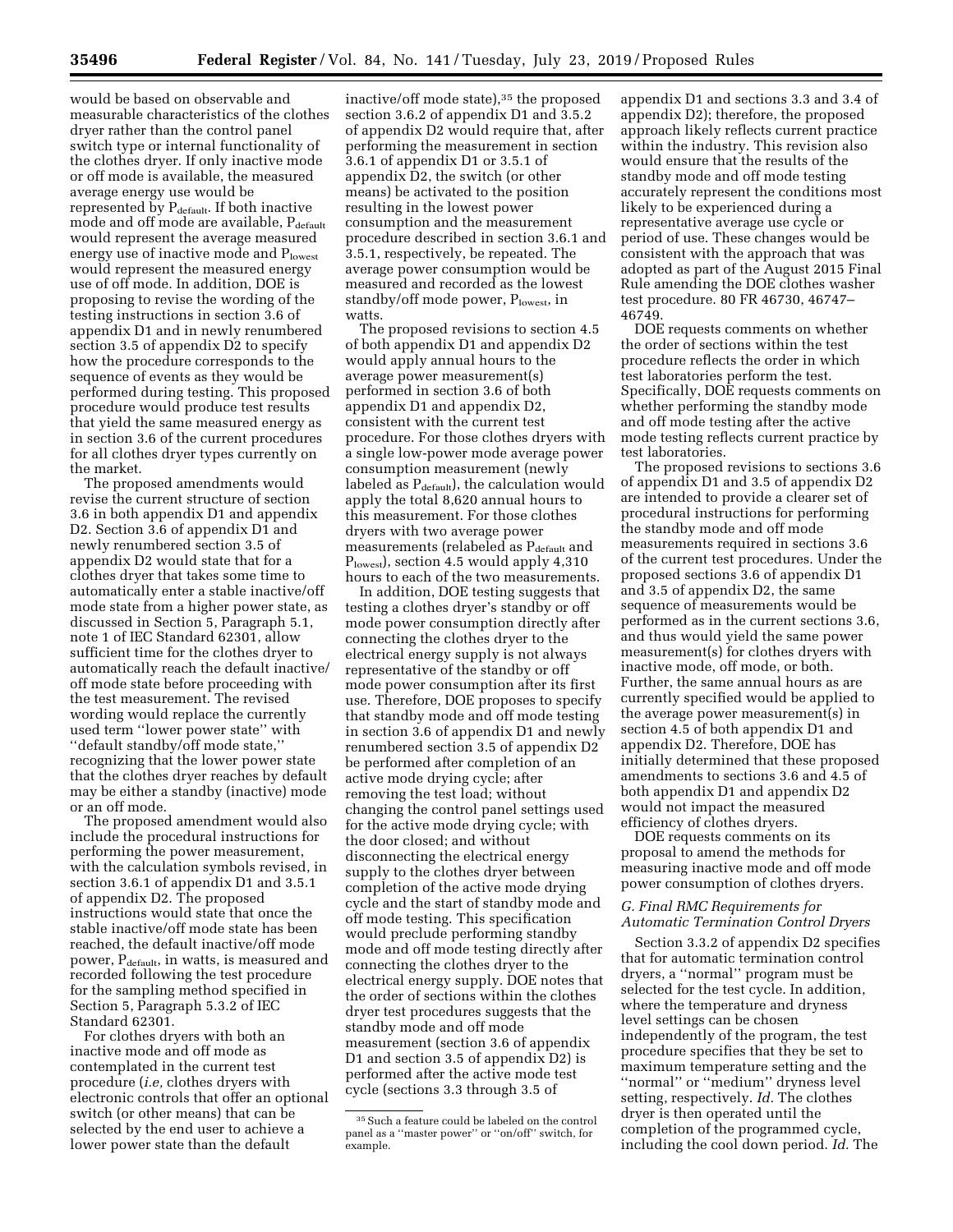test procedure provides that, if the final RMC is greater than 2 percent, the test is invalid and that a new run must be conducted using the highest dryness level setting. *Id.* 

DOE received an inquiry regarding whether any second test run using the highest dryness level setting must also result in a final RMC of 2 percent or less for the test to be considered valid.

DOE notes that, as part of the August 2013 Final Rule, interested parties submitted a joint comment presenting test results that demonstrate that a final RMC of 2 percent using the DOE test cloth is representative of the consumeraccepted dryness level after completion of a drying cycle. 78 FR 49608, 49614. DOE agreed with this conclusion and adopted provisions that specify that a test conducted on the ''normal'' or ''medium'' dryness setting is considered valid only if the final RMC is 2 percent or lower. 78 FR 49608, 49621, 49624. DOE interprets that the 2-percent final RMC threshold for a valid test should apply to all test cycles run according to section 3.3.2 of appendix D2, including test runs using the highest dryness level setting, so that the energy consumption of the clothes dryer will be measured for drying the load to the consumeraccepted dryness level. DOE provided this interpretation in guidance issued on January 10, 2017.<sup>36</sup> This approach is consistent with the EPCA requirements that test procedures must be ''reasonably designed to produce test results'' that measure energy use ''during a representative average use cycle.'' 42 U.S.C. 6293(b)(3). Based on the information presented during the prior rulemaking, during the representative average use of a clothes dryer, clothes are dried to a final RMC that is equivalent to 2-percent RMC in the DOE test load.

In this NOPR, DOE is proposing to amend section 3.3.2 of appendix D2 to explicitly specify that any second test run using the highest dryness level setting must result in a final RMC of 2 percent or less for the test to be considered valid. As discussed, DOE has applied the final RMC value of 2 percent as representative of the energy use during an average use cycle or period of use. If the basic model under test fails to achieve an RMC of 2 percent or less when tested at the highest dryness level setting, the dryer has not sufficiently dried the clothes and the test results may not be used for certification of compliance with energy

conservation standards. Further, DOE proposes to amend the nomenclature of sections 4.1 through 4.4 of appendix D2 to clarify that the measured energy consumption values represented by  $E_{ce}$ , Ege, Egg, and Ecg, respectively, reflect the energy required to achieve a final RMC of 2 percent or less.

DOE requests comments on its proposal to specify explicitly that any second test run using the highest dryness level setting must result in a final RMC of 2 percent or less for the test to be considered valid, and its proposal to amend the nomenclature of sections 4.1 through 4.4 of appendix D2 to clarify that the measured energy consumption represented by  $E_{ce}$ ,  $E_{ge}$ ,  $E_{gg}$ , and  $E_{cg}$ , respectively, reflects the energy required to achieve a final RMC of 2 percent or less. DOE also requests comment on whether a different final RMC would more appropriately represent the consumer-acceptable end point of an average use cycle.

#### *H. Dryness Level Selection for Automatic Termination Control Dryers*

Section 3.3.2 of appendix D2 states that where the dryness level setting can be chosen independently of the program, it shall be set to the ''normal'' or ''medium'' dryness level setting. If such designation is not provided, then the dryness level is set at the mid-point between the minimum and maximum settings. *Id.* DOE has received inquiries from third-party test laboratories regarding clothes dryers that have four dryness settings, such that a single midpoint between the minimum and maximum settings is not available.

DOE is proposing to specify in section 3.3.2 of appendix D2 that if an even number of discrete settings are provided, the next-highest setting above the midpoint, in the direction of the maximum dryness setting, or the nextlowest setting below the midpoint, in the direction of the minimum dryness setting, should be used.

DOE requests comment on its proposal to specify the dryness setting for clothes dryers that provide an even number of discrete dryness settings that can be chosen independently of the program.

### *I. General Test Procedure Provisions at 10 CFR 430.23(d)*

The general test procedure provisions for clothes dryers in 10 CFR 430.23(d) include methods for calculating the estimated annual operating cost, CEF, and other useful measures of energy consumption using appendix D1. In this NOPR, DOE is proposing to amend 10 CFR 430.23(d) to also allow for calculating each of these metrics using

appendix D2, to accommodate clothes dryers that are optionally tested using appendix D2.

DOE recognizes that consumers may also value information about clothes dryer annual energy use, in addition to annual operating cost. Therefore, DOE is proposing to include methods for calculating the estimated annual energy use, which would be calculated as the product of the number of drying cycles per year and the per-cycle combined total energy consumption, in kilowatthours (''kWh'').37 Both of these factors are already included in the existing calculation of annual operating cost. This new calculation would be inserted at 10 CFR 430.23(d)(1), with existing paragraph (d)(1) renumbered as (d)(2) accordingly.

DOE requests comment on its proposal to allow for calculating each useful measure of energy consumption in 10 CFR 430.23(d) using appendix D2, to accommodate clothes dryers that are optionally tested using appendix D2. DOE also requests comment on its proposal to include a new method for calculating estimated annual energy use of a clothes dryer.

### *J. Rounding Requirements for Reported Values*

DOE proposes adding a new section at 10 CFR 429.21(c) to specify the rounding requirements of all numeric reported values for clothes dryers as follows: CEF to the nearest 0.01 pound per kilowatt hour (lb/kWh), capacity to the nearest 0.1 cubic feet (cu.ft.), voltage to the nearest volt, and hourly Btu rating to the nearest Btu. Similarly, DOE proposes adding the same rounding requirement for the capacity measurement in section 3.1 of both appendix D1 and D2, which would add specificity to the measurement of drum capacity as it relates to determining whether a compact-size load (for a drum capacity less than 4.4 cu.ft.) or standardsize load must be used for testing.

The proposed rounding requirements for CEF, capacity, voltage, and Btu rating would maintain consistency with the level of precision currently provided in DOE's Compliance Certification Management System.

DOE also proposes to specify the rounding instructions provided at 10 CFR 430.23(d)(1) (renumbered to paragraph (d)(2) as proposed in this document) pertaining to estimated annual operating cost. Currently, the rounding instructions for an electric

<sup>36</sup>Clothes Dryer Final Guidance issued January 10, 2017. Available at *[https://](https://www1.eere.energy.gov/guidance/detail_search.aspx?IDQuestion=665&pid=2&spid=1) [www1.eere.energy.gov/guidance/detail](https://www1.eere.energy.gov/guidance/detail_search.aspx?IDQuestion=665&pid=2&spid=1)*\_ *[search.aspx?IDQuestion=665&pid=2&spid=1.](https://www1.eere.energy.gov/guidance/detail_search.aspx?IDQuestion=665&pid=2&spid=1)* 

<sup>37</sup>For gas clothes dryers, the gas dryer per-cycle gas energy consumption is converted from Btu to kWh and then added to the per-cycle gas dryer electrical energy consumption to calculate the percycle combined total energy consumption in kWh.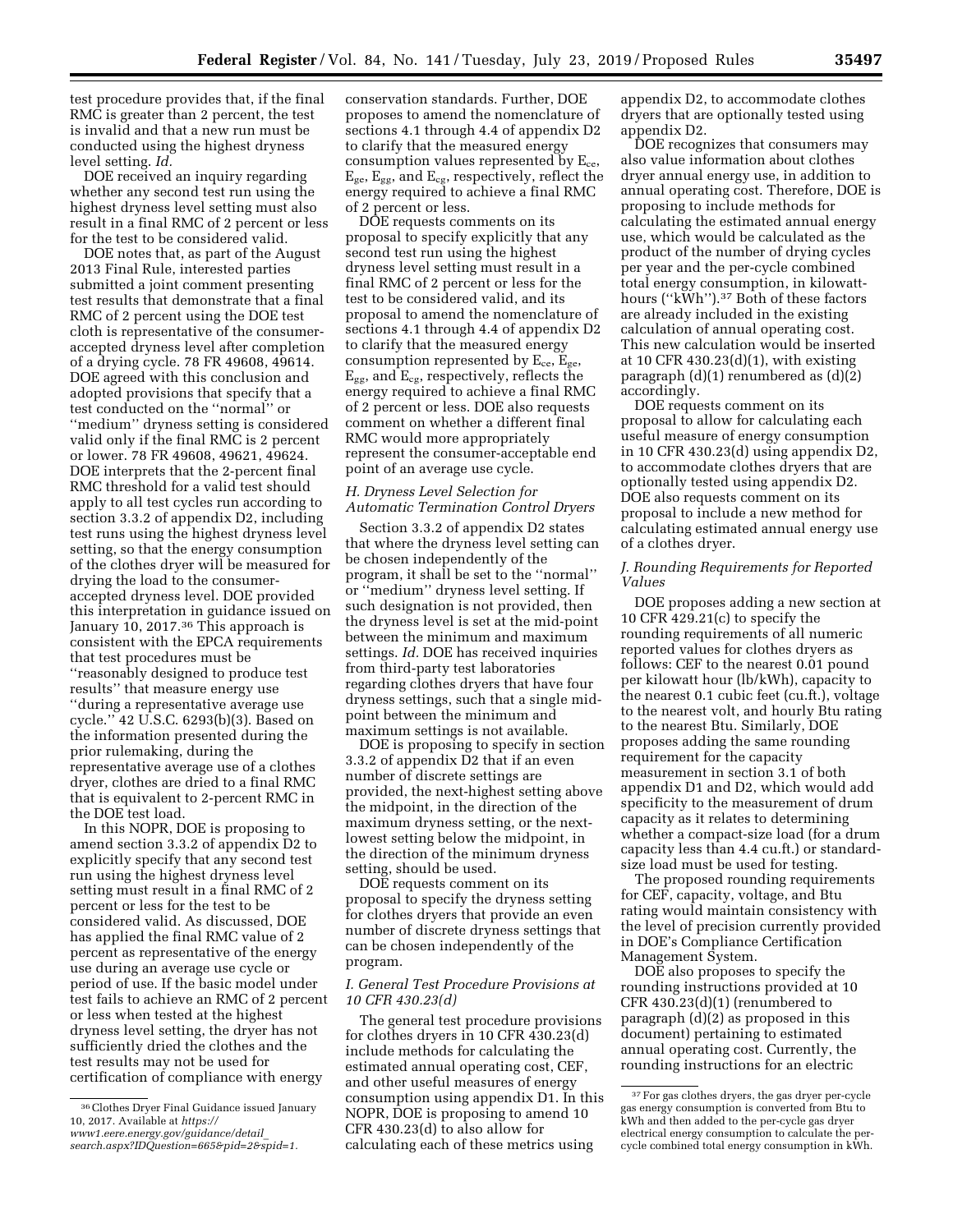clothes dryer are embedded within paragraph (d)(1)(i)(C). DOE proposes moving the rounding instructions to paragraph (d)(1)(i) to clarify that the rounding provision applies to the product of all three factors multiplied in paragraphs  $(d)(1)(i)(A)$ ,  $(B)$ , and  $(C)$ . Similarly, for gas clothes dryers, DOE proposed to move the rounding instructions from its current location embedded within paragraph (d)(1)(ii)(B) to the higher-level paragraph at  $(d)(1)(ii)$ .

DOE requests comment on the appropriateness of its proposed rounding requirements of all numeric reported values and estimated annual operating cost for clothes dryers.

### *K. Formatting Changes and Typographical Errors*

In an effort to improve the readability of the text in certain sections of appendix D1 and appendix D2, DOE is proposing to make minor typographical corrections and formatting modifications as follows. These minor proposed modifications are not intended to change the substance of the test methods or descriptions provided in these sections.

1. ''Conventional'' and ''Vented'' Nomenclature

Appendix D1 and appendix D2 define the term ''conventional clothes dryer'' as a clothes dryer that exhausts the evaporated moisture from the cabinet. This definition is synonymous with a ''vented clothes dryer.'' Conversely, ''ventless clothes dryer'' is defined as a clothes dryer that uses a closed-loop system with an internal condenser to remove the evaporated moisture from the heated air. The moist air is not discharged from the cabinet.

DOE's product class definitions for clothes dryers use the terms ''vented clothes dryer'' and ''ventless clothes dryer'' to refer to the different methods used by the clothes dryer to remove moisture from the cabinet. To provide consistency between DOE's product class definitions and the terminology used in the clothes dryer test procedures, DOE is proposing to replace the word ''conventional'' with ''vented'' throughout both appendix D1 and appendix D2. This change would affect the nomenclature only and would not affect the classification of clothes dryers or conduct of the test procedure for any clothes dryers.

### 2. Symbol Definitions

Appendix D1 and appendix D2 include inconsistent use of symbol definitions for the measured bone-dry weight and moisture content values.

DOE is proposing to add the symbol definition for bone-dry weight (W<sub>bonedry</sub>) to section 3.4.1 of both appendices, where it is first referenced. DOE is proposing to change the symbol definitions for moisture content of the wet test load (currently  $W_w$ ) and moisture content of the dry test load (currently  $W_d$ ) to  $MC_w$  and  $MC_d$ , respectively, to better differentiate these percentage values from Wbonedry, which is a weight value. Similarly, DOE also proposes to add the symbol definitions  $MC<sub>w</sub>$  and  $MC<sub>d</sub>$  to sections 3.4.2 and 3.4.3, respectively, where they are first referenced in both appendix D1 and appendix D2. These revised symbol definitions would also be updated throughout section 4 of both appendices in each calculation in which they are used. The addition and revision of these symbol definitions will more readily provide an understanding of the measured values associated with each of these symbols, as well as improve the readability of subsequent sections of the test procedures where these symbols are referenced.

3. Removal of Duplicate Instructions for Test Load Preparation

Sections 2.7.1 and 2.7.2 of both appendix D1 and appendix D2 include duplicative instructions for preparing a damp test load before loading. DOE is proposing to remove this duplication by creating one new section that defines the test load sizes and one new section that describes test load preparation. For both appendices, the revised section 2.7.1 would include a table showing the required test loads for standard-size and compact-size clothes dryers, in addition to the requirement that each test load must consist of energy test cloths and no more than five energy stuffer cloths. For both appendices, the revised section 2.7.2 would provide the procedure for dampening the test load. These amendments would not change the conduct of the test procedure for either appendix D1 or appendix D2, but would provide improved readability of the test procedures.

4. Typographical Errors

DOE proposes to correct the following typographical errors in appendix D1 and appendix D2:

Sections 1.5 and 2.6 of appendix D1 and sections 1.6, 2.7.1, and 2.7.2 of appendix D2 use the term ''test clothes,'' where ''test cloths'' should be used instead. Section 1.16 of appendix D2 misspells the term ''classification'' in the definition of ''off mode.''

Section 2.4.1 of both appendix D1 and appendix D2 contain section numbering errors. Currently, section 2.4.1 is titled

*Weighing scale for test cloth* and includes specifications for the scale used to weigh the test loads, and the section that follows is incorrectly numbered as 2.4.1.2 *Weighing scale for drum capacity measurements.* DOE is proposing to correct this in both appendix D1 and appendix D2 by inserting a new title section 2.4.1 *Weighing scales* and renumbering existing section 2.4.1 *Weighing scale for test cloth* as 2.4.1.1.

The calculation of the total per-cycle electric dryer energy consumption in section 4.1 of appendix D1 references an undefined symbol "E<sub>tt</sub>", which should instead be " $E_t$ ", the total energy consumed during the test cycle as recorded in section 3.4.5 of appendix D1. The word "for" is also missing from the wording of the 1.04 field use factor.

In addition, section 4.3 of both appendix D1 and appendix D2 reference the symbol ''Ege'', which should instead be ''Egg'', the calculated gas dryer gas energy consumption per cycle.

### 5. Removal of Obsolete Provisions

Section 1.14 of appendix D1 and section 1.15 of appendix D2 provide a definition for ''moisture sensing control'' 38; similarly, section 1.18 of appendix D1 and section 1.19 of appendix D2 provide a definition for ''temperature sensing control.'' 39 Both of these definitions are obsolete, having been incorporated into a broader term ''automatic termination control'' 40 in section 1.4 of both appendices as part of the January 2011 final rule. 76 FR 972, 978. In addition, the terms ''moisture sensing control'' and ''temperature sensing control'' are not refenced anywhere else within appendix D1 or appendix D2. DOE therefore proposes removing these definitions from both appendices and renumbering the subsequent sections of the test procedure accordingly.

Section 3.5 of appendix D2 describes the application of a field use factor for

40 ''Automatic termination control'' is defined as a dryer control system with a sensor which monitors either the dryer load temperature or its moisture content and with a controller which automatically terminates the drying process. A mark, detent, or other visual indicator or detent which indicates a preferred automatic termination control setting must be present if the dryer is to be classified as having an ''automatic termination control.'' A mark is a visible single control setting on one or more dryer controls.

<sup>38</sup> ''Moisture sensing control'' is defined as a system which utilizes a moisture sensing element within the dryer drum that monitors the amount of moisture in the clothes and automatically terminates the dryer cycle.

<sup>39</sup> ''Temperature sensing control'' is defined as a system which monitors dryer exhaust air temperature and automatically terminates the dryer cycle.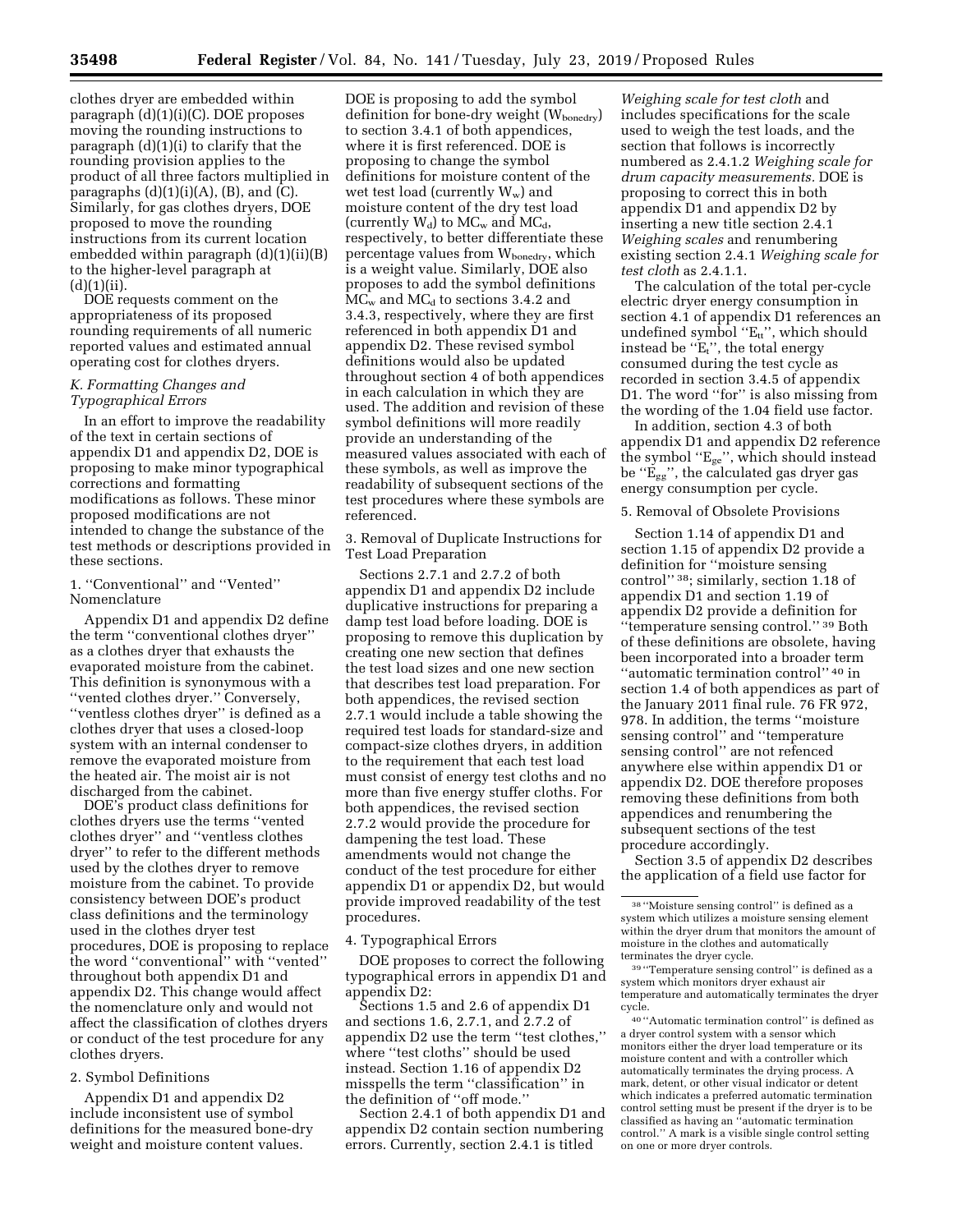clothes dryers with automatic termination controls. In the August 2013 Final Rule, DOE eliminated the field use factor in appendix D2 for automatic termination control dryers, in conjunction with new procedures that directly measure any over-drying energy consumption of automatic termination control dryers. 78 FR 49608, 49611. In the August 2013 final rule, DOE erroneously omitted regulatory language to remove the obsolete section 3.5 of appendix D2. DOE therefore proposes to remove section 3.5 of appendix D2, and to adjust the numbering of subsequent sections accordingly.

Section 4.7 of both appendix D1 and appendix D2 provides the equation for calculating EF. DOE's energy conservation standards for clothes dryers were based on EF for clothes dryers manufactured on or after May 14, 1994 and before January 1, 2015. However, as of January 1, 2015, clothes dryer energy conservation standards are based on the CEF metric. Similarly, DOE's certification reporting requirements for clothes dryers at 10 CFR 429.21(b)(2) require reporting CEF when using appendix D1 or appendix D2; EF was required only when using appendix D, which is now obsolete. Furthermore, ENERGY STAR qualification is based on the CEF metric. DOE is not aware of any current regulatory programs or criteria that use the EF metric. Therefore, DOE is proposing to remove the obsolete calculation of EF in section 4.7 of both appendix D1 and appendix D2, and renumbering the subsequent sections of the test procedures accordingly, and removing EF as a measure of energy consumption described at 10 CFR 430.23(d)(2).

DOE requests comment on any potential unintended consequences of its proposals regarding minor typographical corrections and formatting modifications.

### *L. Removing Obsolete Appendix D*

DOE is proposing to remove appendix D from 10 CFR part 430 since this version of the test procedure is no longer used. DOE is also proposing to remove the references to appendix D from 10 CFR 430.23(d), as well as in the clothes dryer certification reporting requirements in 10 CFR 429.21(b)(2).

DOE requests comment on its proposal to remove appendix D and all associated references throughout 10 CFR 429.21 and 10 CFR 430.23(d).

#### *M. Compliance Date*

EPCA prescribes that all representations of energy efficiency and energy use, including those made on

marketing materials and product labels, must be made in accordance with an amended test procedure, beginning 180 days after publication of such a test procedure final rule in the **Federal Register**. (42 U.S.C. 6293(c)(2)) If DOE were to publish an amended test procedure for clothes dryers, EPCA provides an allowance for individual manufacturers to petition DOE for an extension of the 180-day period if the manufacturer may experience undue hardship in meeting the 180-day deadline. (42 U.S.C. 6293(c)(3)) To receive such an extension, petitions must be filed with DOE no later than 60 days before the end of the 180-day period and must detail how the manufacturer will experience undue hardship. (*Id.*)

In addition, DOE proposes to amend the introductory note in both appendix D1 and appendix D2 to remove reference to the optional early use of the test procedures before the compliance date of the current clothes dryer energy conservation standards, which was January 1, 2015. DOE proposes to specify that manufacturers may use either appendix D1 or appendix D2 to determine compliance with energy conservation standards for clothes dryers.

#### *N. Test Procedure Costs, Harmonization, and Other Topics*

1. Test Procedure Costs and Impact

EPCA requires that test procedures proposed by DOE not be unduly burdensome to conduct. In this NOPR, DOE proposes a number of amendments to both appendix D1 and appendix D2. As described previously in this document, the use of appendix D2 is optional. The current energy conservation standards for clothes dryers were developed based on results obtained using appendix D1. In the analysis that follows, DOE considers only the impacts to testing under appendix D1. Although DOE has initially determined that the proposed amendments to appendix D2 would not impact costs, if adopted, DOE would consider any such impacts at such time that appendix D2 becomes required for use, such as for demonstrating compliance with an amended energy conservation standard that is based on test results generated using appendix D2, should such an amendment be adopted.

None of the proposed amendments to appendix D1 would impact the scope of the test procedure (*i.e.,* the proposal would not require manufacturers to test clothes dryers that are not already required to be tested). Additionally,

DOE has initially determined that none of the proposed amendments would require manufacturers to re-test or recertify any existing models on the market that have been tested and certified using appendix D1.

Based on the discussion that follows, DOE has tentatively determined that these proposed amendments to the clothes dryer test procedures would not be unduly burdensome for manufacturers to conduct.

DOE requests comment on its initial determination that there would be no impact or costs to clothes dryer manufacturers under the proposed amendments to appendix D1 and appendix D2.

### a. Maintaining Hourly Btu Rating for Gas Clothes Dryers

DOE proposes to specify the order of adjustment, from least burdensome to most burdensome, for the three types of adjustments that can be made to maintain the required heat input rate for natural gas and propane clothes dryers. As described, this proposed amendment is generally consistent with industry practice. To the extent that any deviations from this order may occur in practice, the additional direction provided by the proposed amendments would not require any manufacturers to retest or re-certify any basic models currently on the market, because the net result of maintaining the hourly Btu rating within ±5 percent of the rated value would not change; therefore, drying performance would not be impacted in comparison to results obtained under the current test procedures.

#### b. Final RMC Requirement

DOE proposes to explicitly specify that any second test run using the highest dryness level setting must result in a final RMC of 2 percent or less for the test to be considered valid. This amendment impacts only appendix D2, and therefore would have no impact on testing under appendix D1. As described, this amendment reflects the current practice of manufacturers and test laboratories, and therefore would not impact the cost of testing.

#### c. Additional Amendments

DOE has initially determined that the remainder of the amendments proposed in this NOPR would not impact test costs.

DOE proposes to provide additional direction on the dryness level setting for clothes dryers that provide an even number of discrete dryness settings. This amendment impacts only appendix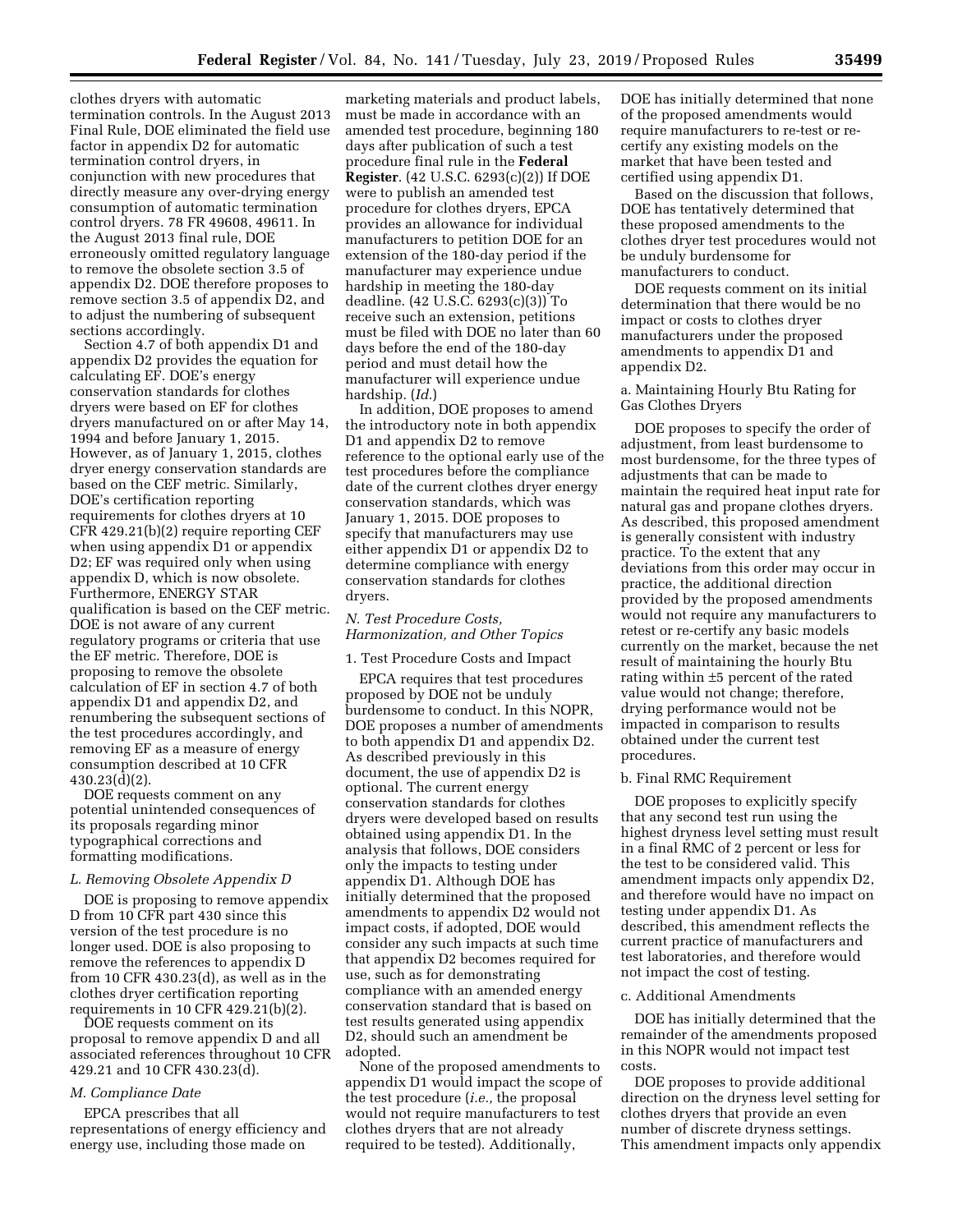D2, and therefore would have no impact on testing under appendix D1.

DOE proposes revisions regarding the measurement and accounting of standby mode and off mode power. DOE has initially determined that these proposed revisions would potentially reduce testing costs for third-party laboratories, as the proposal would not require any disassembly of a clothes dryer to determine the appropriate application of the test procedure. However, DOE has not quantified the potential reduction in testing cost.

DOE proposes a variety of formatting and typographical corrections to both appendix D1 and appendix D2. These edits would remove confusion that may result from the errors and improve the readability of the test procedures.

DOE proposes amendments to 10 CFR 430.23(d) to include instructions for calculating estimated annual operating cost, CEF, and other useful metrics using appendix D2. These metrics are based on calculations using results generated under testing according to appendix D2, so no additional testing would be required. DOE estimates that the total cost of these calculations would be negligible for manufacturers.

Manufacturers would be able to rely on data generated under the current test procedure, should any of these additional proposed amendments be finalized.

### 2. Harmonization With Industry Standards

The test procedures for clothes dryers in appendix D1 and appendix D2 incorporate by reference AHAM HLD– 1–2009, ''Household Tumble Type Clothes Dryers,'' (which was later certified as ANSI/AHAM HLD–1–2010) and IEC Standard 62301. Specifically, both appendices reference an exhaust simulator specified in AHAM HLD–1– 2009 in their test setup instructions, and incorporate IEC Standard 62301, which provides test conditions, testing equipment, and methods for measuring standby mode and off mode power consumption. Appendices D1 and D2 also require the use of AHAM Standard Test Detergent Formula 3 for the procedure for preconditioning the test cloths. DOE has initially determined that the proposed revisions to the standby and off mode power provisions would not change the existing references to industry standards.

Industry standards address cycle selection differently from the DOE test procedure. ANSI/AHAM HLD–1–2010 specifies that the test cycle be run using the maximum temperature setting without allowing the clothes dryer to advance into the cool down period. If

the required final moisture content (6 percent) cannot be met using this setting, a new test run must be conducted using a different userselected setting that will achieve the target final moisture content. IEC Standard 61121 requires that the test cycle for a given load composition be run using the cycle program and settings specified in the manufacturer's instructions to achieve a target final moisture content, which is based on the test load composition. In the absence of any instructions from the manufacturer, or if the specified cycle program and settings do not achieve the required final moisture content, then the test shall be run using a user-selected combination of cycle program and settings that will achieve the required final moisture content.

Because each test method described above specifies a different set of cycle settings and test parameters, the measured efficiency of a clothes dryer may differ depending on which test method is used. As a result, the efficiency measured using these industry test standards may not be directly comparable to the efficiency measured using DOE's test procedure, on which the energy conservation standards are based.

DOE requests comment on the benefits and burdens of adopting any industry/voluntary consensus-based or other appropriate test procedure, without modification.

### 3. Other Test Procedure Topics

In addition to the issues identified earlier in this document, DOE welcomes comment on any other aspect of the existing test procedure for clothes dryers not already addressed by the specific areas identified in this document. DOE particularly seeks information that would ensure that the test procedure measures the energy use of the clothes dryer during a representative use cycle or period of use, as well as information that would help DOE create a procedure that is not unduly burdensome to conduct. Comments regarding repeatability and reproducibility are also welcome.

DOE also requests information that would help DOE create procedures that would limit manufacturer test burden through streamlining or simplifying testing requirements. In particular, DOE notes that under Executive Order 13771, ''Reducing Regulation and Controlling Regulatory Costs,'' Executive Branch agencies such as DOE must manage the costs associated with the imposition of expenditures required to comply with Federal regulations. See 82 FR 9339 (Feb. 3, 2017) (Executive Order 13771

''Reducing Regulation and Controlling Regulatory Costs''). Consistent with that Executive Order, DOE encourages the public to provide input on measures DOE could take to lower the cost of its regulations applicable to clothes dryers consistent with the requirements of EPCA.

### **IV. Procedural Issues and Regulatory Review**

### *A. Review Under Executive Order 12866*

The Office of Management and Budget (''OMB'') has determined that this test procedure rulemaking does not constitute a ''significant regulatory action'' under section 3(f) of Executive Order 12866, Regulatory Planning and Review, 58 FR 51735 (Oct. 4, 1993). Accordingly, this action was not subject to review under the Executive Order by the Office of Information and Regulatory Affairs (''OIRA'') in the OMB.

### *B. Review Under Executive Order 13771 and 13777*

On January 30, 2017, the President issued Executive Order (''E.O.'') 13771, ''Reducing Regulation and Controlling Regulatory Costs.'' E.O. 13771 stated the policy of the executive branch is to be prudent and financially responsible in the expenditure of funds, from both public and private sources. E.O. 13771 stated it is essential to manage the costs associated with the governmental imposition of private expenditures required to comply with Federal regulations.

Additionally, on February 24, 2017, the President issued E.O. 13777, ''Enforcing the Regulatory Reform Agenda.'' E.O. 13777 required the head of each agency designate an agency official as its Regulatory Reform Officer (''RRO''). Each RRO oversees the implementation of regulatory reform initiatives and policies to ensure that agencies effectively carry out regulatory reforms, consistent with applicable law. Further, E.O. 13777 requires the establishment of a regulatory task force at each agency. The regulatory task force is required to make recommendations to the agency head regarding the repeal, replacement, or modification of existing regulations, consistent with applicable law. At a minimum, each regulatory reform task force must attempt to identify regulations that:

(i) Eliminate jobs, or inhibit job creation;

(ii) Are outdated, unnecessary, or ineffective;

(iii) Impose costs that exceed benefits; (iv) Create a serious inconsistency or otherwise interfere with regulatory reform initiatives and policies;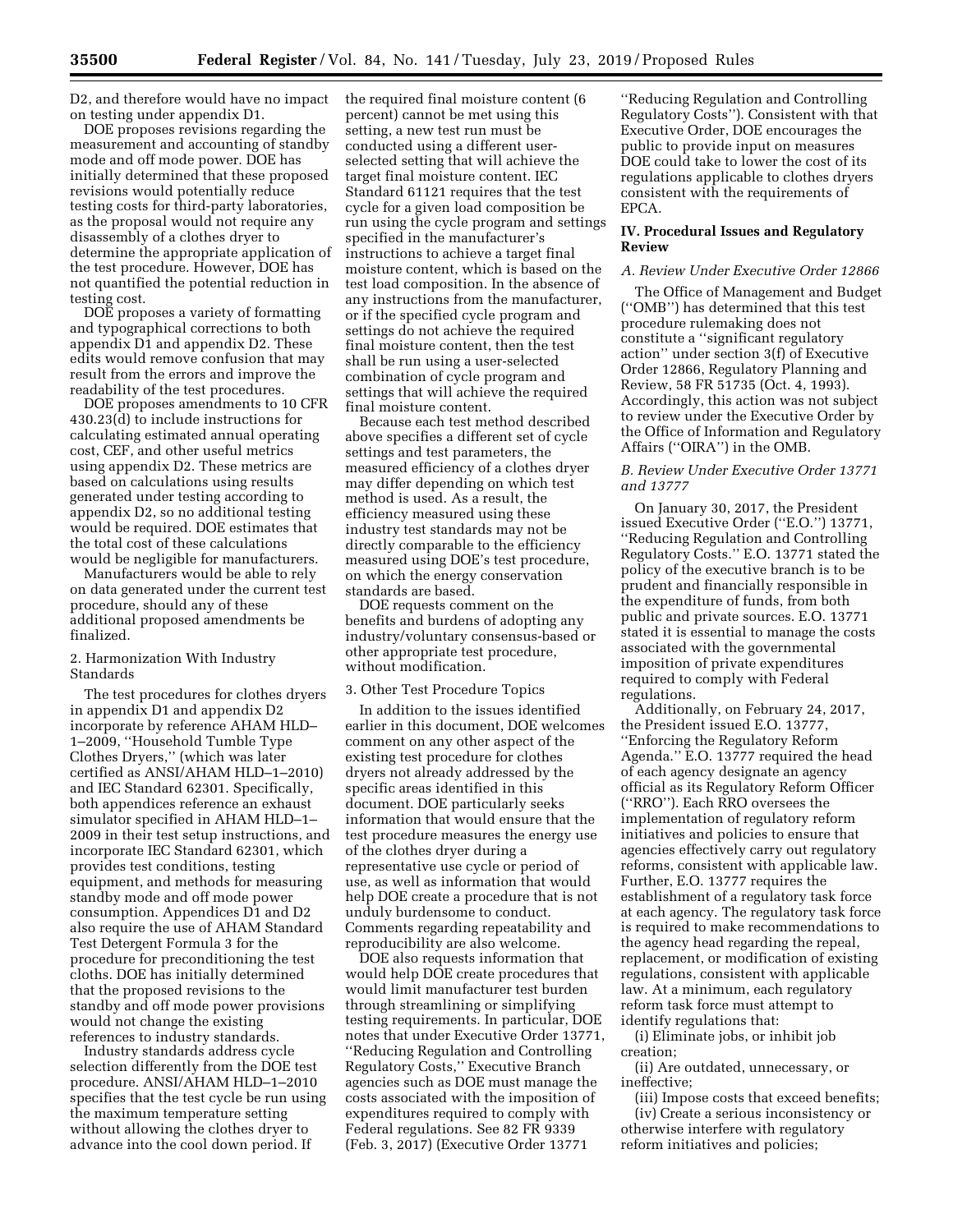(v) Are inconsistent with the requirements of Information Quality Act, or the guidance issued pursuant to that Act, in particular those regulations that rely in whole or in part on data, information, or methods that are not publicly available or that are insufficiently transparent to meet the standard for reproducibility; or

(vi) Derive from or implement Executive Orders or other Presidential directives that have been subsequently rescinded or substantially modified.

DOE initially concludes that this rulemaking, as described in Sections II and III of the preamble, is consistent with the directives set forth in these executive orders. DOE has initially determined that the proposed rule would not yield any costs or costs savings. Therefore, if finalized as proposed, this rule is expected to be an E.O. 13771 other action.

### *C. Review Under the Regulatory Flexibility Act*

The Regulatory Flexibility Act (5 U.S.C. 601 *et seq.*) requires preparation of an initial regulatory flexibility analysis (''IRFA'') for any rule that by law must be proposed for public comment, unless the agency certifies that the rule, if promulgated, will not have a significant economic impact on a substantial number of small entities. As required by Executive Order 13272, ''Proper Consideration of Small Entities in Agency Rulemaking,'' 67 FR 53461 (Aug. 16, 2002), DOE published procedures and policies on February 19, 2003, to ensure that the potential impacts of its rules on small entities are properly considered during the DOE rulemaking process. 68 FR 7990. DOE has made its procedures and policies available on the Office of the General Counsel's website: *[http://energy.gov/gc/](http://energy.gov/gc/office-general-counsel) [office-general-counsel.](http://energy.gov/gc/office-general-counsel)* 

DOE reviewed this proposed rule under the provisions of the Regulatory Flexibility Act and the procedures and policies published on February 19, 2003. DOE has tentatively concluded that this proposed rule will not have a significant impact on a substantial number of small entities. The factual basis for this determination is as follows:

The Small Business Administration (''SBA'') considers a business entity to be a small business, if, together with its affiliates, it employs less than a threshold number of workers or earns less than the average annual receipts specified in 13 CFR part 121. The threshold values set forth in these regulations use size standards and codes established by the North American Industry Classification System

(''NAICS'') that are available at: *[https://](https://www.sba.gov/document/support_table-size-standards)  [www.sba.gov/document/support—table](https://www.sba.gov/document/support_table-size-standards)[size-standards.](https://www.sba.gov/document/support_table-size-standards)* The threshold number for NAICS classification code 335220, major household appliance manufacturing, which includes clothes dryer manufacturers, is 1,500 employees.

Most of the manufacturers supplying clothes dryers are large multinational corporations. DOE collected data from DOE's compliance certification database 41 and surveyed the AHAM member directory to identify manufacturers of clothes dryers. DOE then consulted publicly-available data, purchased company reports from vendors such as Dun and Bradstreet, and contacted manufacturers, where needed, to determine if they meet the SBA's definition of a ''small business manufacturing facility'' and have their manufacturing facilities located within the United States. Based on this analysis, DOE did not identify any small businesses that manufacture clothes dryers covered by the proposed test procedure amendments.

Additionally, as described in section III.N.1 of this document, the amendments proposed in this test procedure would not increase costs to clothes dryer manufacturers. Therefore, DOE tentatively concludes that the impacts of the test procedure amendments proposed in this NOPR would not have a ''significant economic impact on a substantial number of small entities,'' and that the preparation of an IRFA is not warranted. DOE will transmit the certification and supporting statement of factual basis to the Chief Counsel for Advocacy of the Small Business Administration for review under 5 U.S.C. 605(b).

DOE requests comment on its findings that there are no small businesses that manufacture clothes dryers in the United States, and on DOE's conclusion that the rule would not increase costs to clothes dryer manufacturers.

### *D. Review Under the Paperwork Reduction Act of 1995*

Manufacturers of clothes dryers must certify to DOE that their products comply with any applicable energy conservation standards. To certify compliance, manufacturers must first obtain test data for their products according to the DOE test procedures, including any amendments adopted for those test procedures. DOE has established regulations for the certification and recordkeeping requirements for all covered consumer

products and commercial equipment, including clothes dryers. (See generally 10 CFR part 429.) The collection-ofinformation requirement for the certification and recordkeeping is subject to review and approval by OMB under the Paperwork Reduction Act (''PRA''). This requirement has been approved by OMB under OMB control number 1910–1400. Public reporting burden for the certification is estimated to average 35 hours per response, including the time for reviewing instructions, searching existing data sources, gathering and maintaining the data needed, and completing and reviewing the collection of information.

Notwithstanding any other provision of the law, no person is required to respond to, nor shall any person be subject to a penalty for failure to comply with, a collection of information subject to the requirements of the PRA, unless that collection of information displays a currently valid OMB Control Number.

### *E. Review Under the National Environmental Policy Act of 1969*

DOE is analyzing this proposed regulation in accordance with the National Environmental Policy Act of 1969 (NEPA) and DOE's NEPA implementing regulations (10 CFR part 1021). DOE's regulations include a categorical exclusion for rulemakings interpreting or amending an existing rule or regulation that does not change the environmental effect of the rule or regulation being amended. 10 CFR part 1021, subpart D, Appendix A5. DOE anticipates that this rulemaking qualifies for categorical exclusion A5 because it is an interpretive rulemaking that does not change the environmental effect of the rule and otherwise meets the requirements for application of a categorical exclusion. See 10 CFR 1021.410. DOE will complete its NEPA review before issuing the final rule.

#### *F. Review Under Executive Order 13132*

Executive Order 13132, ''Federalism,'' 64 FR 43255 (Aug. 4, 1999) imposes certain requirements on agencies formulating and implementing policies or regulations that preempt State law or that have Federalism implications. The Executive Order requires agencies to examine the constitutional and statutory authority supporting any action that would limit the policymaking discretion of the States and to carefully assess the necessity for such actions. The Executive Order also requires agencies to have an accountable process to ensure meaningful and timely input by State and local officials in the development of regulatory policies that have Federalism implications. On

<sup>41</sup>*[http://www.regulations.doe.gov/certification](http://www.regulations.doe.gov/certification-data)[data](http://www.regulations.doe.gov/certification-data)* (Last accessed February 2, 2019).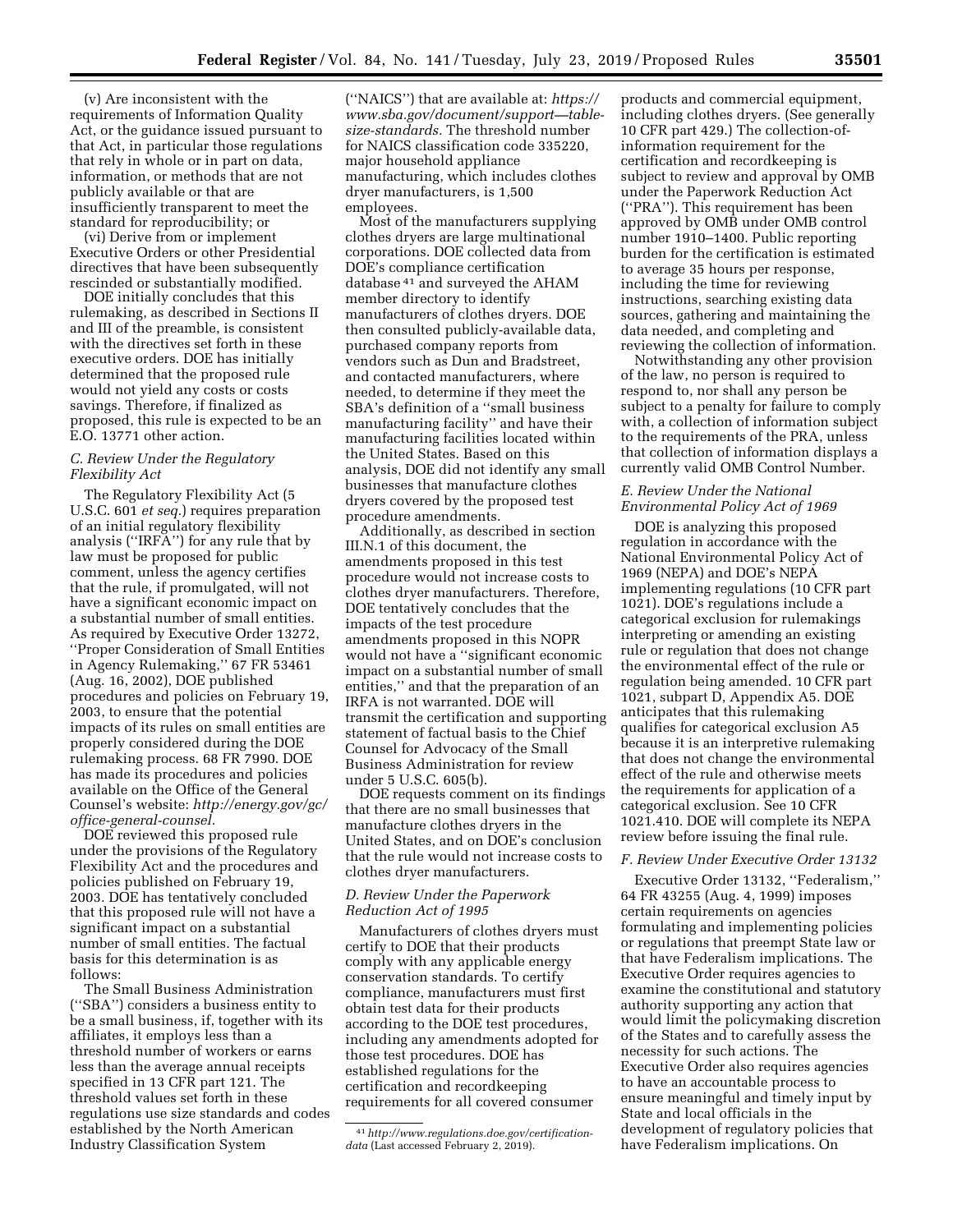March 14, 2000, DOE published a statement of policy describing the intergovernmental consultation process it will follow in the development of such regulations. 65 FR 13735. DOE has examined this proposed rule and has determined that it would not have a substantial direct effect on the States, on the relationship between the national government and the States, or on the distribution of power and responsibilities among the various levels of government. EPCA governs and prescribes Federal preemption of State regulations as to energy conservation for the products that are the subject of this proposed rule. States can petition DOE for exemption from such preemption to the extent, and based on criteria, set forth in EPCA. (42 U.S.C. 6297(d)) No further action is required by Executive Order 13132.

#### *G. Review Under Executive Order 12988*

Regarding the review of existing regulations and the promulgation of new regulations, section 3(a) of Executive Order 12988, ''Civil Justice Reform,'' 61 FR 4729 (Feb. 7, 1996), imposes on Federal agencies the general duty to adhere to the following requirements: (1) Eliminate drafting errors and ambiguity, (2) write regulations to minimize litigation, (3) provide a clear legal standard for affected conduct rather than a general standard, and (4) promote simplification and burden reduction. Section 3(b) of Executive Order 12988 specifically requires that Executive agencies make every reasonable effort to ensure that the regulation (1) clearly specifies the preemptive effect, if any, (2) clearly specifies any effect on existing Federal law or regulation, (3) provides a clear legal standard for affected conduct while promoting simplification and burden reduction, (4) specifies the retroactive effect, if any, (5) adequately defines key terms, and (6) addresses other important issues affecting clarity and general draftsmanship under any guidelines issued by the Attorney General. Section 3(c) of Executive Order 12988 requires Executive agencies to review regulations in light of applicable standards in sections 3(a) and 3(b) to determine whether they are met or it is unreasonable to meet one or more of them. DOE has completed the required review and determined that, to the extent permitted by law, the proposed rule meets the relevant standards of Executive Order 12988.

# *H. Review Under the Unfunded Mandates Reform Act of 1995*

Title II of the Unfunded Mandates Reform Act of 1995 (''UMRA'') requires

each Federal agency to assess the effects of Federal regulatory actions on State, local, and Tribal governments and the private sector. Public Law 104–4, sec. 201 (codified at 2 U.S.C. 1531). For a proposed regulatory action likely to result in a rule that may cause the expenditure by State, local, and Tribal governments, in the aggregate, or by the private sector of \$100 million or more in any one year (adjusted annually for inflation), section 202 of UMRA requires a Federal agency to publish a written statement that estimates the resulting costs, benefits, and other effects on the national economy. (2 U.S.C. 1532(a), (b)) The UMRA also requires a Federal agency to develop an effective process to permit timely input by elected officers of State, local, and Tribal governments on a proposed ''significant intergovernmental mandate,'' and requires an agency plan for giving notice and opportunity for timely input to potentially affected small governments before establishing any requirements that might significantly or uniquely affect small governments. On March 18, 1997, DOE published a statement of policy on its process for intergovernmental consultation under UMRA. 62 FR 12820; also available at *[http://energy.gov/gc/office-general](http://energy.gov/gc/office-general-counsel)[counsel.](http://energy.gov/gc/office-general-counsel)* DOE examined this proposed rule according to UMRA and its statement of policy and determined that the rule contains neither an intergovernmental mandate, nor a mandate that may result in the expenditure of \$100 million or more in any year, so these requirements do not apply.

#### *I. Review Under the Treasury and General Government Appropriations Act, 1999*

Section 654 of the Treasury and General Government Appropriations Act, 1999 (Pub. L. 105–277) requires Federal agencies to issue a Family Policymaking Assessment for any rule that may affect family well-being. This rule would not have any impact on the autonomy or integrity of the family as an institution. Accordingly, DOE has concluded that it is not necessary to prepare a Family Policymaking Assessment.

#### *J. Review Under Executive Order 12630*

DOE has determined, under Executive Order 12630, ''Governmental Actions and Interference with Constitutionally Protected Property Rights'' 53 FR 8859 (March 18, 1988), that this regulation would not result in any takings that might require compensation under the Fifth Amendment to the U.S. Constitution.

# *K. Review Under Treasury and General Government Appropriations Act, 2001*

Section 515 of the Treasury and General Government Appropriations Act, 2001 (44 U.S.C. 3516 note) provides for agencies to review most disseminations of information to the public under guidelines established by each agency pursuant to general guidelines issued by OMB. OMB's guidelines were published at 67 FR 8452 (Feb. 22, 2002), and DOE's guidelines were published at 67 FR 62446 (Oct. 7, 2002). DOE has reviewed this proposed rule under the OMB and DOE guidelines and has concluded that it is consistent with applicable policies in those guidelines.

#### *L. Review Under Executive Order 13211*

Executive Order 13211, ''Actions Concerning Regulations That Significantly Affect Energy Supply, Distribution, or Use,'' 66 FR 28355 (May 22, 2001), requires Federal agencies to prepare and submit to OMB, a Statement of Energy Effects for any proposed significant energy action. A "significant energy action" is defined as any action by an agency that promulgated or is expected to lead to promulgation of a final rule, and that (1) is a significant regulatory action under Executive Order 12866, or any successor order; and (2) is likely to have a significant adverse effect on the supply, distribution, or use of energy; or (3) is designated by the Administrator of OIRA as a significant energy action. For any proposed significant energy action, the agency must give a detailed statement of any adverse effects on energy supply, distribution, or use should the proposal be implemented, and of reasonable alternatives to the action and their expected benefits on energy supply, distribution, and use.

The proposed regulatory action to amend the test procedure for measuring the energy efficiency of clothes dryers is not a significant regulatory action under Executive Order 12866. Moreover, it would not have a significant adverse effect on the supply, distribution, or use of energy, nor has it been designated as a significant energy action by the Administrator of OIRA. Therefore, it is not a significant energy action, and, accordingly, DOE has not prepared a Statement of Energy Effects.

## *M. Review Under Section 32 of the Federal Energy Administration Act of 1974*

Under section 301 of the Department of Energy Organization Act (Pub. L. 95– 91; 42 U.S.C. 7101), DOE must comply with section 32 of the Federal Energy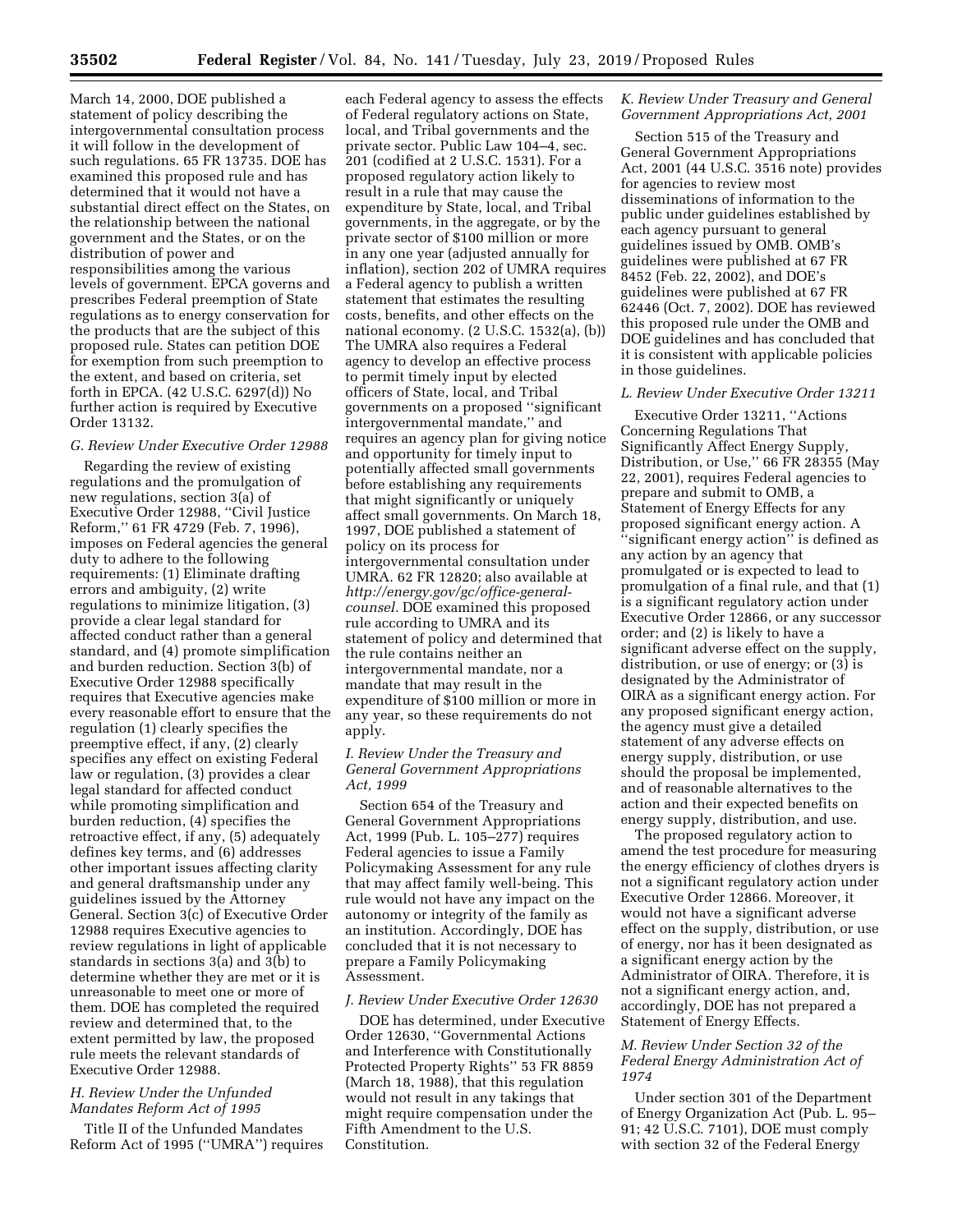Administration Act of 1974, as amended by the Federal Energy Administration Authorization Act of 1977. (15 U.S.C. 788; FEAA) Section 32 essentially provides in relevant part that, where a proposed rule authorizes or requires use of commercial standards, the notice of proposed rulemaking must inform the public of the use and background of such standards. In addition, section 32(c) requires DOE to consult with the Attorney General and the Chairman of the Federal Trade Commission (''FTC'') concerning the impact of the commercial or industry standards on competition.

DOE is not proposing to require the use of any new commercial standards in this NOPR, so these requirements do not apply.

### **V. Public Participation**

#### *A. Participation in the Webinar*

The time and date of the webinar are listed in the **DATES** section at the beginning of this document. If no participants register for the webinar then it will be cancelled. Webinar registration information, participant instructions, and information about the capabilities available to webinar participants will be published on DOE's website: *[https://www1.eere.energy.gov/](https://www1.eere.energy.gov/buildings/appliance_standards/standards.aspx?productid=50&action=viewlive)  [buildings/appliance](https://www1.eere.energy.gov/buildings/appliance_standards/standards.aspx?productid=50&action=viewlive)*\_*standards/ [standards.aspx?productid=](https://www1.eere.energy.gov/buildings/appliance_standards/standards.aspx?productid=50&action=viewlive) [50&action=viewlive.](https://www1.eere.energy.gov/buildings/appliance_standards/standards.aspx?productid=50&action=viewlive)* Participants are responsible for ensuring their systems are compatible with the webinar software.

Additionally, you may request an inperson meeting to be held prior to the close of the request period provided in the **DATES** section of this document. Requests for an in-person meeting may be made by contacting Appliance and Equipment Standards Program staff at (202) 287–1445 or by email: *[Appliance](mailto:Appliance_Standards_Public_Meetings@ee.doe.gov)*\_ *Standards*\_*Public*\_*[Meetings@ee.doe.gov.](mailto:Appliance_Standards_Public_Meetings@ee.doe.gov)* 

#### *B. Submission of Comments*

DOE invites all interested parties to submit in writing by September 23, 2019, comments and information on matters addressed in this notice and on other matters relevant to DOE's consideration of amended test procedures for clothes dryers.

Submitting comments via *[http://](http://www.regualtions.gov) [www.regualtions.gov.](http://www.regualtions.gov)* The *[http://](http://www.regulations.gov) [www.regulations.gov](http://www.regulations.gov)* web page will require you to provide your name and contact information. Your contact information will be viewable to DOE Building Technologies staff only. Your contact information will not be publicly viewable except for your first and last names, organization name (if any), and submitter representative name (if any).

If your comment is not processed properly because of technical difficulties, DOE will use this information to contact you. If DOE cannot read your comment due to technical difficulties and cannot contact you for clarification, DOE may not be able to consider your comment.

However, your contact information will be publicly viewable if you include it in the comment or in any documents attached to your comment. Any information that you do not want to be publicly viewable should not be included in your comment, nor in any document attached to your comment. Persons viewing comments will see only first and last names, organization names, correspondence containing comments, and any documents submitted with the comments.

Do not submit to *[http://](http://www.regulations.gov) [www.regulations.gov](http://www.regulations.gov)* information for which disclosure is restricted by statute, such as trade secrets and commercial or financial information (hereinafter referred to as Confidential Business Information (''CBI'')). Comments submitted through *[http://](http://www.regulations.gov) [www.regulations.gov](http://www.regulations.gov)* cannot be claimed as CBI. Comments received through the website will waive any CBI claims for the information submitted. For information on submitting CBI, see the Confidential Business Information section.

DOE processes submissions made through *<http://www.regulations.gov>*  before posting. Normally, comments will be posted within a few days of being submitted. However, if large volumes of comments are being processed simultaneously, your comment may not be viewable for up to several weeks. Please keep the comment tracking number that *[http://](http://www.regulations.gov) [www.regulations.gov](http://www.regulations.gov)* provides after you have successfully uploaded your comment.

Submitting comments via email, hand delivery/courier, or postal mail. Comments and documents submitted via email, hand delivery/courier, or postal mail also will be posted to *[http://](http://www.regulations.gov) [www.regulations.gov.](http://www.regulations.gov)* If you do not want your personal contact information to be publicly viewable, do not include it in your comment or any accompanying documents. Instead, provide your contact information on a cover letter. Include your first and last names, email address, telephone number, and optional mailing address. The cover letter will not be publicly viewable as long as it does not include any comments.

Include contact information each time you submit comments, data, documents, and other information to DOE. If you

submit via mail or hand delivery/ courier, please provide all items on a CD, if feasible. It is not necessary to submit printed copies. No facsimiles (faxes) will be accepted.

Comments, data, and other information submitted to DOE electronically should be provided in PDF (preferred), Microsoft Word or Excel, WordPerfect, or text (ASCII) file format. Provide documents that are not secured, written in English and free of any defects or viruses. Documents should not contain special characters or any form of encryption and, if possible, they should carry the electronic signature of the author.

Campaign form letters. Please submit campaign form letters by the originating organization in batches of between 50 to 500 form letters per PDF or as one form letter with a list of supporters' names compiled into one or more PDFs. This reduces comment processing and posting time.

Confidential Business Information. According to 10 CFR 1004.11, any person submitting information that he or she believes to be confidential and exempt by law from public disclosure should submit via email, postal mail, or hand delivery/courier two well-marked copies: One copy of the document marked confidential including all the information believed to be confidential, and one copy of the document marked non-confidential with the information believed to be confidential deleted. Submit these documents via email to *[ResClothesDryer2014TP0034@](mailto:ResClothesDryer2014TP0034@ee.doe.gov) [ee.doe.gov](mailto:ResClothesDryer2014TP0034@ee.doe.gov)* or on a CD, if feasible. DOE will make its own determination about the confidential status of the information and treat it according to its determination.

Factors of interest to DOE when evaluating requests to treat submitted information as confidential include (1) a description of the items, (2) whether and why such items are customarily treated as confidential within the industry, (3) whether the information is generally known by or available from other sources, (4) whether the information has previously been made available to others without obligation concerning its confidentiality, (5) an explanation of the competitive injury to the submitting person which would result from public disclosure, (6) when such information might lose its confidential character due to the passage of time, and (7) why disclosure of the information would be contrary to the public interest.

It is DOE's policy that all comments may be included in the public docket, without change and as received, including any personal information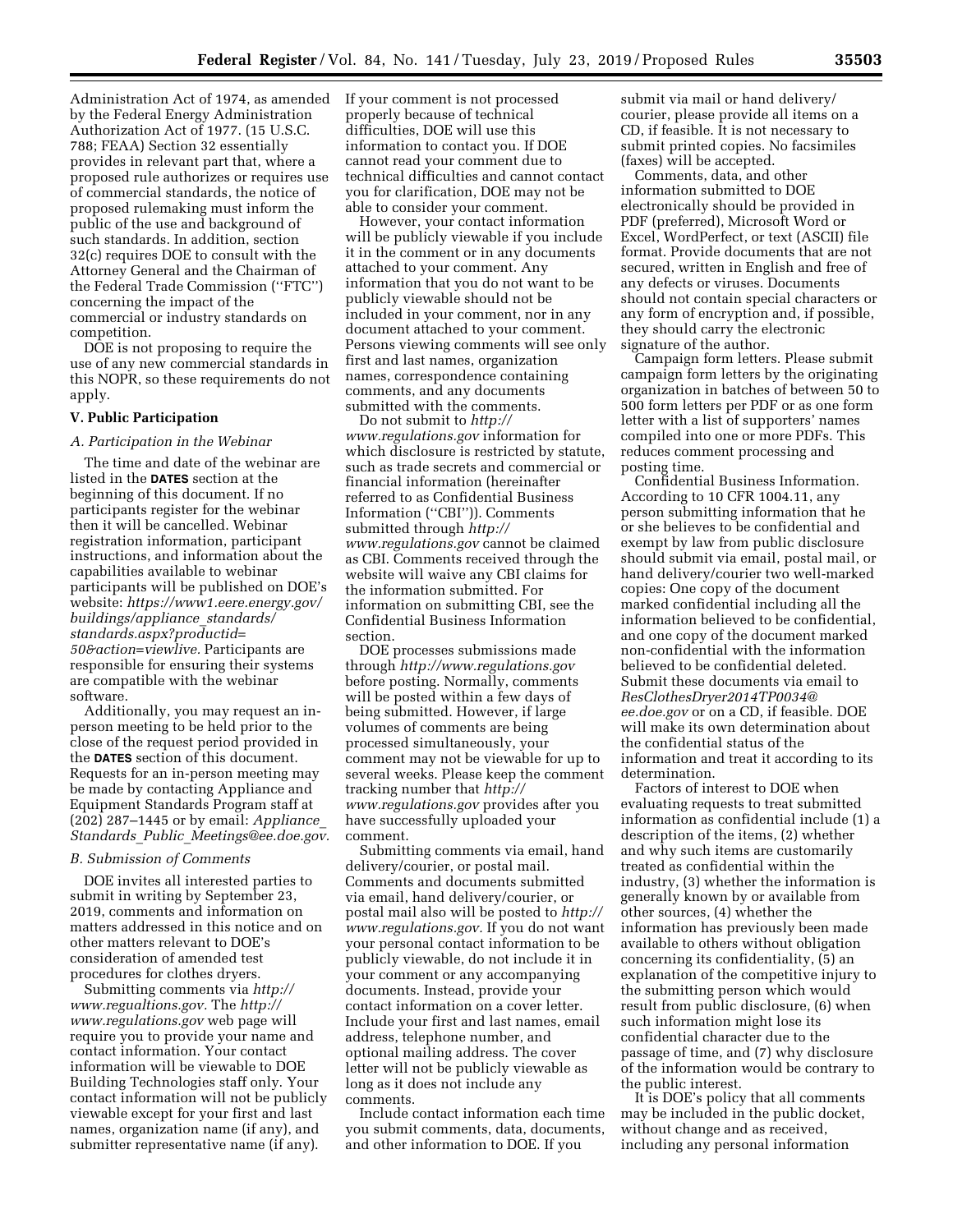provided in the comments (except information deemed to be exempt from public disclosure).

DOE considers public participation to be a very important part of the process for developing test procedures and energy conservation standards. DOE actively encourages the participation and interaction of the public during the comment period in each stage of this process. Interactions with and between members of the public provide a balanced discussion of the issues and assist DOE in the process. Anyone who wishes to be added to the DOE mailing list to receive future notices and information about this process should contact Appliance and Equipment Standards Program staff at (202) 287– 1445 or via email at *[ApplianceStandardsQuestions@](mailto:ApplianceStandardsQuestions@ee.doe.gov) [ee.doe.gov.](mailto:ApplianceStandardsQuestions@ee.doe.gov)* 

### *C. Issues on Which DOE Seeks Comment*

Although DOE welcomes comments on any aspect of this proposal, DOE is particularly interested in receiving comments and views of interested parties concerning the following issues:

(1) To ensure that the test procedure measures energy use during a representative average use cycle or period of use, DOE continues to seek consumer usage data (*e.g.,* load composition and sizes, cycle selections, RMC, cycles per year) that are representative of the entire United States over the course of a year. DOE requests data on how frequently consumers select different cycle programs, temperature settings, dryness settings, and other settings that could impact energy use (*e.g.,* ''eco mode''). DOE seeks data on representative load compositions (materials, fabric, weave, *etc.*) and sizes, as well as the corresponding cycle selections chosen by consumers for each particular load. DOE also seeks consumer usage data on initial RMC and consumer-acceptable final RMC levels for varying load compositions/sizes and cycle selections.

(2) DOE seeks comment on whether requiring the drying temperature setting to be set to the maximum, if it can be chosen independently of the program, is representative of the energy use of the clothes dryer during a representative use cycle or period of use, or whether a lower temperature setting would meet this statutory criterion. DOE also seeks comment on whether a 2-percent final RMC under DOE test conditions is representative of the energy use during an average use cycle or period of use for clothes dryers with automatic termination controls, or whether a different RMC meets this statutory

criterion; and on whether any other test conditions should be revised so that the test procedure meets the applicable EPCA requirements.

(3) DOE seeks comment on the proposal to specify that units with network capabilities be tested with the network-connected functions in the ''off'' position and on the issues presented in the September 2018 RFI as they may be applicable to clothes dryers.

(4) DOE requests feedback on its characterization of connected clothes dryers currently on the market. Specifically, DOE requests input on the types of features or functionality enabled by connected clothes dryers that exist on the market or that are under development.

(5) DOE requests data on the percentage of users purchasing connected clothes dryers, and, for those users, the percentage of the time when the connected functionality of the clothes dryer is used.

(6) DOE requests feedback on the types of impacts that should be included in any future assessments of features associated with connected clothes dryers.

(7) DOE requests data on the amount of additional or reduced energy use of connected clothes dryers.

(8) DOE requests data on the pattern of additional or reduced energy use of connected clothes dryers; for example, whether it is constant, periodic, or triggered by the user.

(9) DOE requests information on any existing testing protocols that account for connected features of clothes dryers, as well as any testing protocols that may be under development within the industry.

(10) DOE requests comment on its proposal to specify that the order of adjustment for maintaining the hourly Btu rating within specification is as follows: (first) adjust the supply gas pressure, (second) adjust the pressure regulator setpoint, or (third) modify the orifice as necessary.

(11) DOE requests comments on whether the order of sections within the test procedure reflects the order in which test laboratories perform the test. Specifically, DOE requests comments on whether performing the standby mode and off mode testing after the active mode testing reflects current practice by test laboratories.

(12) DOE requests comments on its proposal to amend the methods for measuring inactive mode and off mode power consumption of clothes dryers.

(13) DOE requests comments on its proposal to specify explicitly that any second test run using the highest

dryness level setting must result in a final RMC of 2 percent or less for the test to be considered valid, and its proposal to amend the nomenclature of sections 4.1 through 4.4 of appendix D2 to clarify that the measured energy consumption represented by  $E_{ce}$ ,  $E_{ge}$ ,  $E_{gg}$ , and  $E_{cg}$ , respectively, reflects the energy required to achieve a final RMC of 2 percent or less. DOE also requests comment on whether a different final RMC would more appropriately represent the consumer-acceptable end point of an average use cycle.

(14) DOE requests comment on its proposal to specify the dryness setting for clothes dryers that provide an even number of discrete dryness settings that can be chosen independently of the program.

(15) DOE requests comment on its proposal to allow for calculating each useful measure of energy consumption in 10 CFR 430.23(d) using appendix D2, to accommodate clothes dryers that are optionally tested using appendix D2. DOE also requests comment on its proposal to include a new method for calculating estimated annual energy use of a clothes dryer.

(16) DOE requests comment on the appropriateness of its proposed rounding requirements of all numeric reported values and estimated annual operating cost for clothes dryers.

(17) DOE requests comment on any potential unintended consequences of its proposals regarding minor typographical corrections and formatting modifications.

(18) DOE requests comment on its proposal to remove appendix D and all associated references throughout 10 CFR 429.21 and 10 CFR 430.23(d).

(19) DOE requests comment on its initial determination that there would be no impact or costs to clothes dryer manufacturers under the proposed amendments to appendix D1 and appendix D2.

(20) DOE requests comment on the benefits and burdens of adopting any industry/voluntary consensus-based or other appropriate test procedure, without modification.

(21) In addition to the issues identified earlier in this document, DOE welcomes comment on any other aspect of the existing test procedure for clothes dryers not already addressed by the specific areas identified in this document. DOE particularly seeks information that would ensure that the test procedure measures the energy use of the clothes dryer during a representative use cycle or period of use, as well as information that would help DOE create a procedure that is not unduly burdensome to conduct.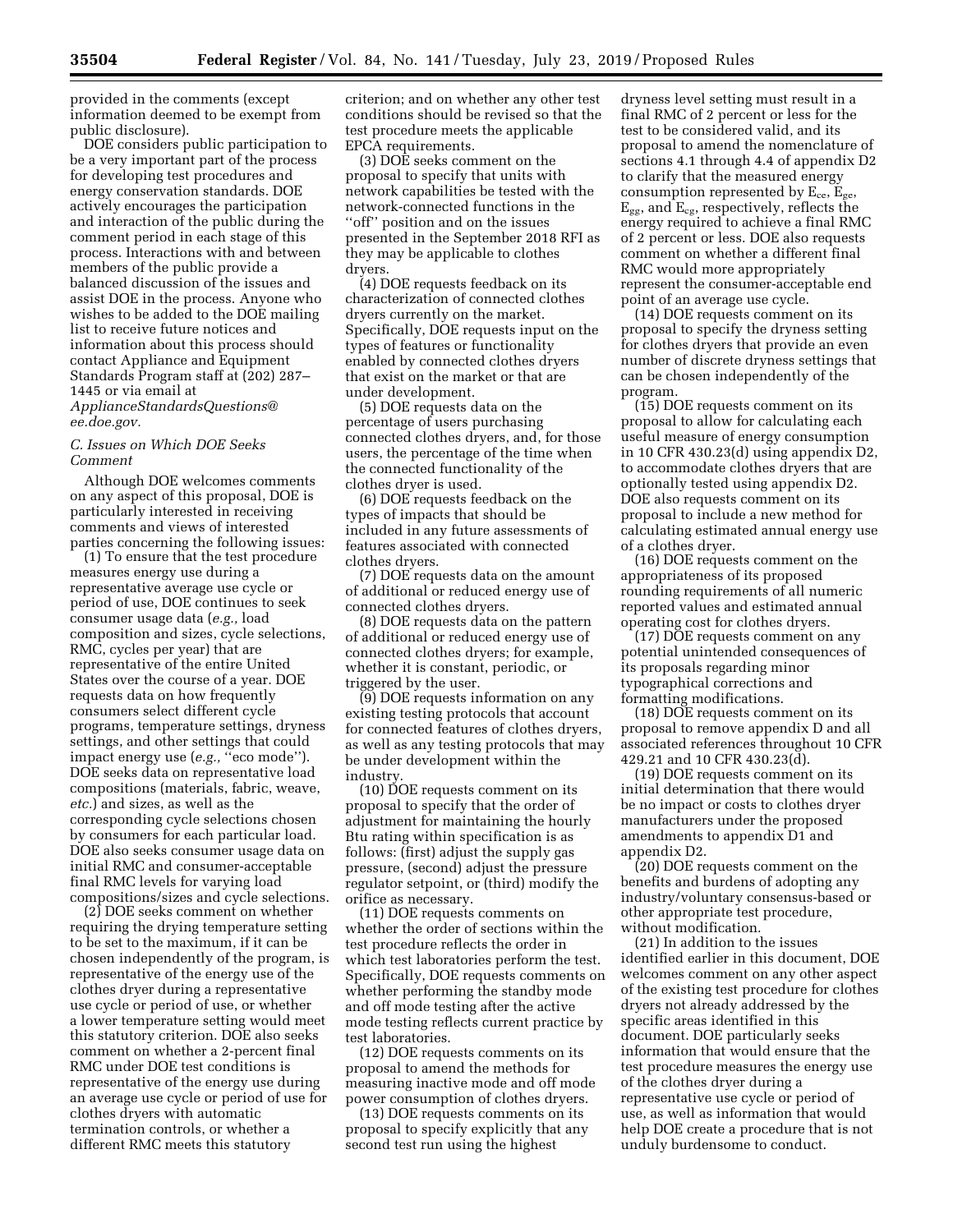Comments regarding repeatability and reproducibility are also welcome.

(22) DOE also requests information that would help DOE create procedures that would limit manufacturer test burden through streamlining or simplifying testing requirements. In particular, DOE notes that under Executive Order 13771, ''Reducing Regulation and Controlling Regulatory Costs,'' Executive Branch agencies such as DOE must manage the costs associated with the imposition of expenditures required to comply with Federal regulations. See 82 FR 9339 (Feb. 3, 2017) (Executive Order 13771 ''Reducing Regulation and Controlling Regulatory Costs''). Consistent with that Executive Order, DOE encourages the public to provide input on measures DOE could take to lower the cost of its regulations applicable to clothes dryers consistent with the requirements of EPCA.

(23) DOE requests comment on its findings that there are no small businesses that manufacture clothes dryers in the United States, and on DOE's conclusion that the rule would not increase costs to clothes dryer manufacturers.

# **VI. Approval of the Office of the Secretary**

The Secretary of Energy has approved publication of this proposed rule.

#### **List of Subjects**

#### *10 CFR Part 429*

Administrative practice and procedure, Confidential business information, Energy conservation, Household appliances, Reporting and recordkeeping requirements.

#### *10 CFR Part 430*

Administrative practice and procedure, Confidential business information, Energy conservation, Household appliances, Imports, Incorporation by reference, Intergovernmental relations, Small businesses.

Signed in Washington, DC, on June 28, 2019.

#### **Alexander N. Fitzsimmons,**

*Acting Deputy Assistant Secretary for Energy Efficiency, Energy Efficiency and Renewable Energy.* 

For the reasons stated in the preamble, DOE is proposing to amend parts 429 and 430 of Chapter II of Title 10, Code of Federal Regulations as follows:

### **PART 429—CERTIFICATION, COMPLIANCE, AND ENFORCEMENT FOR CONSUMER PRODUCTS AND COMMERCIAL AND INDUSTRIAL EQUIPMENT**

■ 1. The authority citation for part 429 continues to read as follows:

**Authority:** 42 U.S.C. 6291–6317; 28 U.S.C. 2461 note.

■ 2. Section 429.21 is amended by:

■ a. Revising paragraph (b)(2); and

■ b. Adding paragraph (c).

The revision and addition read as follows:

## **§ 429.21 Residential clothes dryers.**

\* \* \* \* \* (b) \* \* \*

(2) Pursuant to § 429.12(b)(13), a certification report shall include the following public product-specific information: When using appendix D1, the combined energy factor in pounds per kilowatt hours (lb/kWh), the capacity in cubic feet (cu ft), the voltage in volts (V) (for electric dryers only), an indication if the dryer has automatic termination controls, and the hourly Btu rating of the burner (for gas dryers only); when using appendix D2, the combined energy factor in pounds per kilowatt hours (lb/kWh), the capacity in cubic feet (cu ft), the voltage in volts (V) (for electric dryers only), an indication if the dryer has automatic termination controls, the hourly Btu rating of the burner (for gas dryers only), and a list of the cycle setting selections for the energy test cycle as recorded in section 3.4.7 of appendix D2 to subpart B of part 430.

(c) *Reported values.* Values reported pursuant to this section must be rounded as follows: CEF to the nearest 0.01 lb/kWh, capacity to the nearest 0.1 cu ft, voltage to the nearest V, and hourly Btu rating to the nearest Btu.

## **PART 430—ENERGY CONSERVATION PROGRAM FOR CONSUMER PRODUCTS**

■ 3. The authority citation for part 430 continues to read as follows:

**Authority:** 42 U.S.C. 6291–6309; 28 U.S.C. 2461 note.

■ 4. Section 430.23 is amended by revising paragraph (d) to read as follows:

#### **§ 430.23 Test procedures for the measurement of energy and water consumption.**

\* \* \* \* \* (d) *Clothes dryers.* (1) The estimated annual energy consumption for clothes dryers, expressed in kilowatt-hours per year, is the product of 283 cycles per

year and the per-cycle combined total energy consumption in kilowatt-hours per cycle, determined according to section 4.6 of appendix D1 or section 4.6 of appendix D2 to this subpart, as appropriate.

(2) The estimated annual operating cost for clothes dryers shall be—

(i) For an electric clothes dryer, the product of the following three factors, with the resulting product then being rounded off to the nearest dollar per year:

(A) 283 cycles per year,

(B) The per-cycle combined total energy consumption in kilowatt-hours per cycle, determined according to section 4.6 of appendix D1 or section 4.6 of appendix D2 to this subpart, as appropriate, and

(C) The representative average unit cost of electrical energy in dollars per kilowatt-hour as provided by the Secretary; and

(ii) For a gas clothes dryer, the product of 283 cycles per year times the sum of the following three factors, with the resulting product then being rounded off to the nearest dollar per year:

(A) The product of the per-cycle gas dryer electric energy consumption in kilowatt-hours per cycle, determined according to section 4.2 of appendix D1 or section 4.2 of appendix D2 to this subpart, as appropriate, times the representative average unit cost of electrical energy in dollars per kilowatthour as provided by the Secretary, plus,

(B) The product of the per-cycle gas dryer gas energy consumption, in Btus per cycle, determined according to section 4.3 of appendix D1 or section 4.3 of appendix D2 to this subpart, as appropriate, times the representative average unit cost for natural gas or propane, as appropriate, in dollars per Btu as provided by the Secretary, plus,

(C) The product of the per-cycle standby mode and off mode energy consumption in kilowatt-hours per cycle, determined according to section 4.5 of appendix D1 or section 4.5 of appendix D2 to this subpart, as appropriate, times the representative average unit cost of electrical energy in dollars per kilowatt-hour as provided by the Secretary.

(3) The combined energy factor, expressed in pounds per kilowatt-hour is determined in accordance with section 4.7 of appendix D1 or section 4.7 of appendix D2 to this subpart, as appropriate, the result then being rounded off to the nearest hundredth  $(0.01)$ .

(4) Other useful measures of energy consumption for clothes dryers shall be those measures of energy consumption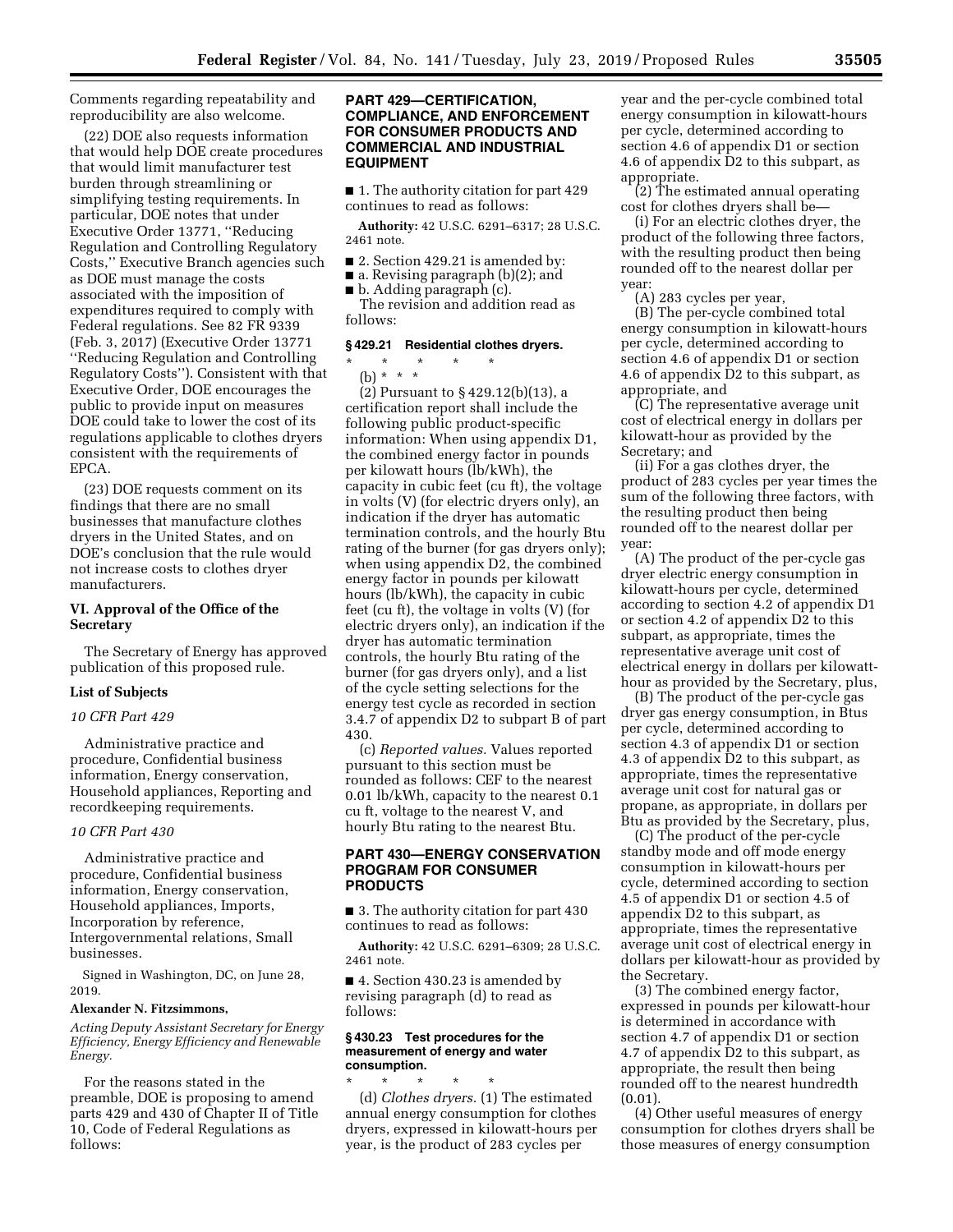for clothes dryers which the Secretary determines are likely to assist consumers in making purchasing decisions and which are derived from the application of appendix D1 or appendix D2 to this subpart, as appropriate.

\* \* \* \* \*

# **Appendix D to Subpart B of Part 430— [Removed]**

■ 5. Appendix D to subpart B of part 430 is removed.

■ 6. Appendix D1 to subpart B of part 430 is amended by:

■ a. Revising the introductory note;

■ b. In section 1.5, removing the word ''clothes'' and adding in its place ''cloths'';

■ c. Removing sections 1.7, 1.14, and 1.18;

■ d. Redesignating sections 1.8 through 1.13 as 1.7 through 1.12, sections 1.15 through 1.17 as 1.13 through 1.15, and section 1.19 as 1.17;

■ e. Adding new section 1.16;

■ f. Revising the first sentence of section 2.1.1;

■ g. Revising the first sentence of section 2.1.3;

- h. Revising sections 2.1.2, 2.3.2.1, 2.3.2.2, 2.7.1, 2.7.2 and 2.8.1;
- i. Adding new section 2.3.2.3;
- j. Redesignating section 2.4.1 as
- 2.4.1.1;

■ k. Adding new section 2.4.1;

■ l. In section 2.6, removing the word ''clothes'' and adding in its place

''cloths''; ■ m. In section 3.1, in the last sentence, adding the text ''to the nearest 0.1 cubic foot'' following ''is calculated'';

■ n. Revising sections 3.3, 3.4.1, 3.4.2,

3.4.3, 3.6, 3.6.1 and 3.6.2;

■ **o.** Adding new sections 3.6.3 and

3.6.4;

■ p. Revising sections 4.1, 4.2, 4.3, and 4.5;

■ q. Removing section 4.7; and

■ **r.** Redesignating section 4.8 as 4.7. The revisions and additions read as follows:

# **Appendix D1 to Subpart B of Part 430— Uniform Test Method for Measuring the Energy Consumption of Clothes Dryers**

**Note:** The procedures in either appendix D1 or appendix D2 may be used to determine compliance with energy conservation standards for clothes dryers. Manufacturers must use a single appendix for all representations, including certifications of compliance, and may not use appendix D1 for certain representations and appendix D2 for other representations.

\* \* \* \* \* 1.16 ''Vented clothes dryer'' means a clothes dryer that exhausts the evaporated moisture from the cabinet.

\* \* \* \* \* 2.1.1 *All clothes dryers.* For both vented clothes dryers and ventless clothes dryers, install the clothes dryer in accordance with manufacturer's instructions as shipped with the unit. \* \* \*

2.1.2 *Vented clothes dryers.* For vented clothes dryers, the dryer exhaust shall be restricted by adding the AHAM exhaust simulator described in section 3.3.5.1 of AHAM HLD–1 (incorporated by reference; see § 430.3).

2.1.3 *Ventless clothes dryers.* For ventless clothes dryers, the dryer shall be tested without the AHAM exhaust simulator. \* \* \*

\* \* \* \* \* 2.3.2.1 *Natural gas supply.* Maintain the gas supply to the clothes dryer immediately ahead of all controls at a pressure of 7 to 10 inches of water column. The natural gas supplied should have a heating value of approximately 1,025 Btus per standard cubic foot. The actual heating value,  $H_n2$ , in Btus per standard cubic foot, for the natural gas to be used in the test shall be obtained either from measurements using a standard continuous flow calorimeter as described in section 2.4.6 of this appendix or by the purchase of bottled natural gas whose Btu rating is certified to be at least as accurate a

rating as could be obtained from measurements with a standard continuous flow calorimeter as described in section 2.4.6 of this appendix.

2.3.2.2. *Propane gas supply.* Maintain the gas supply to the clothes dryer immediately ahead of all controls at a pressure of 11 to 13 inches of water column. The propane gas supplied should have a heating value of approximately 2,500 Btus per standard cubic foot. The actual heating value,  $H_p$ , in Btus per standard cubic foot, for the propane gas to be used in the test shall be obtained either from measurements using a standard continuous flow calorimeter as described in section 2.4.6 of this appendix or by the purchase of bottled gas whose Btu rating is certified to be at least as accurate a rating as could be obtained from measurement with a standard continuous calorimeter as described in section 2.4.6 of this appendix.

2.3.2.3. *Hourly Btu Rating.* Maintain the hourly Btu rating of the burner within ±5 percent of the rating specified by the manufacturer. If the hourly Btu rating of the burner cannot be maintained within ±5 percent of the rating specified by the manufacturer, make adjustments in the following order until an hourly Btu rating of the burner within ±5 percent of the rating specified by the manufacturer is achieved:

(1) Modify the gas inlet supply pressure within the allowable range specified in section 2.3.2.1 or 2.3.2.2 of this appendix, as applicable;

(2) If the clothes dryer is equipped with a gas pressure regulator, modify the outlet pressure of the gas pressure regulator within ±10 percent of the value recommended by the manufacturer in the installation manual, on the nameplate sticker, or wherever the manufacturer makes such a recommendation for the basic model; and

(3) Modify the orifice as necessary to achieve the required hourly Btu rating.

\* \* \* \* \* 2.4.1 *Weighing scales.* 

\* \* \* \* \*

2.7.1 *Load size.* Determine the load size for the unit under test, according to Table 1.

### TABLE 1—TEST LOADS

| Unit under test             | Test load (bone dry weight)            |
|-----------------------------|----------------------------------------|
| Standard size clothes dryer | $\vert$ 8.45 pounds $\pm$ .085 pounds. |
|                             | $\vert$ 3.00 pounds $\pm$ .03 pounds.  |

Each test load must consist of energy test cloths and no more than five energy stuffer cloths.

2.7.2 *Test load preparation.* Dampen the load by agitating it in water whose temperature is  $60 °F \pm 5 °F$  and consists of 0 to 17 parts per million hardness for approximately 2 minutes in order to saturate the fabric. Then, extract water from the wet test load by spinning the load until the moisture content of the load is between 54.0–

61.0 percent of the bone-dry weight of the test load.

\* \* \* \* \* 2.8.1 *Vented clothes dryers.* For vented clothes dryers, before any test cycle, operate the dryer without a test load in the non-heat mode for 15 minutes or until the discharge air temperature is varying less than 1 °F for 10 minutes—whichever is longer—in the test installation location with the ambient conditions within the specified test condition tolerances of section  $2.\overline{2}$  of this appendix.

\* \* \* \* \*

3.3 *Test cycle.* Operate the clothes dryer at the maximum temperature setting and, if equipped with a timer, at the maximum time setting. Any other optional cycle settings that do not affect the temperature or time settings shall be tested in the as-shipped position, except that if the clothes dryer has network capabilities, the network settings must be disabled throughout testing. If the clothes dryer does not have a separate temperature setting selection on the control panel, the maximum time setting should be used for the drying test cycle. Dry the load until the moisture content of the test load is between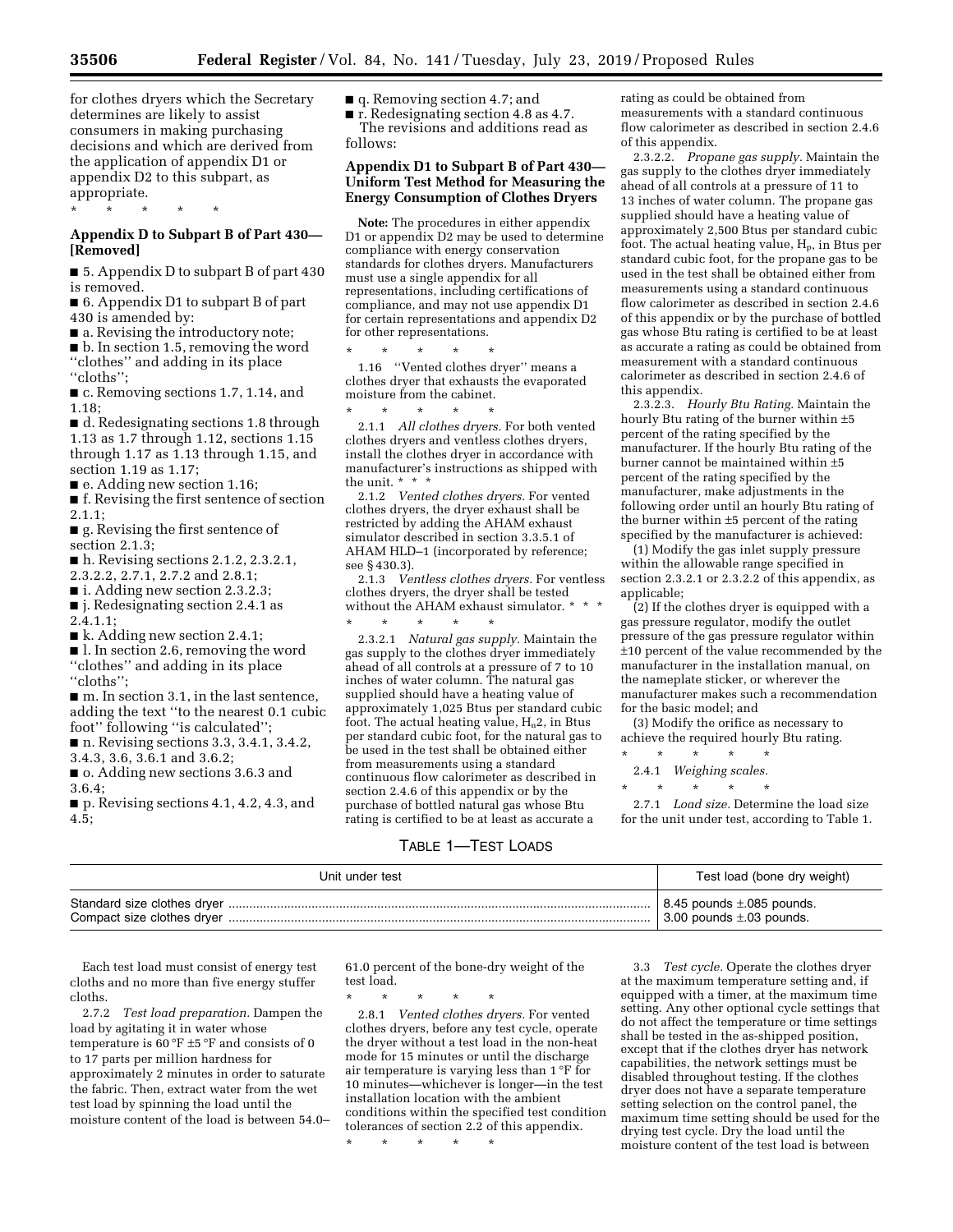2.5 and 5.0 percent of the bone-dry weight of the test load, at which point the test cycle is stopped, but do not permit the dryer to advance into cool down. If required, reset the timer to increase the length of the drying cycle. After stopping the test cycle, remove and weigh the test load. The clothes dryer shall not be stopped intermittently in the middle of the test cycle for any reason. Record the data specified by section 3.4 of this appendix. If the dryer automatically stops during a cycle because the condensation box is full of water, the test is stopped, and the test run is invalid, in which case the condensation box shall be emptied and the test re-run from the beginning. For ventless clothes dryers, during the time between two cycles, the door of the dryer shall be closed except for loading and unloading.

\* \* \* \* \*

3.4.1 Bone-dry weight of the test load, Wbonedry, as described in section 2.7.1 of this appendix.

3.4.2 Moisture content of the wet test load before the test, MCw, as described in section 2.7.2 of this appendix.

3.4.3 Moisture content of the dry test load obtained after the test,  $MC_d$ , as described in section 3.3 of this appendix.

\* \* \* \* \* 3.6 *Standby mode and off mode power.*  Connect the clothes dryer to a watt meter as specified in section 2.4.7 of this appendix. Establish the testing conditions set forth in section 2 of this appendix.

3.6.1 Perform standby mode and off mode testing after completion of an active mode drying cycle included as part of the test cycle; after removing the test load; without changing the control panel settings used for the active mode drying cycle; with the door closed; and without disconnecting the electrical energy supply to the clothes dryer between completion of the active mode drying cycle and the start of standby mode and off mode testing.

3.6.2 For clothes dryers that take some time to automatically enter a stable inactive mode or off mode state from a higher power state as discussed in Section 5, Paragraph 5.1, Note 1 of IEC 62301 (Second Edition) (incorporated by reference; see § 430.3), allow sufficient time for the clothes dryer to automatically reach the default inactive/off mode state before proceeding with the test measurement.

3.6.3 Once the stable inactive/off mode state has been reached, measure and record the default inactive/off mode power, Pdefault, in watts, following the test procedure for the sampling method specified in Section 5, Paragraph 5.3.2 of IEC 62301 (Second Edition) (incorporated by reference; see § 430.3).

3.6.4 For a clothes dryer with a switch (or other means) that can be optionally selected by the end user to achieve a lower-power inactive/off mode state than the default inactive/off mode state measured in section 3.6.3 of this appendix, after performing the measurement in section 3.6.3 of this appendix, activate the switch (or other means) to the position resulting in the lowest power consumption and repeat the measurement procedure described in section

3.6.3 of this appendix. Measure and record the lowest inactive/off mode power,  $P_{lowest}$ , in watts.

\* \* \* \* \* 4.1 *Total per-cycle electric dryer energy consumption.* Calculate the total electric dryer energy consumption per cycle, E<sub>ce</sub>, expressed in kilowatt-hours per cycle and defined as:

 $E_{ce} = [53.5/(MC_w - MC_d)] \times E_t \times field$  use, Where:

- $E_t$  = the energy recorded in section 3.4.5 of this appendix.
- 53.5 = an experimentally established value for the percent reduction in the moisture content of the test load during a laboratory test cycle expressed as a percent.
- field use = field use factor,
- = 1.18 for clothes dryers with time termination control systems only without any automatic termination control functions.
- = 1.04 for clothes dryers with automatic control systems that meet the requirements of the definition for automatic termination control in section 1.4 of this appendix, including those that also have a supplementary timer control, or that may also be manually controlled.
- $MC_w =$  the moisture content of the wet test load as recorded in section 3.4.2 of this appendix.
- $MC<sub>d</sub>$  = the moisture content of the dry test load as recorded in section 3.4.3 of this appendix.

4.2 *Per-cycle gas dryer electrical energy consumption.* Calculate the gas dryer electrical energy consumption per cycle,  $E_{ge}$ , expressed in kilowatt-hours per cycle and defined as:

 $E_{ge} = [53.5/(MC_w - MC_d)] \times E_{te} \times field$  use,

- Where:
- $E_{te}$  = the energy recorded in section 3.4.6.1 of this appendix.

field use, 53.5,  $MC_w$ , and  $MC_d$  as defined in section 4.1 of this appendix.

4.3 *Per-cycle gas dryer gas energy consumption.* Calculate the gas dryer gas energy consumption per cycle, Egg, expressed in Btus per cycle and defined as:

 $E_{gg} = [53.5/(MC_w - MC_d)] \times E_{tg} \times field$ use $\times$ GEF

- Where:
- $E_{tg}$  = the energy recorded in section 3.4.6.2 of this appendix.
- GEF = corrected gas heat value (Btu per cubic feet) as defined in section 3.4.6.3 of this appendix.

field use, 53.5,  $MC_w$ , and  $MC_d$  as defined in section 4.1 of this appendix.

\* \* \* \* \* 4.5 *Per-cycle standby mode and off mode energy consumption.* Calculate the clothes dryer per-cycle standby mode and off mode energy consumption, E<sub>TSO</sub>, expressed in kilowatt-hours per cycle and defined as:

 $\text{E}_\text{TSO} = \left[\left(\text{P}_\text{default} \times \text{S}_\text{default}\right) + \left(\text{P}_\text{lowest} \times \text{S}_\text{lowest}\right)\right]$  $\times$ K/283

Where:

- $P_{default} = Default inactive/off mode power, in$ watts, as measured in section 3.6.3 of this appendix.
- Plowest = Lowest inactive/off mode power, in watts, as measured in section 3.6.4 of this appendix for clothes dryer with a switch (or other means) that can be optionally selected by the end user to achieve a lower-power inactive/off mode than the default inactive/off mode; otherwise, Plowest=0.
- $S_{default} = Annual hours in default inactive/off$ mode, defined as 8,620 if no optional lowest-power inactive/off mode is available; otherwise 4,310.
- $\mathbf{S}_{\text{lowest}} = \text{Annual hours in lowest-power}$ inactive/off mode, defined as 0 if no optional lowest-power inactive/off mode is available; otherwise 4,310.
- K = Conversion factor of watt-hours to kilowatt-hours = 0.001.
- 283 = Representative average number of clothes dryer cycles in a year.
- 8,620 = Combined annual hours for inactive and off mode.
- 4,310 = One-half of the combined annual hours for inactive and off mode.
- \* \* \* \* \* ■ 7. Appendix D2 to subpart B of part 430 is amended by:
- 
- a. Revising the introductory note; ■ b. In section 1.6, removing the word ''clothes'' and adding in its place ''cloths'';
- c. Removing sections 1.8, 1.15, and 1.19;
- d. Redesignating sections 1.9 through 1.14 as 1.8 through 1.13, sections 1.16 through 1.18 as 1.14 through 1.16, section 1.20 as 1.17, and section 1.21 as 1.19;
- e. Adding new section 1.18;
- f. In newly redesignated section 1.14, removing the word ''clasification'' and
- adding in its place ''classification''; ■ g. Revising the first sentence of section 2.1.1;
- h. Revising the first sentence of section 2.1.3;
- i. Revising sections 2.1.2, 2.3.2.1,
- 2.3.2.2, 2.7.1, 2.7.2, and 2.8.1;
- *j.* Adding new section 2.3.2.3;
- k. Redesignating, section 2.4.1 as
- 2.4.1.1;
- l. Adding new section 2.4.1;

■ m. In section 3.1, in the last sentence, adding the text ''to the nearest 0.1 cubic foot'' following ''is calculated'';

- n. Revising sections 3.3.1, 3.3.2, and 3.4.1, 3.4.2 and 3.4.3;
- o. Removing section 3.5;
- p. Redesignating sections 3.6, 3.6.1,
- and 3.6.2 as 3.5, 3.5.1, and 3.5.2,
- respectively;
- q. Revising newly redesignated
- sections 3.5, 3.5.1, 3.5.2;
- **r.** Adding new sections 3.5.3 and 3.5.4;
- s. Revising sections 4.1, 4.2, 4.3, 4.4 and 4.5;
- t. Removing section 4.7; and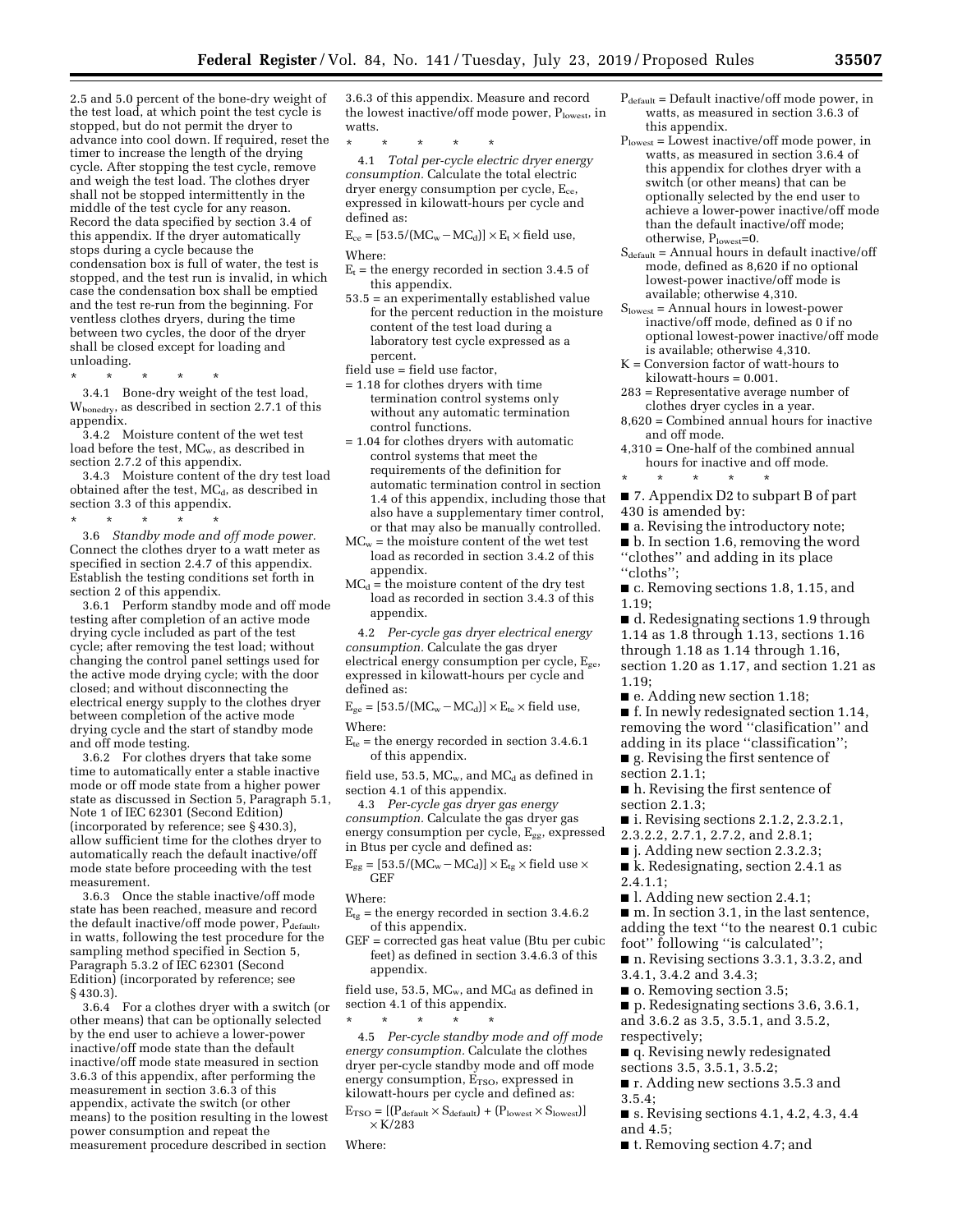■ u. Redesignating section 4.8 as 4.7.

The revisions and additions read as follows:

### **Appendix D2 to Subpart B of Part 430— Uniform Test Method for Measuring the Energy Consumption of Clothes Dryer**

**Note:** The procedures in either appendix D1 or appendix D2 may be used to determine compliance with energy conservation standards for clothes dryers. Manufacturers must use a single appendix for all representations, including certifications of compliance, and may not use appendix D1 for certain representations and appendix D2 for other representations.

\* \* \* \* \*

1.18 ''Vented clothes dryer'' means a clothes dryer that exhausts the evaporated moisture from the cabinet.

\* \* \* \* \* 2.1.1 *All clothes dryers.* For both vented clothes dryers and ventless clothes dryers, install the clothes dryer in accordance with manufacturer's instructions as shipped with the unit. \* \* \*

2.1.2 *Vented clothes dryers.* For vented clothes dryers, the dryer exhaust shall be restricted by adding the AHAM exhaust simulator described in section 3.3.5.1 of AHAM HLD–1 (incorporated by reference; see § 430.3).

2.1.3 *Ventless clothes dryers.* For ventless clothes dryers, the dryer shall be tested without the AHAM exhaust simulator.\*<br>\* \* \* \* \* \* \* \* \* \* \* \*

2.3.2.1 *Natural gas supply.* Maintain the gas supply to the clothes dryer immediately ahead of all controls at a pressure of 7 to 10 inches of water column. The natural gas supplied should have a heating value of approximately 1,025 Btus per standard cubic foot. The actual heating value,  $H_n2$ , in Btus per standard cubic foot, for the natural gas to be used in the test shall be obtained either from measurements using a standard continuous flow calorimeter as described in section 2.4.6 of this appendix or by the purchase of bottled natural gas whose Btu rating is certified to be at least as accurate a rating as could be obtained from measurements with a standard continuous flow calorimeter as described in section 2.4.6 of this appendix.

2.3.2.2. *Propane gas supply.* Maintain the gas supply to the clothes dryer immediately ahead of all controls at a pressure of 11 to 13 inches of water column. The propane gas supplied should have a heating value of approximately 2,500 Btus per standard cubic foot. The actual heating value,  $H_p$ , in Btus per standard cubic foot, for the propane gas to be used in the test shall be obtained either from measurements using a standard continuous flow calorimeter as described in section 2.4.6 of this appendix or by the purchase of bottled gas whose Btu rating is certified to be at least

### TABLE 1—TEST LOADS

as accurate a rating as could be obtained from measurement with a standard continuous calorimeter as described in section 2.4.6 of this appendix.

2.3.2.3. *Hourly Btu Rating.* Maintain the hourly Btu rating of the burner within ±5 percent of the rating specified by the manufacturer. If the hourly Btu rating of the burner cannot be maintained within ±5 percent of the rating specified by the manufacturer, make adjustments in the following order until an hourly Btu rating of the burner within ±5 percent of the rating specified by the manufacturer is achieved:

(1) Modify the gas inlet supply pressure within the allowable range specified in section 2.3.2.1 or 2.3.2.2 of this appendix, as applicable;

(2) If the clothes dryer is equipped with a gas pressure regulator, modify the outlet pressure of the gas pressure regulator within ±10 percent of the value recommended by the manufacturer in the installation manual, on the nameplate sticker, or wherever the manufacturer makes such a recommendation for the basic model; and

(3) Modify the orifice as necessary to achieve the required hourly Btu rating.

- \* \* \* \* \*
	- 2.4.1 *Weighing scales.*  \* \* \* \* \*

2.7.1 *Load size.* Determine the load size for the unit under test, according to Table 1.

| Unit under test | Test load<br>(bone dry weight)         |
|-----------------|----------------------------------------|
|                 | $\vert$ 8.45 pounds $\pm$ .085 pounds. |
|                 | $\vert$ 3.00 pounds $\pm$ .03 pounds.  |

Each test load must consist of energy test cloths and no more than five energy stuffer cloths.

2.7.2 *Test load preparation.* Dampen the load by agitating it in water whose temperature is  $60 °F \pm 5 °F$  and consists of 0 to 17 parts per million hardness for approximately 2 minutes to saturate the fabric. Then, extract water from the wet test load by spinning the load until the moisture content of the load is between 52.5 and 57.5 percent of the bone-dry weight of the test load. Make a final mass adjustment, such that the moisture content is 57.5 percent  $\pm$  0.33 percent by adding water uniformly distributed among all of the test cloths in a very fine spray using a spray bottle.

\* \* \* \* \*

2.8.1 *Vented clothes dryers.* For vented clothes dryers, before any test cycle, operate the dryer without a test load in the non-heat mode for 15 minutes or until the discharge air temperature is varying less than 1 °F for 10 minutes—whichever is longer—in the test installation location with the ambient conditions within the specified test condition tolerances of section 2.2 of this appendix.

\* \* \* \* \* 3.3.1 *Timer dryers.* For timer dryers, operate the clothes dryer at the maximum

temperature setting and, if equipped with a timer, at the maximum time setting. Any other optional cycle settings that do not affect the temperature or time settings shall be tested in the as-shipped position, except that if the clothes dryer has network capabilities, the network settings must be disabled throughout testing. If the clothes dryer does not have a separate temperature setting selection on the control panel, the maximum time setting should be used for the drying test cycle. Dry the load until the moisture content of the test load is between 1 and 2.5 percent of the bone-dry weight of the test load, at which point the test cycle is stopped, but do not permit the dryer to advance into cool down. If required, reset the timer to increase the length of the drying cycle. After stopping the test cycle, remove and weigh the test load. The clothes dryer shall not be stopped intermittently in the middle of the test cycle for any reason. Record the data specified by section 3.4 of this appendix. If the dryer automatically stops during a cycle because the condensation box is full of water, the test is stopped, and the test run is invalid, in which case the condensation box shall be emptied and the test re-run from the beginning. For ventless clothes dryers, during the time between two cycles, the door of the

dryer shall be closed except for loading and unloading.

3.3.2 *Automatic termination control dryers.* For automatic termination control dryers, a ''normal'' program shall be selected for the test cycle. For dryers that do not have a ''normal'' program, the cycle recommended by the manufacturer for drying cotton or linen clothes shall be selected. Where the drying temperature setting can be chosen independently of the program, it shall be set to the maximum. Where the dryness level setting can be chosen independently of the program, it shall be set to the ''normal'' or ''medium'' dryness level setting. If such designation is not provided, then the dryness level shall be set at the mid-point between the minimum and maximum settings. If an even number of discrete settings are provided, use the next-highest setting above the midpoint, in the direction of the maximum dryness setting [or lowest setting below the midpoint, in the direction of the minimum dryness setting]. Any other optional cycle settings that do not affect the program, temperature or dryness settings shall be tested in the as-shipped position, except that if the clothes dryer has network capabilities, the network settings must be disabled throughout testing.